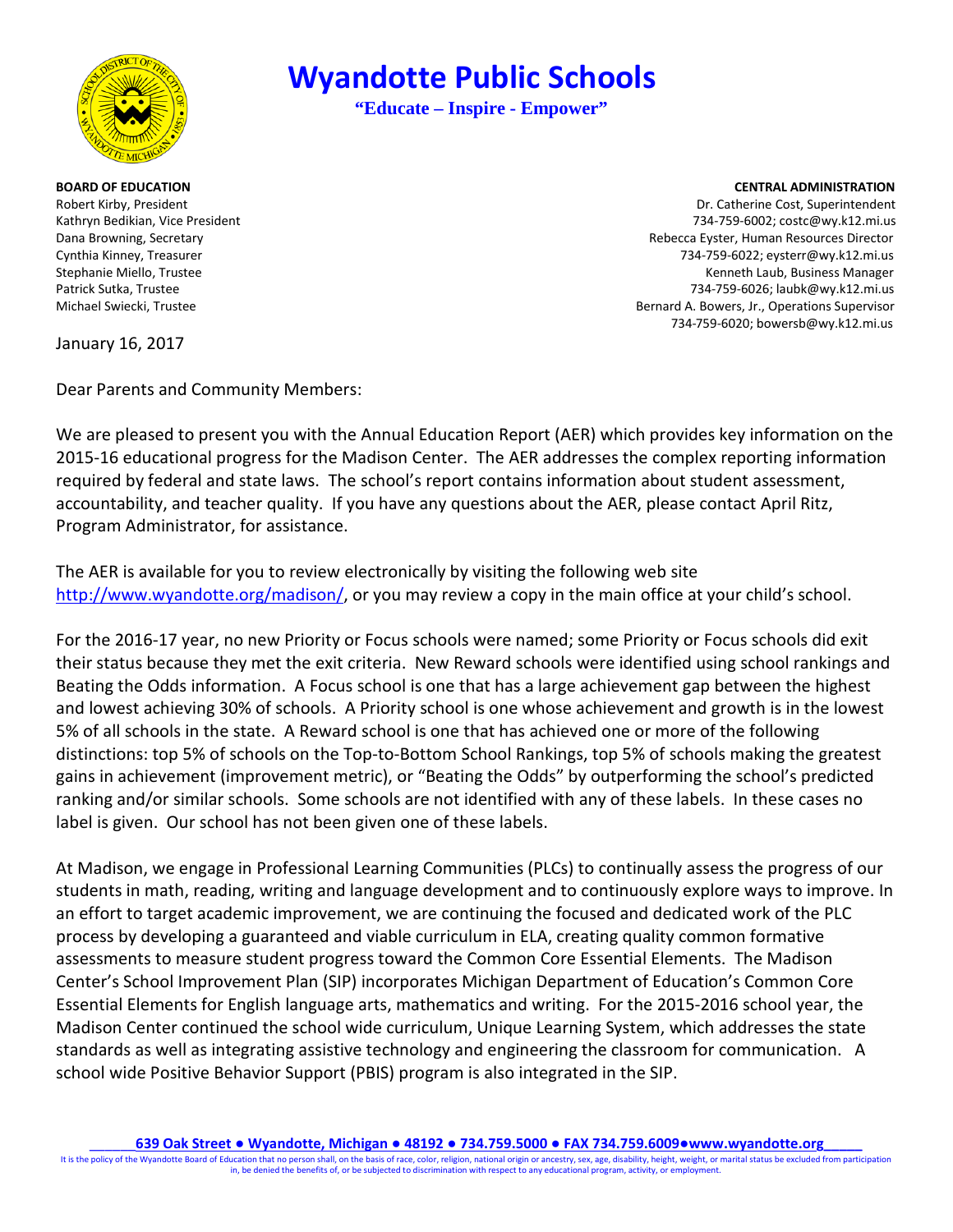State law requires that we also report additional information.

- 1. The Madison Center serves students from the seventeen downriver school districts. Students are referred by their local school district's special education director per Michigan Special Education Administrative Rule 340.1702 (Students with a Disability).
- Education's Common Core Essential Elements for English language arts, mathematics and writing. For 2. The Madison Center's School Improvement Plan (SIP) incorporates Michigan Department of the 2015-2016 school year, the Madison Center continued the school wide curriculum, Unique Learning System, which addresses the state standards as well as integrating assistive technology and engineering the classroom for communication. A school wide Positive Behavior Support (PBIS) program is also integrated in the SIP.
- and students with severe multiple impairments. Services are provided for students ranging from 3 to 3. For the 2015-2016 school year, The Madison Center served students with severe cognitive impairments 26 years of age.
- 4. To access a copy of The Madison Center core curriculum, go t[o www.michigan.gov/mde](http://www.michigan.gov/mde) and click on Common Core Essential Elements. The student's individual annual goals and objectives are directly selected from the curriculum menu. The Essential Elements are modified from the state core curriculum for the special education population serviced by the center programs, reflecting each student's present level of academic performance.
- 5. The Madison Center measures student achievement in several ways. All of our 3<sup>rd-</sup>8<sup>th</sup> and 11<sup>th</sup> grade measured is progress on all student's annual IEP goals and objectives in the areas of reading, math, through ongoing and regular common, formative assessments. students participate in the MI-Access state-wide assessment. Another way student achievement is writing, speech and language, motor skills and essential life skills. Teachers also assess students
- 6. For the 2015-2016 school year, 93% of the parents/guardians attended the annual Individualized Educational Program Team meeting. Teachers communicate with parents/guardians/caregivers on a daily basis via phone, email, communication folder, etc. The administration and staff hosted a parent workshop that focused on communication to connect home and school.

The Madison Center strives to provide a quality education for our students. We believe every student can learn and make progress toward their individualized goals and objectives. We encourage parents to continue to be involved in the educational process. The staff and administration are continually working collaboratively to improve student growth and ensure student success, as well as prepare and transition students to postschool life. I want to take this opportunity to congratulate the Madison stakeholders for making the commitment to increased engagement and achievement for all students.

```
Sincerely,
```
# *April Ritz*

Program Administrator, Madison Center, 4460 - 18<sup>th</sup> Street, Wyandotte, MI 48192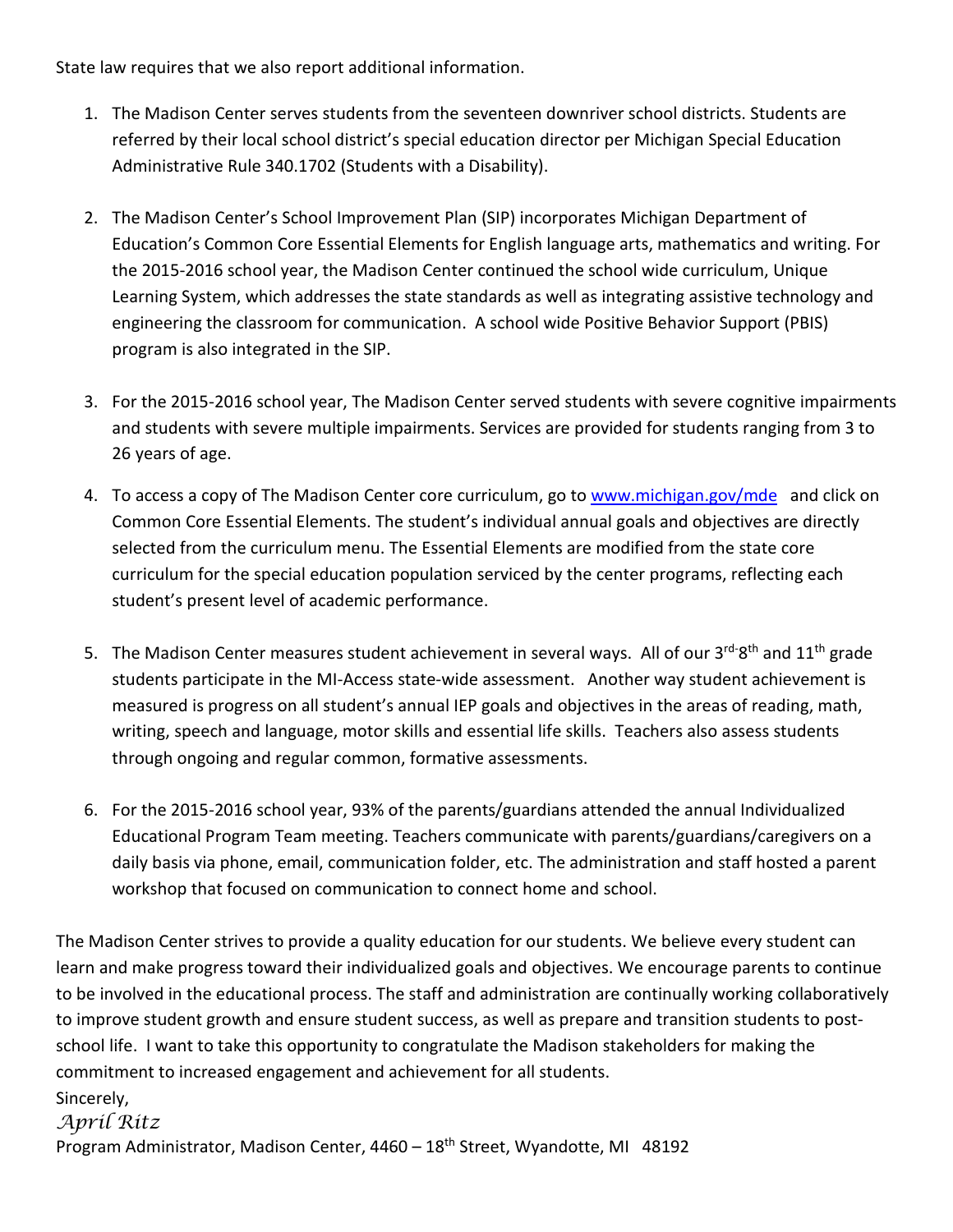

# **Education Dashboard Madison School**

| <b>Student Outcomes</b>                                                   | Prior | Current |
|---------------------------------------------------------------------------|-------|---------|
| Students Proficient in English Language<br>Arts at the End of Third Grade | N/A   | N/A     |
| Student Academic Growth 3-8                                               | N/A   | N/A     |
| Students Proficient in Math and English<br>Language Arts 3-8              | N/A   | N/A     |
| Students Proficient on M-STEP (in all<br>subjects)                        | N/A   | N/A     |
| <b>ACT Composite Score</b>                                                | N/A   | N/A     |
| <b>ACT College Readiness Benchmarks</b>                                   | N/A   | N/A     |
| 4 year Graduation Rate                                                    | N/A   | $<5\%$  |
| Dropout Rate                                                              | N/A   | 14.29%  |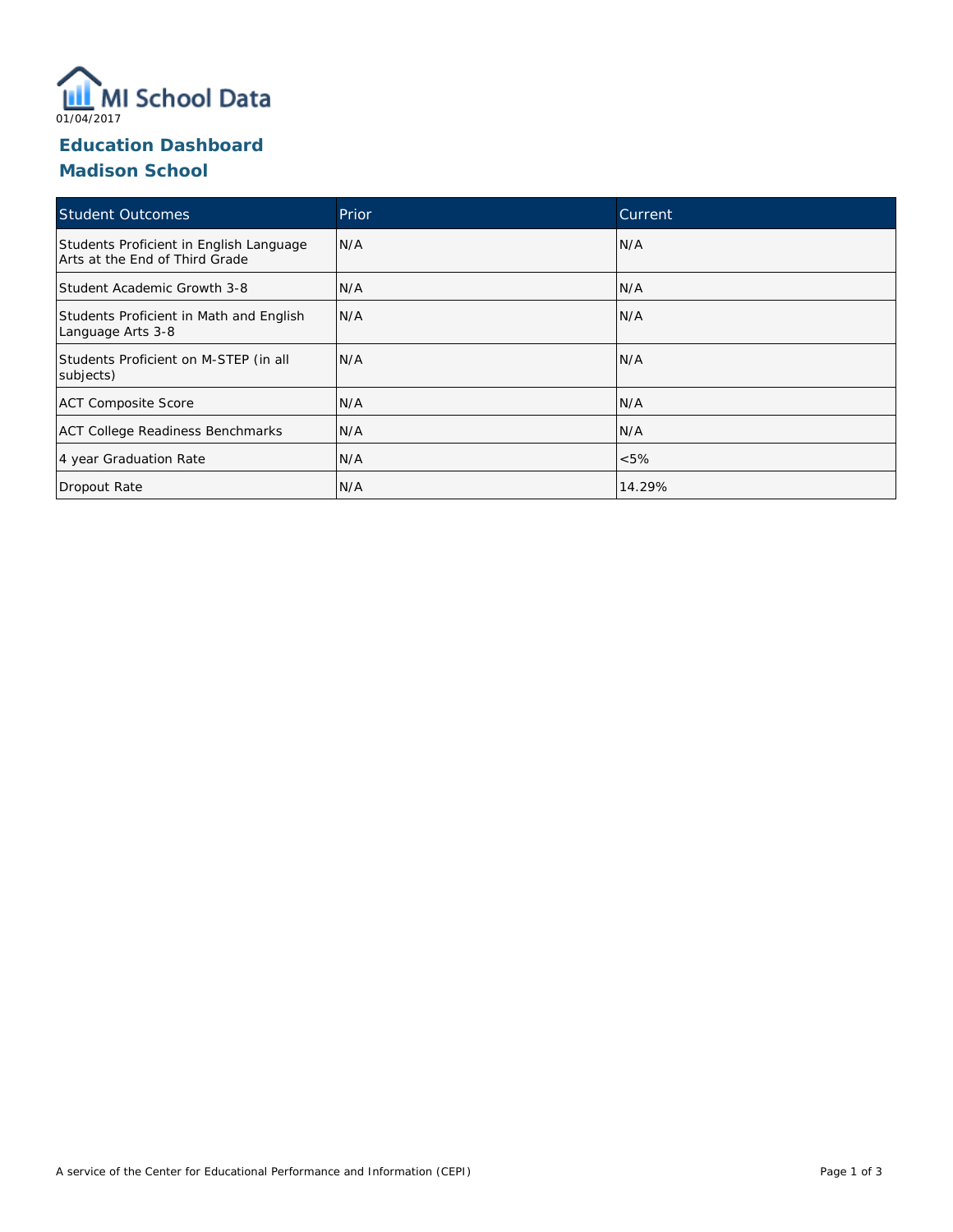

# **Education Dashboard Madison School**

| Culture of Learning                                                           | Prior | Current |
|-------------------------------------------------------------------------------|-------|---------|
| Self-Reported Bullying on School Property                                     | N/A   | N/A     |
| Total Breakfast Participation as a<br>Percentage of Total Lunch Participation | 77.5% | N/A     |
| Free and Reduced Lunch Participation by<br>Eligible Students                  | 58.0% | 63.2%   |
| Economically Disadvantaged Students                                           | 55.5% | 61.9%   |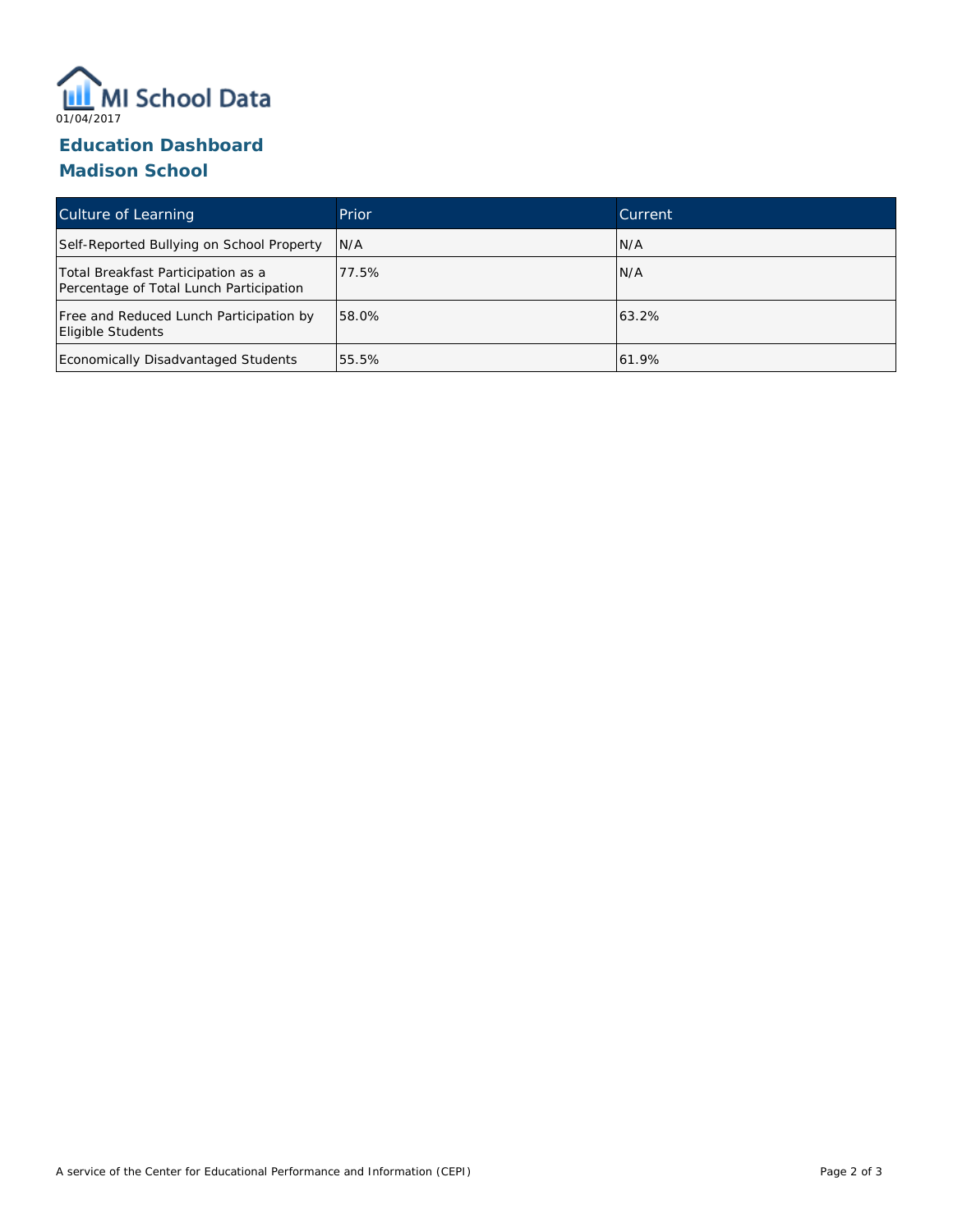

# **Education Dashboard Madison School**

| Value for Money                                                | Prior | Current |
|----------------------------------------------------------------|-------|---------|
| Districts with ongoing deficits for three<br>consecutive years | N/A   | N/A     |
| General Fund Balance                                           | N/A   | N/A     |
| Average Class Size K-3                                         | N/A   | N/A     |
| Total number of days of instruction<br>provided                | N/A   | N/A     |
| Salary Data                                                    | N/A   | N/A     |
| Superintendent                                                 | N/A   | N/A     |
| Maximum                                                        | N/A   | N/A     |
| Average                                                        | N/A   | N/A     |
| Minimum                                                        | N/A   | N/A     |
| Principals                                                     | N/A   | N/A     |
| Maximum                                                        | N/A   | N/A     |
| Average                                                        | N/A   | N/A     |
| Minimum                                                        | N/A   | N/A     |
| Teachers                                                       | N/A   | N/A     |
| Maximum                                                        | N/A   | N/A     |
| Average                                                        | N/A   | N/A     |
| Minimum                                                        | N/A   | N/A     |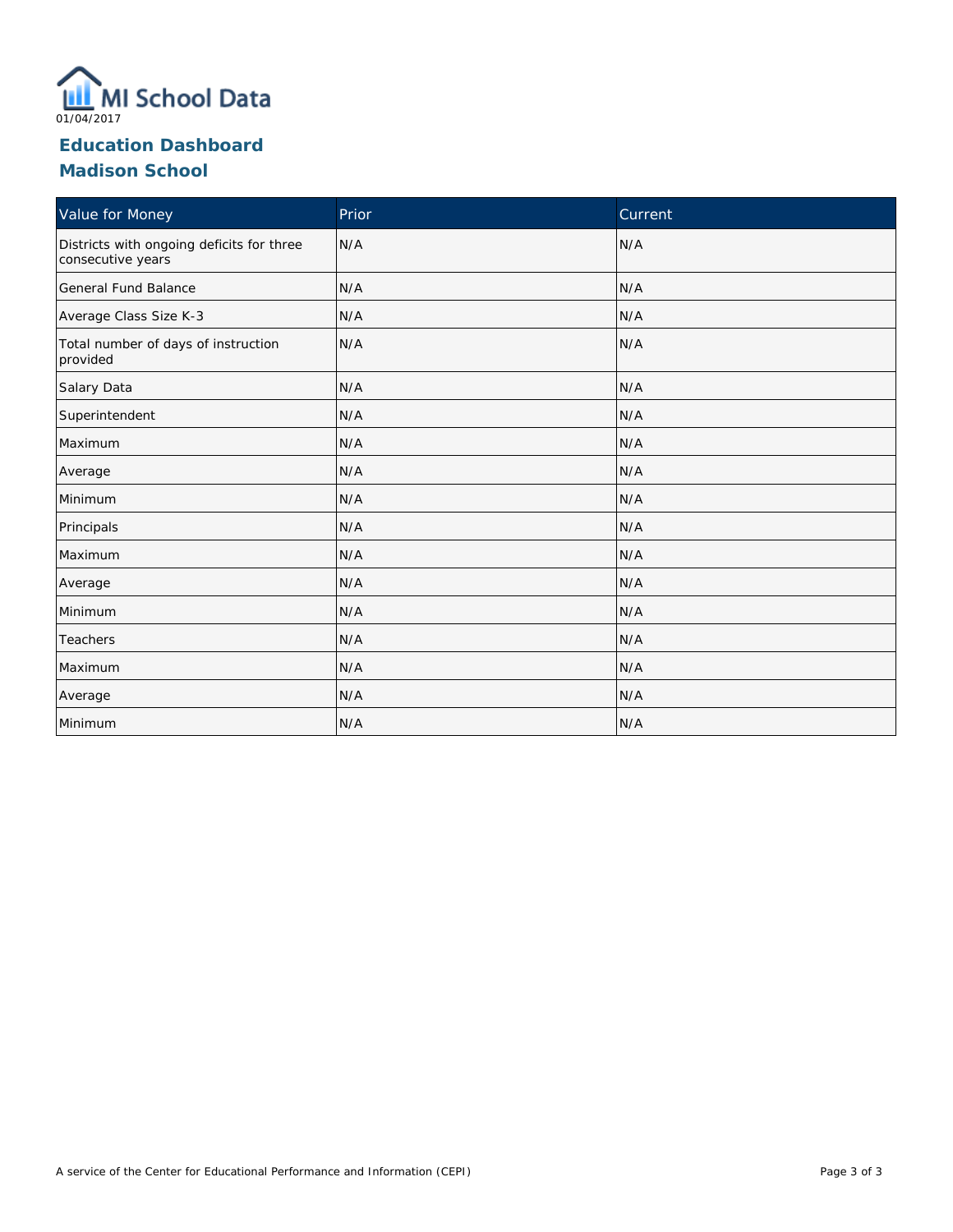

#### **M-STEP Grades 3-8**

| Subject | Grade | <b>Testing</b><br>Group | School Year | State Percent District<br><b>Students</b><br>Proficient | Percent<br>Students <sup>1</sup><br>Proficient | School <sup>1</sup><br>Percent<br><b>Students</b><br>Proficient | Percent<br>Advanced | Percent<br>Proficient | Percent<br>Partially<br>Proficient | Percent Not<br>Proficient |
|---------|-------|-------------------------|-------------|---------------------------------------------------------|------------------------------------------------|-----------------------------------------------------------------|---------------------|-----------------------|------------------------------------|---------------------------|
| .       |       |                         |             |                                                         |                                                |                                                                 |                     |                       |                                    |                           |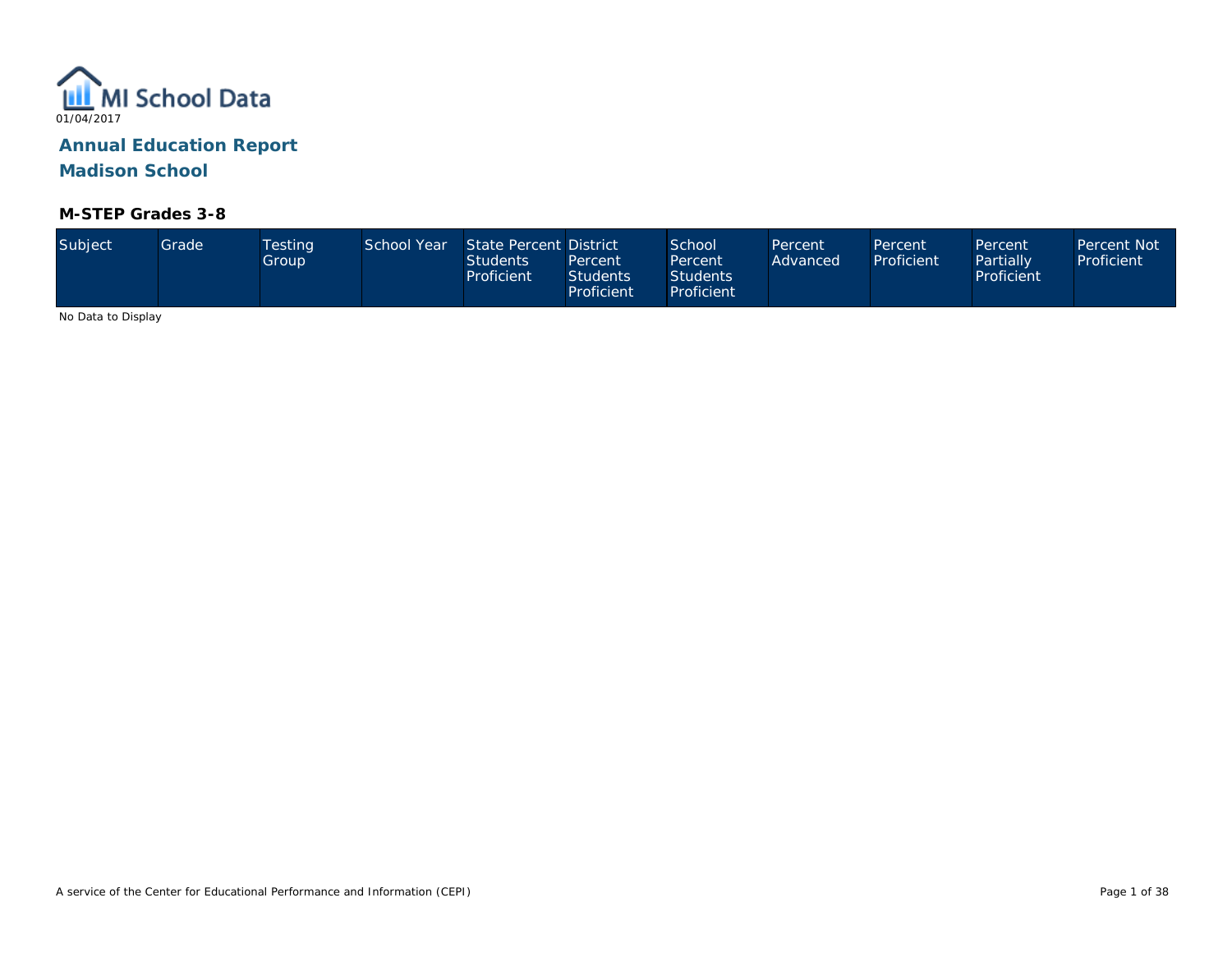

**MME** 

| Subject                                  | Grade | Testing<br>Group | School Year | State Percent District<br><b>Students</b><br>Proficient | Percent<br><b>Students</b><br>Proficient | School<br>Percent<br><b>Students</b><br>Proficient | Percent<br>Advanced | Percent<br>Proficient | Percent<br>Partially<br>Proficient | Percent Not<br>Proficient |
|------------------------------------------|-------|------------------|-------------|---------------------------------------------------------|------------------------------------------|----------------------------------------------------|---------------------|-----------------------|------------------------------------|---------------------------|
| $\cdots$ $\sim$ $\cdots$ $\sim$ $\cdots$ |       |                  |             |                                                         |                                          |                                                    |                     |                       |                                    |                           |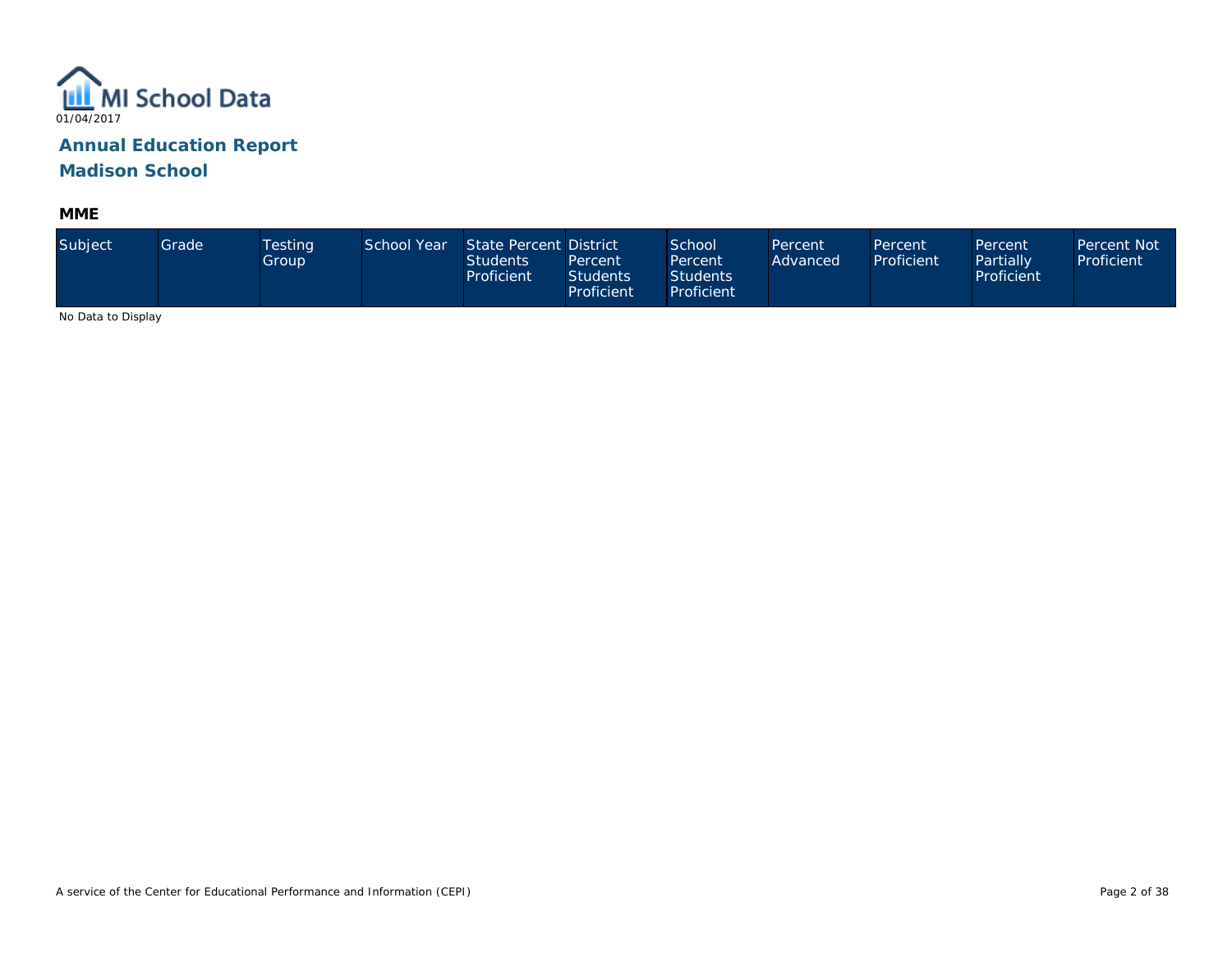

**Michigan Educational Assessment Program Access (MEAP - Access)** 

| Subject | Grade | Testing Group School Year | State Percent<br><b>Students</b><br>Proficient | <b>District</b><br>Percent<br><b>Students</b><br>Proficient | School Percent Percent<br><b>Students</b><br>Proficient | Exceeded | <b>Percent Met</b> | <b>Percent</b><br>Progressing |
|---------|-------|---------------------------|------------------------------------------------|-------------------------------------------------------------|---------------------------------------------------------|----------|--------------------|-------------------------------|
| .       |       |                           |                                                |                                                             |                                                         |          |                    |                               |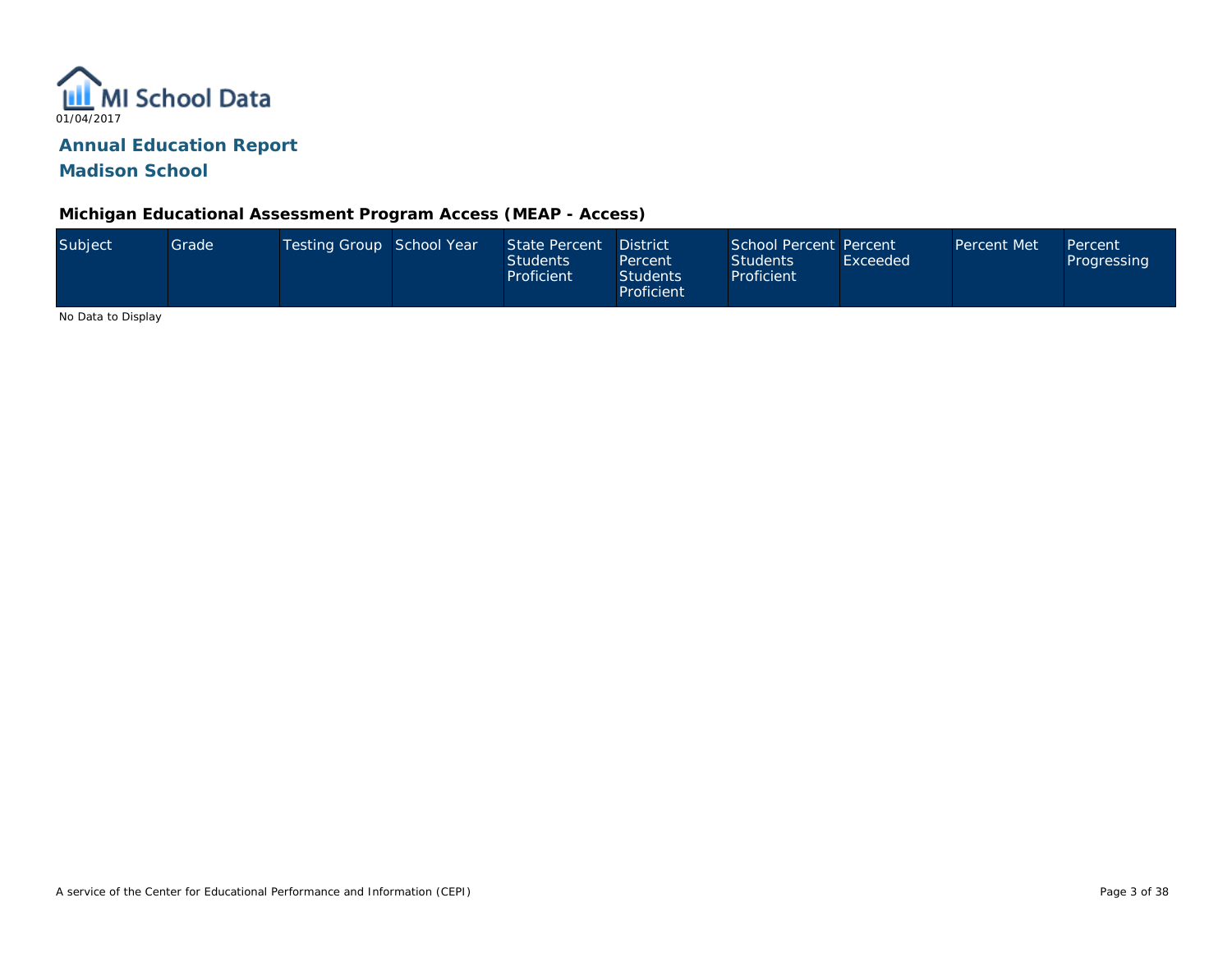

#### **MI-Access Functional Independence**

| Subject<br>Testing Group School Year<br>State Percent<br>Grade <sup>1</sup><br>Students<br>Proficient | <b>District</b><br>Percent<br><b>Students</b><br>Proficient | School Percent Percent<br><b>Students</b><br>Proficient | Surpassed | Percent<br>Attained | Percent<br>Emerging |
|-------------------------------------------------------------------------------------------------------|-------------------------------------------------------------|---------------------------------------------------------|-----------|---------------------|---------------------|
|-------------------------------------------------------------------------------------------------------|-------------------------------------------------------------|---------------------------------------------------------|-----------|---------------------|---------------------|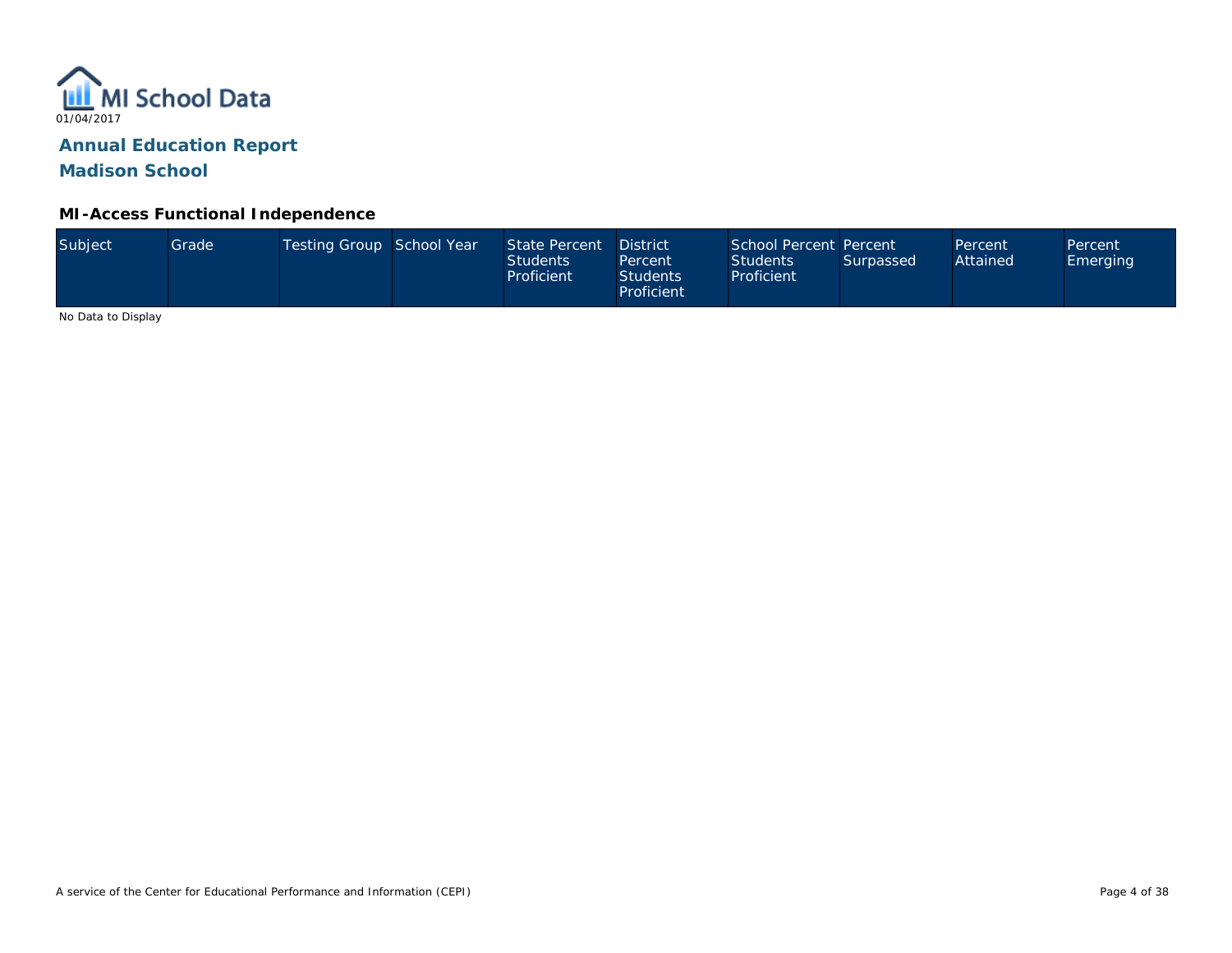

## **MI-Access Supported Independence**

| Subject     | Grade                 | Testing Group School Year     |         | <b>State Percent</b><br><b>Students</b><br>Proficient | <b>District</b><br>Percent<br><b>Students</b><br>Proficient | <b>School Percent Percent</b><br><b>Students</b><br>Proficient | Surpassed | Percent<br>Attained | Percent<br>Emerging |
|-------------|-----------------------|-------------------------------|---------|-------------------------------------------------------|-------------------------------------------------------------|----------------------------------------------------------------|-----------|---------------------|---------------------|
| <b>ELA</b>  | 6th Grade<br>Content  | <b>All Students</b>           | 2013-14 | 81%                                                   | 100%                                                        | $<10$                                                          | < 10      | < 10                | < 10                |
| Mathematics | 6th Grade<br>Content  | <b>All Students</b>           | 2013-14 | 88%                                                   | 100%                                                        | < 10                                                           | < 10      | < 10                | < 10                |
| <b>ELA</b>  | 6th Grade<br>Content  | White                         | 2013-14 | 81.1%                                                 | < 10                                                        | < 10                                                           | < 10      | < 10                | < 10                |
| Mathematics | 6th Grade<br>Content  | White                         | 2013-14 | 88.2%                                                 | $<10$                                                       | $<10$                                                          | < 10      | < 10                | < 10                |
| ELA         | 6th Grade<br>Content  | Male                          | 2013-14 | 80.6%                                                 | 100%                                                        | < 10                                                           | < 10      | < 10                | < 10                |
| Mathematics | 6th Grade<br>Content  | Male                          | 2013-14 | 87.5%                                                 | 100%                                                        | $<10$                                                          | < 10      | < 10                | < 10                |
| <b>ELA</b>  | 6th Grade<br>Content  | Economically<br>Disadvantaged | 2013-14 | 82.1%                                                 | < 10                                                        | < 10                                                           | < 10      | < 10                | < 10                |
| Mathematics | 6th Grade<br>Content  | Economically<br>Disadvantaged | 2013-14 | 87.7%                                                 | < 10                                                        | < 10                                                           | < 10      | < 10                | < 10                |
| <b>ELA</b>  | 11th Grade<br>Content | <b>All Students</b>           | 2013-14 | 84.3%                                                 | 100%                                                        | $<10$                                                          | < 10      | < 10                | < 10                |
| Mathematics | 11th Grade<br>Content | <b>All Students</b>           | 2013-14 | 89.1%                                                 | 100%                                                        | $<10$                                                          | < 10      | < 10                | < 10                |
| Science     | 11th Grade<br>Content | <b>All Students</b>           | 2013-14 | 87.8%                                                 | 100%                                                        | $<10$                                                          | < 10      | < 10                | < 10                |
| <b>ELA</b>  | 11th Grade<br>Content | Hispanic of Any<br>Race       | 2013-14 | 78.1%                                                 | $<10$                                                       | $<10$                                                          | < 10      | < 10                | < 10                |
| Mathematics | 11th Grade<br>Content | Hispanic of Any<br>Race       | 2013-14 | 81.3%                                                 | $<10$                                                       | < 10                                                           | < 10      | < 10                | < 10                |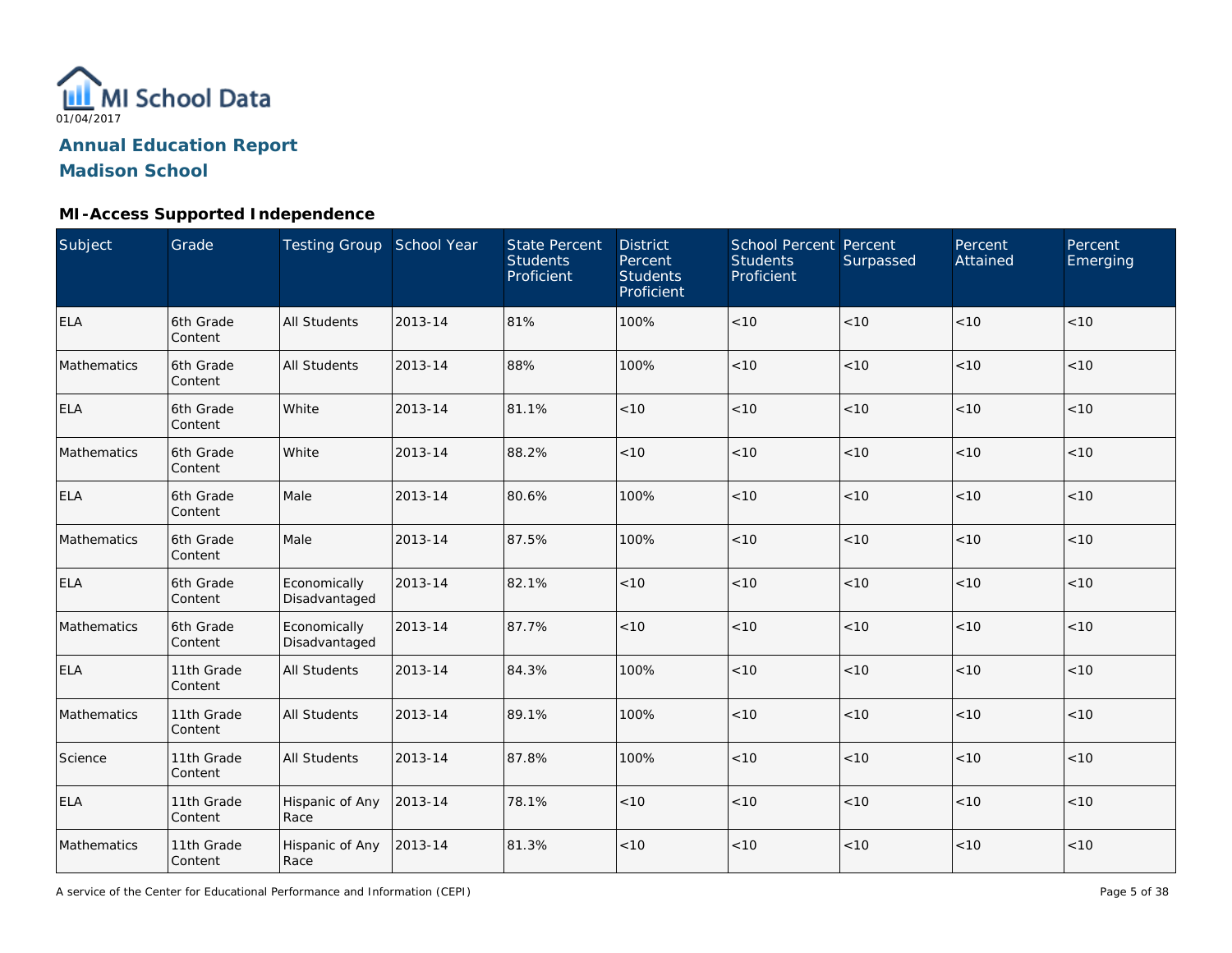

#### **MI-Access Supported Independence**

| Subject     | Grade                 | <b>Testing Group</b>          | School Year | <b>State Percent</b><br><b>Students</b><br>Proficient | <b>District</b><br>Percent<br><b>Students</b><br>Proficient | <b>School Percent Percent</b><br><b>Students</b><br>Proficient | Surpassed | Percent<br>Attained | Percent<br>Emerging |
|-------------|-----------------------|-------------------------------|-------------|-------------------------------------------------------|-------------------------------------------------------------|----------------------------------------------------------------|-----------|---------------------|---------------------|
| Science     | 11th Grade<br>Content | Hispanic of Any<br>Race       | 2013-14     | 84.4%                                                 | < 10                                                        | < 10                                                           | < 10      | < 10                | < 10                |
| <b>ELA</b>  | 11th Grade<br>Content | Male                          | 2013-14     | 83.7%                                                 | 100%                                                        | < 10                                                           | < 10      | < 10                | < 10                |
| Mathematics | 11th Grade<br>Content | Male                          | 2013-14     | 88.3%                                                 | 100%                                                        | < 10                                                           | < 10      | < 10                | < 10                |
| Science     | 11th Grade<br>Content | Male                          | 2013-14     | 86%                                                   | 100%                                                        | < 10                                                           | < 10      | < 10                | < 10                |
| ELA         | 11th Grade<br>Content | Economically<br>Disadvantaged | 2013-14     | 87.4%                                                 | 100%                                                        | < 10                                                           | < 10      | < 10                | < 10                |
| Mathematics | 11th Grade<br>Content | Economically<br>Disadvantaged | 2013-14     | 92.5%                                                 | 100%                                                        | < 10                                                           | < 10      | < 10                | < 10                |
| Science     | 11th Grade<br>Content | Economically<br>Disadvantaged | 2013-14     | 90.3%                                                 | 100%                                                        | < 10                                                           | < 10      | < 10                | < 10                |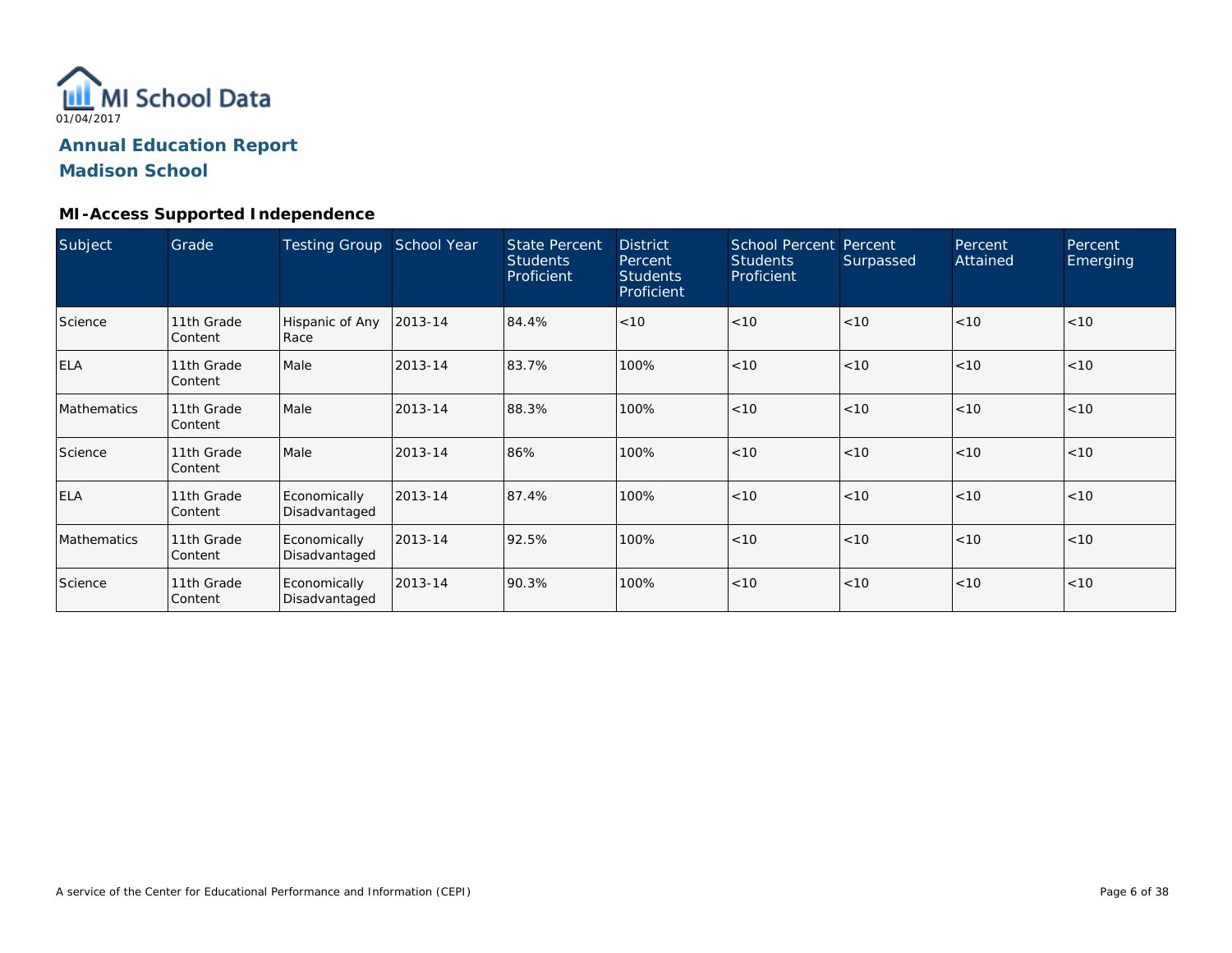

## **MI-Access Participation**

| Subject     | Grade                | Testing Group School Year     |         | <b>State Percent</b><br><b>Students</b><br>Proficient | <b>District</b><br>Percent<br><b>Students</b><br>Proficient | School Percent Percent<br><b>Students</b><br>Proficient | Surpassed | Percent<br>Attained | Percent<br>Emerging |
|-------------|----------------------|-------------------------------|---------|-------------------------------------------------------|-------------------------------------------------------------|---------------------------------------------------------|-----------|---------------------|---------------------|
| <b>ELA</b>  | 2nd Grade<br>Content | <b>All Students</b>           | 2013-14 | 73%                                                   | 92.9%                                                       | $<10$                                                   | < 10      | < 10                | < 10                |
| Mathematics | 2nd Grade<br>Content | <b>All Students</b>           | 2013-14 | 77.4%                                                 | 92.9%                                                       | < 10                                                    | < 10      | < 10                | < 10                |
| <b>ELA</b>  | 2nd Grade<br>Content | Hispanic of Any<br>Race       | 2013-14 | 82.4%                                                 | < 10                                                        | < 10                                                    | < 10      | < 10                | < 10                |
| Mathematics | 2nd Grade<br>Content | Hispanic of Any<br>Race       | 2013-14 | 88.2%                                                 | < 10                                                        | < 10                                                    | < 10      | < 10                | < 10                |
| <b>ELA</b>  | 2nd Grade<br>Content | White                         | 2013-14 | 71.5%                                                 | 91.7%                                                       | $<10$                                                   | < 10      | < 10                | < 10                |
| Mathematics | 2nd Grade<br>Content | White                         | 2013-14 | 74.5%                                                 | 100%                                                        | $<10$                                                   | < 10      | < 10                | < 10                |
| <b>ELA</b>  | 2nd Grade<br>Content | Female                        | 2013-14 | 77.3%                                                 | < 10                                                        | < 10                                                    | < 10      | < 10                | < 10                |
| Mathematics | 2nd Grade<br>Content | Female                        | 2013-14 | 79.1%                                                 | < 10                                                        | < 10                                                    | < 10      | < 10                | < 10                |
| <b>ELA</b>  | 2nd Grade<br>Content | Male                          | 2013-14 | 70.3%                                                 | < 10                                                        | $<10$                                                   | < 10      | < 10                | < 10                |
| Mathematics | 2nd Grade<br>Content | Male                          | 2013-14 | 76.3%                                                 | < 10                                                        | $<10$                                                   | < 10      | < 10                | < 10                |
| <b>ELA</b>  | 2nd Grade<br>Content | Economically<br>Disadvantaged | 2013-14 | 74.2%                                                 | < 10                                                        | $<10$                                                   | < 10      | < 10                | < 10                |
| Mathematics | 2nd Grade<br>Content | Economically<br>Disadvantaged | 2013-14 | 80.8%                                                 | < 10                                                        | $<10$                                                   | < 10      | < 10                | < 10                |
| <b>ELA</b>  | 3rd Grade<br>Content | All Students                  | 2013-14 | 70%                                                   | 66.7%                                                       | 63.6%                                                   | 36.4%     | 45.5%               | 18.2%               |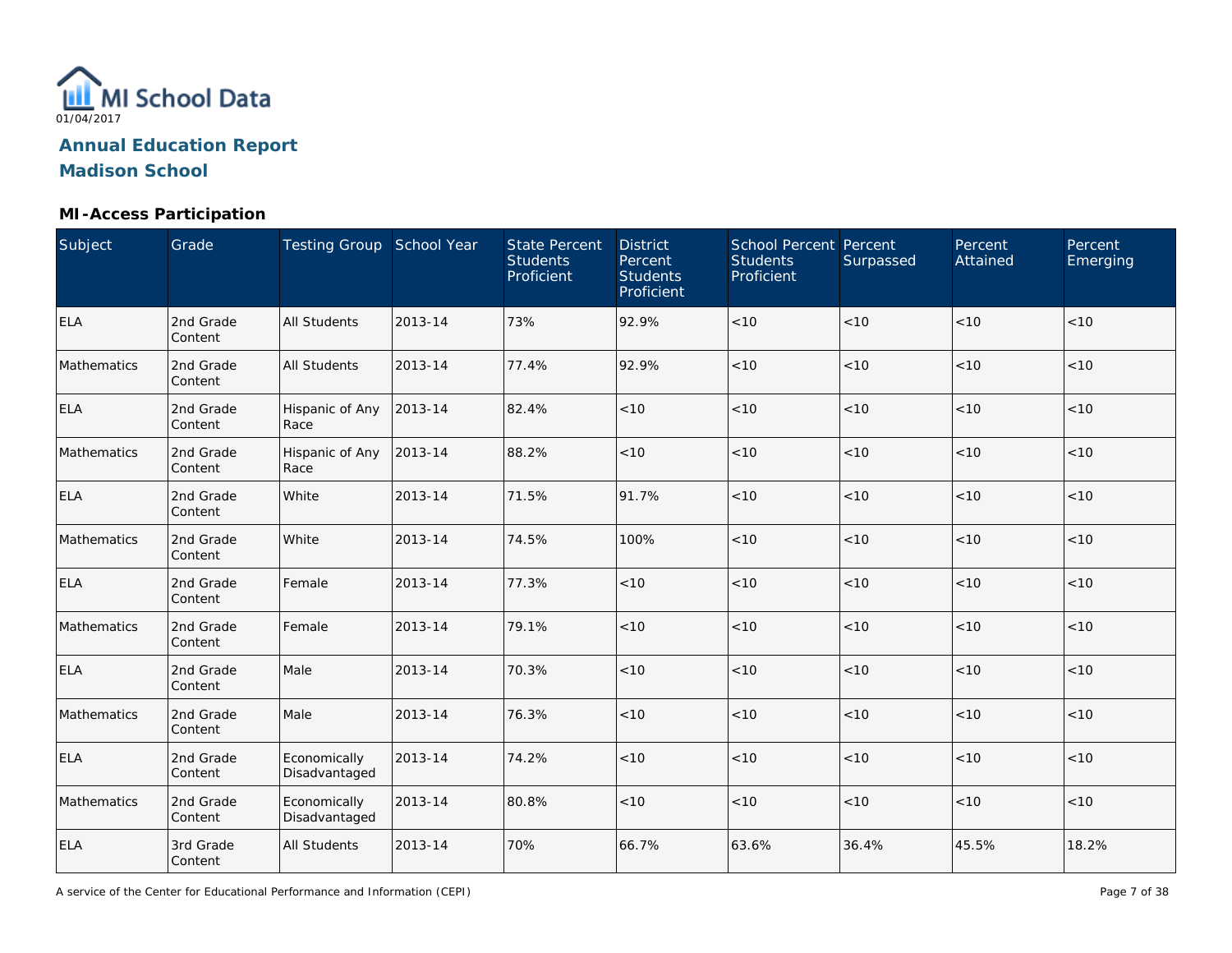

## **MI-Access Participation**

| Subject     | Grade                | Testing Group School Year           |         | <b>State Percent</b><br><b>Students</b><br>Proficient | <b>District</b><br>Percent<br><b>Students</b><br>Proficient | School Percent Percent<br><b>Students</b><br>Proficient | Surpassed | Percent<br>Attained | Percent<br>Emerging |
|-------------|----------------------|-------------------------------------|---------|-------------------------------------------------------|-------------------------------------------------------------|---------------------------------------------------------|-----------|---------------------|---------------------|
| <b>ELA</b>  | 3rd Grade<br>Content | All Students                        | 2014-15 | 62.3%                                                 | $<10$                                                       | $<10$                                                   | < 10      | < 10                | < 10                |
| Mathematics | 3rd Grade<br>Content | <b>All Students</b>                 | 2013-14 | 70.5%                                                 | 75%                                                         | 72.7%                                                   | 27.3%     | 45.5%               | 27.3%               |
| Mathematics | 3rd Grade<br>Content | All Students                        | 2014-15 | 56.3%                                                 | $<10$                                                       | < 10                                                    | $<10$     | < 10                | < 10                |
| <b>ELA</b>  | 3rd Grade<br>Content | Asian                               | 2013-14 | 66.7%                                                 | < 10                                                        | $<10$                                                   | < 10      | <10                 | $<10$               |
| Mathematics | 3rd Grade<br>Content | Asian                               | 2013-14 | 80%                                                   | < 10                                                        | < 10                                                    | < 10      | < 10                | < 10                |
| <b>ELA</b>  | 3rd Grade<br>Content | <b>Black or African</b><br>American | 2013-14 | 62.8%                                                 | < 10                                                        | < 10                                                    | < 10      | < 10                | < 10                |
| Mathematics | 3rd Grade<br>Content | <b>Black or African</b><br>American | 2013-14 | 67.3%                                                 | < 10                                                        | < 10                                                    | < 10      | < 10                | < 10                |
| <b>ELA</b>  | 3rd Grade<br>Content | Hispanic of Any<br>Race             | 2013-14 | 71.9%                                                 | < 10                                                        | $<10$                                                   | < 10      | < 10                | < 10                |
| <b>ELA</b>  | 3rd Grade<br>Content | Hispanic of Any<br>Race             | 2014-15 | 76.2%                                                 | < 10                                                        | < 10                                                    | < 10      | < 10                | < 10                |
| Mathematics | 3rd Grade<br>Content | Hispanic of Any<br>Race             | 2013-14 | 75%                                                   | < 10                                                        | $<10$                                                   | < 10      | < 10                | < 10                |
| Mathematics | 3rd Grade<br>Content | Hispanic of Any<br>Race             | 2014-15 | 71.4%                                                 | < 10                                                        | < 10                                                    | < 10      | < 10                | < 10                |
| <b>ELA</b>  | 3rd Grade<br>Content | White                               | 2013-14 | 73.5%                                                 | $<10$                                                       | $<10$                                                   | < 10      | < 10                | < 10                |
| <b>ELA</b>  | 3rd Grade<br>Content | White                               | 2014-15 | 63.3%                                                 | $<10$                                                       | $<10$                                                   | $<10$     | < 10                | < 10                |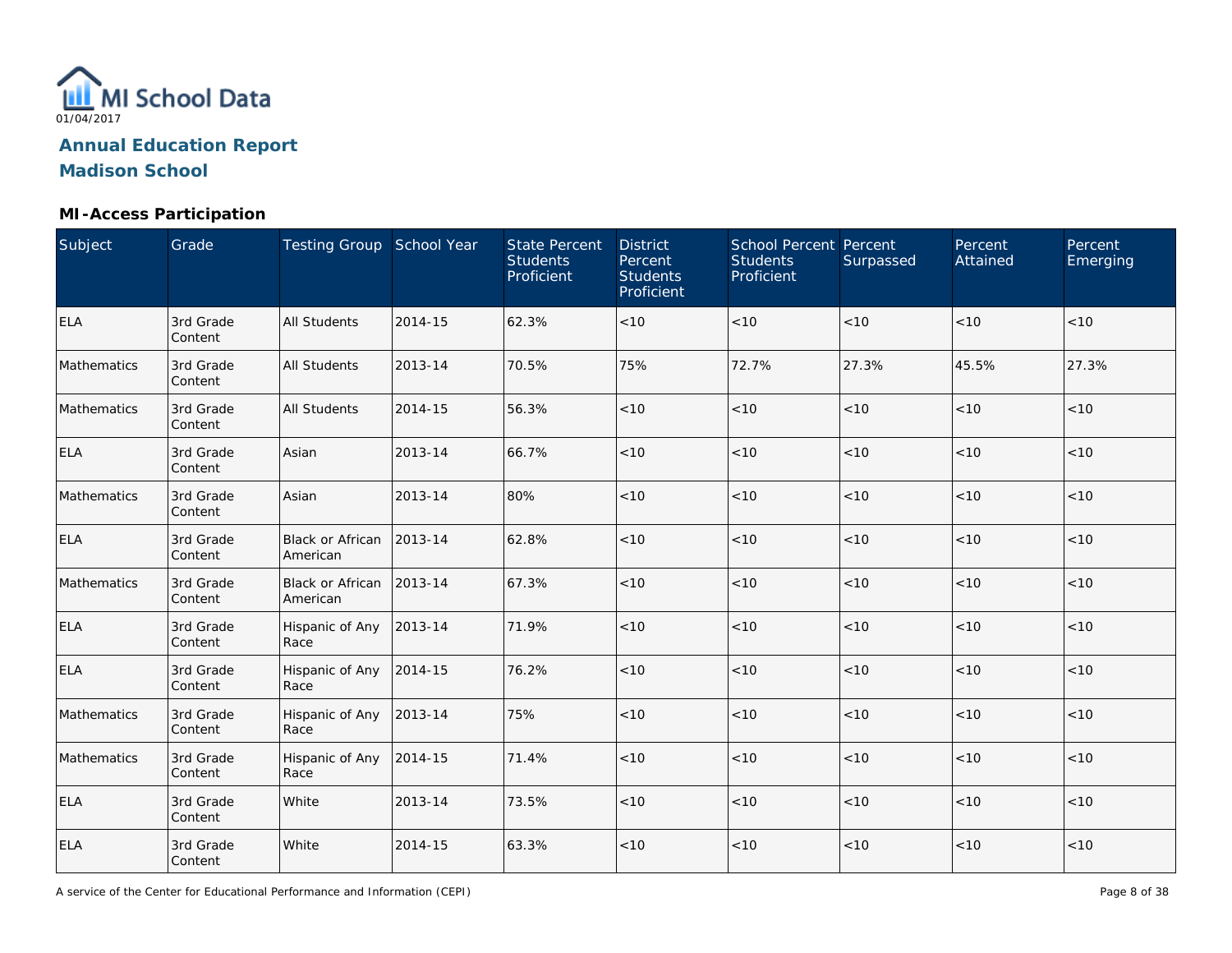

## **MI-Access Participation**

| Subject     | Grade                | Testing Group School Year     |         | <b>State Percent</b><br><b>Students</b><br>Proficient | <b>District</b><br>Percent<br><b>Students</b><br>Proficient | <b>School Percent Percent</b><br><b>Students</b><br>Proficient | Surpassed | Percent<br>Attained | Percent<br>Emerging |
|-------------|----------------------|-------------------------------|---------|-------------------------------------------------------|-------------------------------------------------------------|----------------------------------------------------------------|-----------|---------------------|---------------------|
| Mathematics | 3rd Grade<br>Content | White                         | 2013-14 | 70.6%                                                 | $<10$                                                       | $<10$                                                          | < 10      | < 10                | < 10                |
| Mathematics | 3rd Grade<br>Content | White                         | 2014-15 | 57.9%                                                 | $<10$                                                       | < 10                                                           | $<10$     | < 10                | < 10                |
| <b>ELA</b>  | 3rd Grade<br>Content | Female                        | 2013-14 | 65%                                                   | < 10                                                        | $<10$                                                          | $<10$     | < 10                | < 10                |
| <b>ELA</b>  | 3rd Grade<br>Content | Female                        | 2014-15 | 63.2%                                                 | < 10                                                        | $<10$                                                          | < 10      | $<10$               | < 10                |
| Mathematics | 3rd Grade<br>Content | Female                        | 2013-14 | 70.6%                                                 | <10                                                         | $<10$                                                          | < 10      | <10                 | < 10                |
| Mathematics | 3rd Grade<br>Content | Female                        | 2014-15 | 53.3%                                                 | < 10                                                        | $<10$                                                          | < 10      | < 10                | < 10                |
| <b>ELA</b>  | 3rd Grade<br>Content | Male                          | 2013-14 | 72.7%                                                 | < 10                                                        | < 10                                                           | < 10      | < 10                | < 10                |
| <b>ELA</b>  | 3rd Grade<br>Content | Male                          | 2014-15 | 61.8%                                                 | < 10                                                        | $<10$                                                          | < 10      | < 10                | < 10                |
| Mathematics | 3rd Grade<br>Content | Male                          | 2013-14 | 70.5%                                                 | < 10                                                        | <10                                                            | < 10      | < 10                | < 10                |
| Mathematics | 3rd Grade<br>Content | Male                          | 2014-15 | 57.9%                                                 | < 10                                                        | < 10                                                           | < 10      | < 10                | < 10                |
| <b>ELA</b>  | 3rd Grade<br>Content | Economically<br>Disadvantaged | 2013-14 | 69.6%                                                 | $<10$                                                       | < 10                                                           | < 10      | < 10                | < 10                |
| <b>ELA</b>  | 3rd Grade<br>Content | Economically<br>Disadvantaged | 2014-15 | 60.6%                                                 | $<10$                                                       | $<10$                                                          | < 10      | < 10                | < 10                |
| Mathematics | 3rd Grade<br>Content | Economically<br>Disadvantaged | 2013-14 | 71.3%                                                 | $<10$                                                       | $<10$                                                          | $<10$     | $<10$               | < 10                |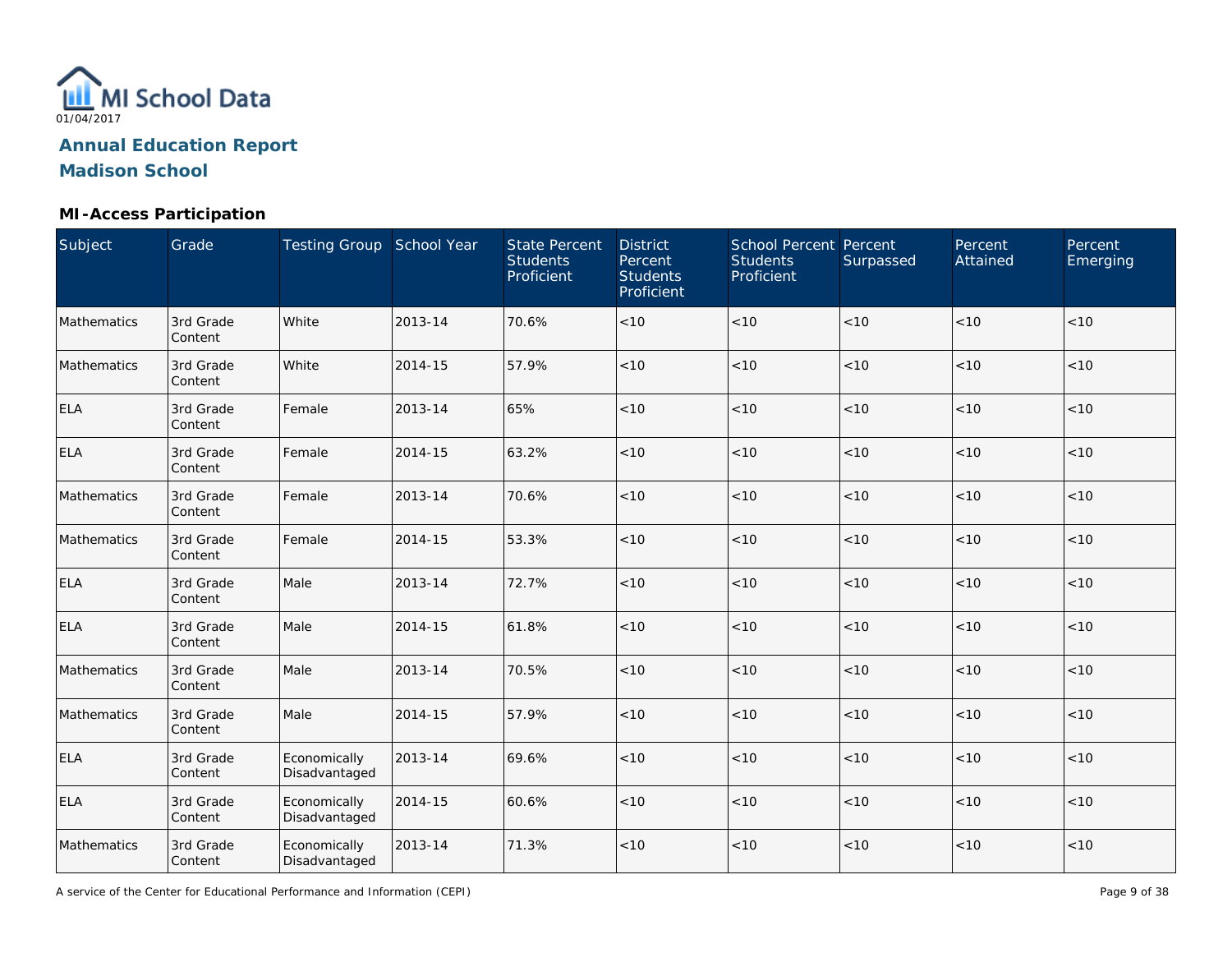

## **MI-Access Participation**

| Subject     | Grade                | Testing Group School Year           |         | <b>State Percent</b><br><b>Students</b><br>Proficient | <b>District</b><br>Percent<br><b>Students</b><br>Proficient | <b>School Percent Percent</b><br><b>Students</b><br>Proficient | Surpassed | Percent<br>Attained | Percent<br>Emerging |
|-------------|----------------------|-------------------------------------|---------|-------------------------------------------------------|-------------------------------------------------------------|----------------------------------------------------------------|-----------|---------------------|---------------------|
| Mathematics | 3rd Grade<br>Content | Economically<br>Disadvantaged       | 2014-15 | 55.2%                                                 | < 10                                                        | $<10$                                                          | < 10      | < 10                | < 10                |
| <b>ELA</b>  | 4th Grade<br>Content | All Students                        | 2013-14 | 61.6%                                                 | 83.3%                                                       | < 10                                                           | < 10      | < 10                | <10                 |
| <b>ELA</b>  | 4th Grade<br>Content | <b>All Students</b>                 | 2014-15 | 66.1%                                                 | 40%                                                         | 45.5%                                                          | 0%        | 45.5%               | 54.5%               |
| Mathematics | 4th Grade<br>Content | All Students                        | 2013-14 | 61.4%                                                 | 75%                                                         | $<10$                                                          | < 10      | $<10$               | < 10                |
| Mathematics | 4th Grade<br>Content | <b>All Students</b>                 | 2014-15 | 56.5%                                                 | 46.7%                                                       | 45.5%                                                          | 18.2%     | 27.3%               | 54.5%               |
| Science     | 4th Grade<br>Content | <b>All Students</b>                 | 2013-14 | 70.5%                                                 | 83.3%                                                       | < 10                                                           | < 10      | < 10                | < 10                |
| Science     | 4th Grade<br>Content | <b>All Students</b>                 | 2014-15 | 61%                                                   | 66.7%                                                       | 72.7%                                                          | 0%        | 72.7%               | 27.3%               |
| <b>ELA</b>  | 4th Grade<br>Content | <b>Black or African</b><br>American | 2014-15 | 74.3%                                                 | < 10                                                        | $<10$                                                          | < 10      | < 10                | < 10                |
| Mathematics | 4th Grade<br>Content | <b>Black or African</b><br>American | 2014-15 | 63.4%                                                 | < 10                                                        | $<10$                                                          | < 10      | < 10                | < 10                |
| Science     | 4th Grade<br>Content | <b>Black or African</b><br>American | 2014-15 | 72%                                                   | < 10                                                        | < 10                                                           | < 10      | < 10                | < 10                |
| <b>ELA</b>  | 4th Grade<br>Content | Hispanic of Any<br>Race             | 2013-14 | 50%                                                   | < 10                                                        | < 10                                                           | < 10      | < 10                | < 10                |
| <b>ELA</b>  | 4th Grade<br>Content | Hispanic of Any<br>Race             | 2014-15 | 55.6%                                                 | < 10                                                        | < 10                                                           | < 10      | < 10                | < 10                |
| Mathematics | 4th Grade<br>Content | Hispanic of Any<br>Race             | 2013-14 | 63.6%                                                 | $<10$                                                       | < 10                                                           | $<10$     | $<10$               | $<10$               |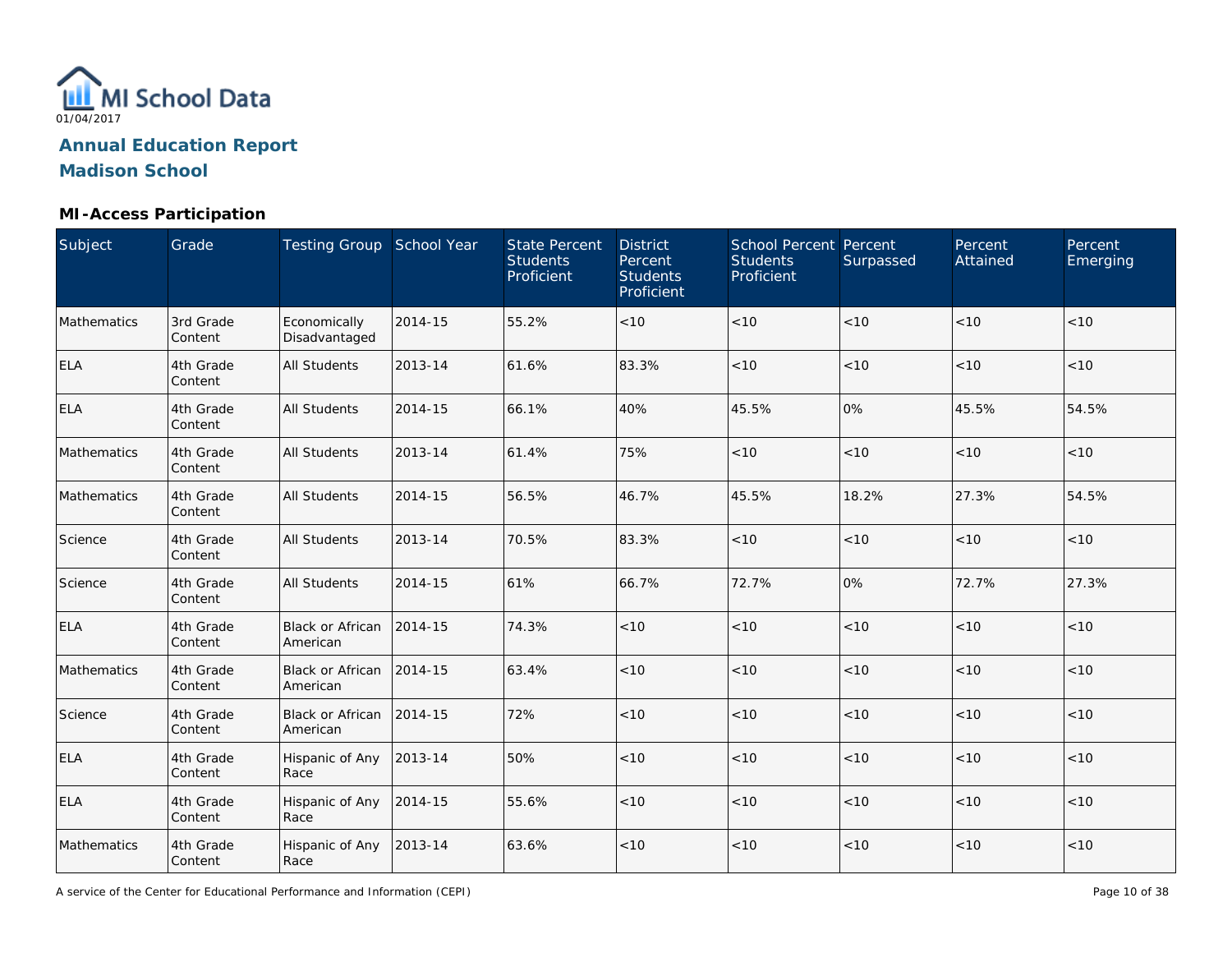

## **MI-Access Participation**

| Subject     | Grade                | Testing Group School Year |         | <b>State Percent</b><br><b>Students</b><br>Proficient | <b>District</b><br>Percent<br><b>Students</b><br>Proficient | School Percent Percent<br><b>Students</b><br>Proficient | Surpassed | Percent<br>Attained | Percent<br>Emerging |
|-------------|----------------------|---------------------------|---------|-------------------------------------------------------|-------------------------------------------------------------|---------------------------------------------------------|-----------|---------------------|---------------------|
| Mathematics | 4th Grade<br>Content | Hispanic of Any<br>Race   | 2014-15 | 55.6%                                                 | $<10$                                                       | $<10$                                                   | < 10      | < 10                | < 10                |
| Science     | 4th Grade<br>Content | Hispanic of Any<br>Race   | 2013-14 | 63.6%                                                 | < 10                                                        | $<10$                                                   | < 10      | < 10                | < 10                |
| Science     | 4th Grade<br>Content | Hispanic of Any<br>Race   | 2014-15 | 52.9%                                                 | $<10$                                                       | $<10$                                                   | $<10$     | < 10                | < 10                |
| ELA         | 4th Grade<br>Content | White                     | 2013-14 | 63%                                                   | < 10                                                        | $<10$                                                   | < 10      | <10                 | $<10$               |
| <b>ELA</b>  | 4th Grade<br>Content | White                     | 2014-15 | 63.4%                                                 | 41.7%                                                       | < 10                                                    | < 10      | < 10                | < 10                |
| Mathematics | 4th Grade<br>Content | White                     | 2013-14 | 61.5%                                                 | < 10                                                        | < 10                                                    | < 10      | < 10                | < 10                |
| Mathematics | 4th Grade<br>Content | White                     | 2014-15 | 54.1%                                                 | 33.3%                                                       | < 10                                                    | < 10      | < 10                | < 10                |
| Science     | 4th Grade<br>Content | White                     | 2013-14 | 71.7%                                                 | < 10                                                        | $<10$                                                   | < 10      | < 10                | < 10                |
| Science     | 4th Grade<br>Content | White                     | 2014-15 | 57.1%                                                 | 58.3%                                                       | $<10$                                                   | < 10      | < 10                | < 10                |
| <b>ELA</b>  | 4th Grade<br>Content | Female                    | 2013-14 | 59.6%                                                 | < 10                                                        | $<10$                                                   | < 10      | < 10                | < 10                |
| <b>ELA</b>  | 4th Grade<br>Content | Female                    | 2014-15 | 72.6%                                                 | < 10                                                        | $<10$                                                   | < 10      | < 10                | < 10                |
| Mathematics | 4th Grade<br>Content | Female                    | 2013-14 | 58.1%                                                 | $<10$                                                       | $<10$                                                   | < 10      | < 10                | < 10                |
| Mathematics | 4th Grade<br>Content | Female                    | 2014-15 | 60.3%                                                 | $<10$                                                       | $<10$                                                   | $<10$     | < 10                | < 10                |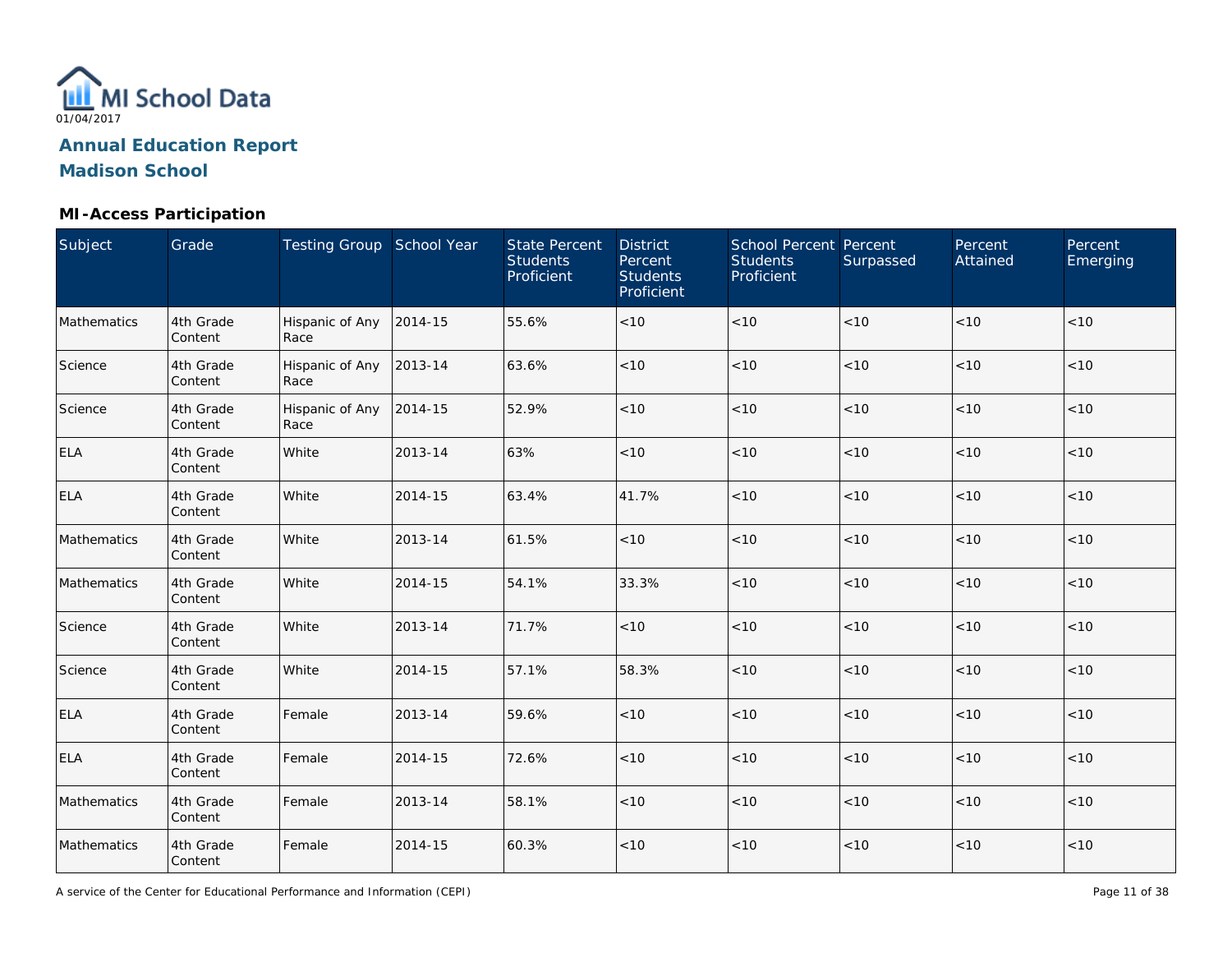

## **MI-Access Participation**

| Subject     | Grade                | Testing Group School Year     |         | <b>State Percent</b><br><b>Students</b><br>Proficient | <b>District</b><br>Percent<br><b>Students</b><br>Proficient | <b>School Percent Percent</b><br><b>Students</b><br>Proficient | Surpassed | Percent<br>Attained | Percent<br>Emerging |
|-------------|----------------------|-------------------------------|---------|-------------------------------------------------------|-------------------------------------------------------------|----------------------------------------------------------------|-----------|---------------------|---------------------|
| Science     | 4th Grade<br>Content | Female                        | 2013-14 | 66.9%                                                 | < 10                                                        | $<10$                                                          | < 10      | < 10                | < 10                |
| Science     | 4th Grade<br>Content | Female                        | 2014-15 | 66.2%                                                 | < 10                                                        | < 10                                                           | < 10      | < 10                | < 10                |
| <b>ELA</b>  | 4th Grade<br>Content | Male                          | 2013-14 | 62.6%                                                 | < 10                                                        | < 10                                                           | < 10      | < 10                | < 10                |
| <b>ELA</b>  | 4th Grade<br>Content | Male                          | 2014-15 | 62%                                                   | < 10                                                        | < 10                                                           | < 10      | < 10                | < 10                |
| Mathematics | 4th Grade<br>Content | Male                          | 2013-14 | 63%                                                   | < 10                                                        | < 10                                                           | $<10$     | < 10                | < 10                |
| Mathematics | 4th Grade<br>Content | Male                          | 2014-15 | 54.1%                                                 | < 10                                                        | $<10$                                                          | $<10$     | < 10                | < 10                |
| Science     | 4th Grade<br>Content | Male                          | 2013-14 | 72.3%                                                 | < 10                                                        | < 10                                                           | < 10      | < 10                | < 10                |
| Science     | 4th Grade<br>Content | Male                          | 2014-15 | 57.6%                                                 | < 10                                                        | < 10                                                           | < 10      | < 10                | < 10                |
| <b>ELA</b>  | 4th Grade<br>Content | Economically<br>Disadvantaged | 2013-14 | 61.7%                                                 | < 10                                                        | $<10$                                                          | $<10$     | $<10$               | < 10                |
| <b>ELA</b>  | 4th Grade<br>Content | Economically<br>Disadvantaged | 2014-15 | 66.5%                                                 | 20%                                                         | $<10$                                                          | $<10$     | < 10                | < 10                |
| Mathematics | 4th Grade<br>Content | Economically<br>Disadvantaged | 2013-14 | 59.7%                                                 | < 10                                                        | $<10$                                                          | $<10$     | $<10$               | < 10                |
| Mathematics | 4th Grade<br>Content | Economically<br>Disadvantaged | 2014-15 | 56%                                                   | 50%                                                         | < 10                                                           | $<10$     | < 10                | < 10                |
| Science     | 4th Grade<br>Content | Economically<br>Disadvantaged | 2013-14 | 69.2%                                                 | < 10                                                        | < 10                                                           | $<10$     | $<10$               | $<10$               |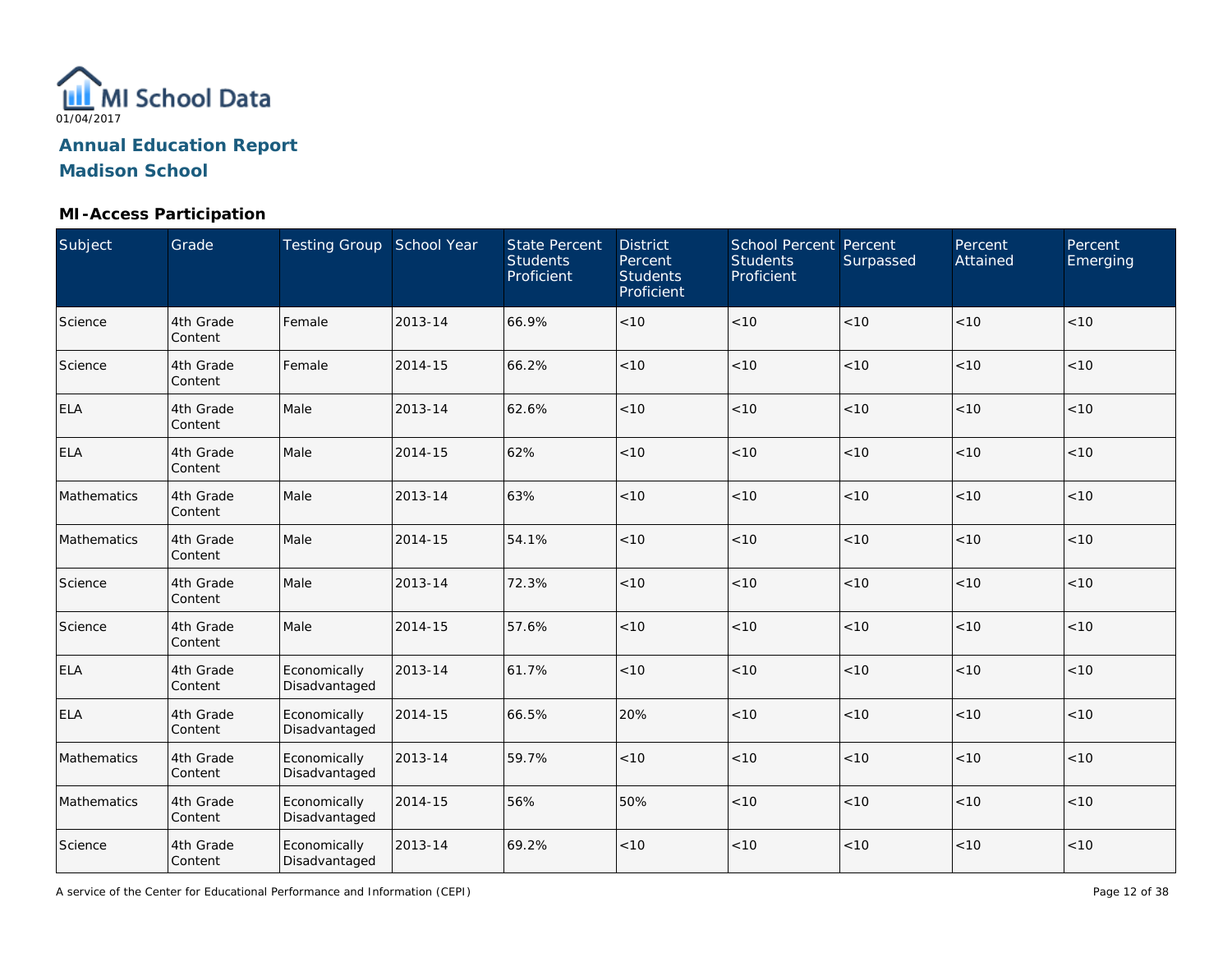

## **MI-Access Participation**

| Subject     | Grade                | Testing Group School Year           |         | <b>State Percent</b><br><b>Students</b><br>Proficient | <b>District</b><br>Percent<br><b>Students</b><br>Proficient | <b>School Percent Percent</b><br><b>Students</b><br>Proficient | Surpassed | Percent<br>Attained | Percent<br>Emerging |
|-------------|----------------------|-------------------------------------|---------|-------------------------------------------------------|-------------------------------------------------------------|----------------------------------------------------------------|-----------|---------------------|---------------------|
| Science     | 4th Grade<br>Content | Economically<br>Disadvantaged       | 2014-15 | 62.8%                                                 | 70%                                                         | $<10$                                                          | < 10      | < 10                | < 10                |
| ELA         | 5th Grade<br>Content | <b>All Students</b>                 | 2013-14 | 73.6%                                                 | 69.2%                                                       | < 10                                                           | < 10      | < 10                | < 10                |
| <b>ELA</b>  | 5th Grade<br>Content | <b>All Students</b>                 | 2014-15 | 61.9%                                                 | 60%                                                         | 63.6%                                                          | 0%        | 63.6%               | 36.4%               |
| Mathematics | 5th Grade<br>Content | <b>All Students</b>                 | 2013-14 | 61.9%                                                 | 53.8%                                                       | < 10                                                           | < 10      | < 10                | < 10                |
| Mathematics | 5th Grade<br>Content | <b>All Students</b>                 | 2014-15 | 53.1%                                                 | 40%                                                         | 45.5%                                                          | 9.1%      | 36.4%               | 54.5%               |
| <b>ELA</b>  | 5th Grade<br>Content | Asian                               | 2014-15 | < 10                                                  | $<10$                                                       | $<10$                                                          | < 10      | < 10                | < 10                |
| Mathematics | 5th Grade<br>Content | Asian                               | 2014-15 | < 10                                                  | < 10                                                        | < 10                                                           | < 10      | < 10                | < 10                |
| <b>ELA</b>  | 5th Grade<br>Content | Black or African<br>American        | 2013-14 | 68.5%                                                 | < 10                                                        | < 10                                                           | < 10      | < 10                | < 10                |
| <b>ELA</b>  | 5th Grade<br>Content | <b>Black or African</b><br>American | 2014-15 | 60.4%                                                 | < 10                                                        | $<10$                                                          | < 10      | < 10                | < 10                |
| Mathematics | 5th Grade<br>Content | Black or African<br>American        | 2013-14 | 55.4%                                                 | < 10                                                        | $<10$                                                          | < 10      | < 10                | < 10                |
| Mathematics | 5th Grade<br>Content | Black or African<br>American        | 2014-15 | 49.4%                                                 | $<10$                                                       | $<10$                                                          | < 10      | < 10                | < 10                |
| ELA         | 5th Grade<br>Content | Hispanic of Any<br>Race             | 2013-14 | 66.7%                                                 | < 10                                                        | $<10$                                                          | < 10      | < 10                | < 10                |
| ELA         | 5th Grade<br>Content | Hispanic of Any<br>Race             | 2014-15 | 48.1%                                                 | $<10$                                                       | < 10                                                           | < 10      | < 10                | < 10                |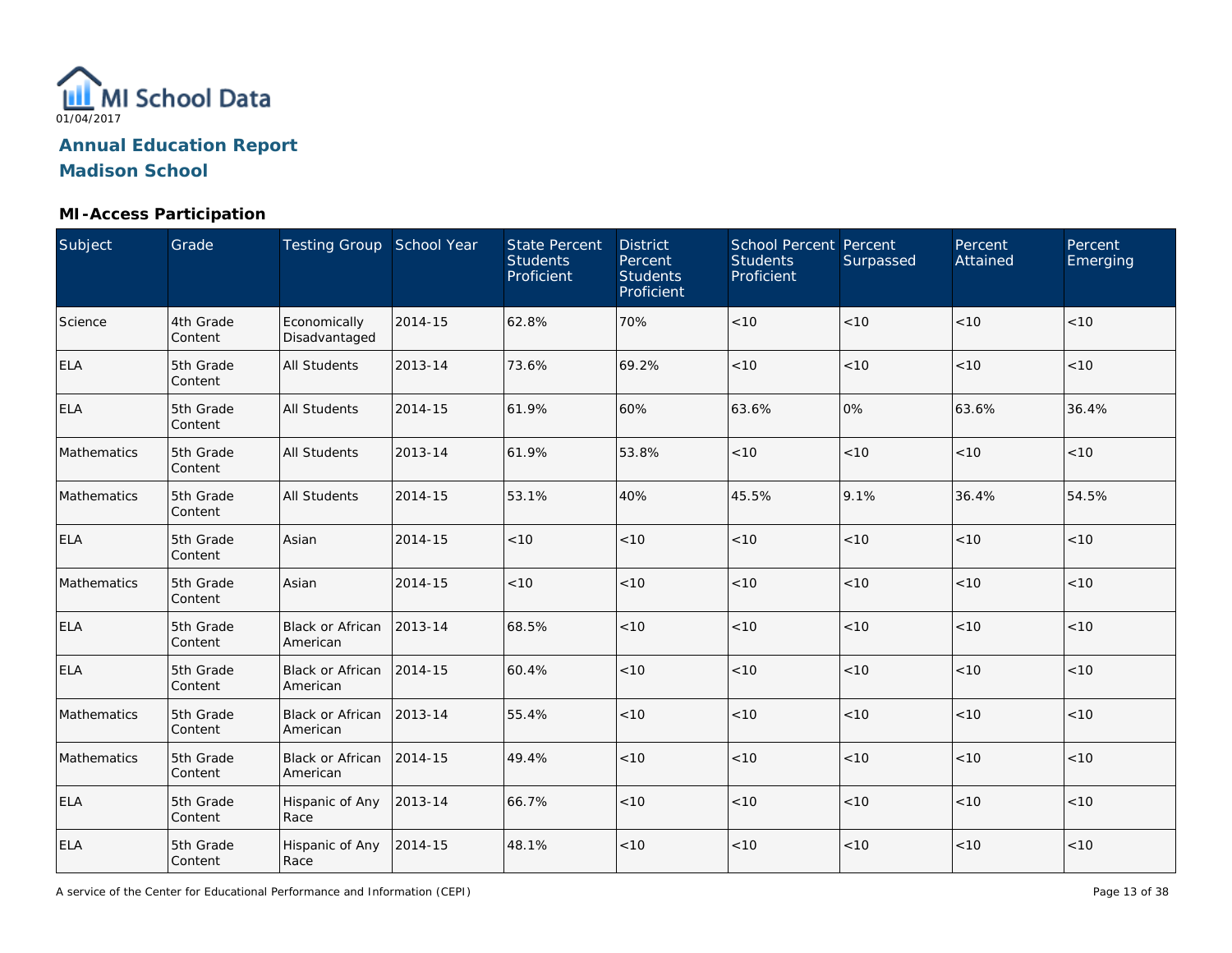

## **MI-Access Participation**

| Subject     | Grade                | Testing Group School Year |         | <b>State Percent</b><br><b>Students</b><br>Proficient | <b>District</b><br>Percent<br><b>Students</b><br>Proficient | School Percent Percent<br><b>Students</b><br>Proficient | Surpassed | Percent<br>Attained | Percent<br>Emerging |
|-------------|----------------------|---------------------------|---------|-------------------------------------------------------|-------------------------------------------------------------|---------------------------------------------------------|-----------|---------------------|---------------------|
| Mathematics | 5th Grade<br>Content | Hispanic of Any<br>Race   | 2013-14 | 59.3%                                                 | < 10                                                        | $<10$                                                   | < 10      | < 10                | < 10                |
| Mathematics | 5th Grade<br>Content | Hispanic of Any<br>Race   | 2014-15 | 51.9%                                                 | < 10                                                        | $<10$                                                   | < 10      | < 10                | < 10                |
| <b>ELA</b>  | 5th Grade<br>Content | White                     | 2013-14 | 76.5%                                                 | < 10                                                        | $<10$                                                   | $<10$     | < 10                | < 10                |
| <b>ELA</b>  | 5th Grade<br>Content | White                     | 2014-15 | 63.1%                                                 | $<10$                                                       | < 10                                                    | < 10      | < 10                | < 10                |
| Mathematics | 5th Grade<br>Content | White                     | 2013-14 | 64.9%                                                 | < 10                                                        | < 10                                                    | <10       | < 10                | < 10                |
| Mathematics | 5th Grade<br>Content | White                     | 2014-15 | 53%                                                   | < 10                                                        | < 10                                                    | < 10      | < 10                | < 10                |
| <b>ELA</b>  | 5th Grade<br>Content | Female                    | 2013-14 | 78.9%                                                 | < 10                                                        | < 10                                                    | < 10      | < 10                | < 10                |
| <b>ELA</b>  | 5th Grade<br>Content | Female                    | 2014-15 | 63%                                                   | < 10                                                        | $<10$                                                   | < 10      | < 10                | < 10                |
| Mathematics | 5th Grade<br>Content | Female                    | 2013-14 | 65.4%                                                 | < 10                                                        | $<10$                                                   | < 10      | < 10                | < 10                |
| Mathematics | 5th Grade<br>Content | Female                    | 2014-15 | 48.7%                                                 | < 10                                                        | $<10$                                                   | < 10      | < 10                | < 10                |
| <b>ELA</b>  | 5th Grade<br>Content | Male                      | 2013-14 | 71.1%                                                 | 63.6%                                                       | $<10$                                                   | < 10      | < 10                | < 10                |
| <b>ELA</b>  | 5th Grade<br>Content | Male                      | 2014-15 | 61.3%                                                 | 63.6%                                                       | $<10$                                                   | < 10      | < 10                | < 10                |
| Mathematics | 5th Grade<br>Content | Male                      | 2013-14 | 60.2%                                                 | 45.5%                                                       | $<10$                                                   | < 10      | < 10                | < 10                |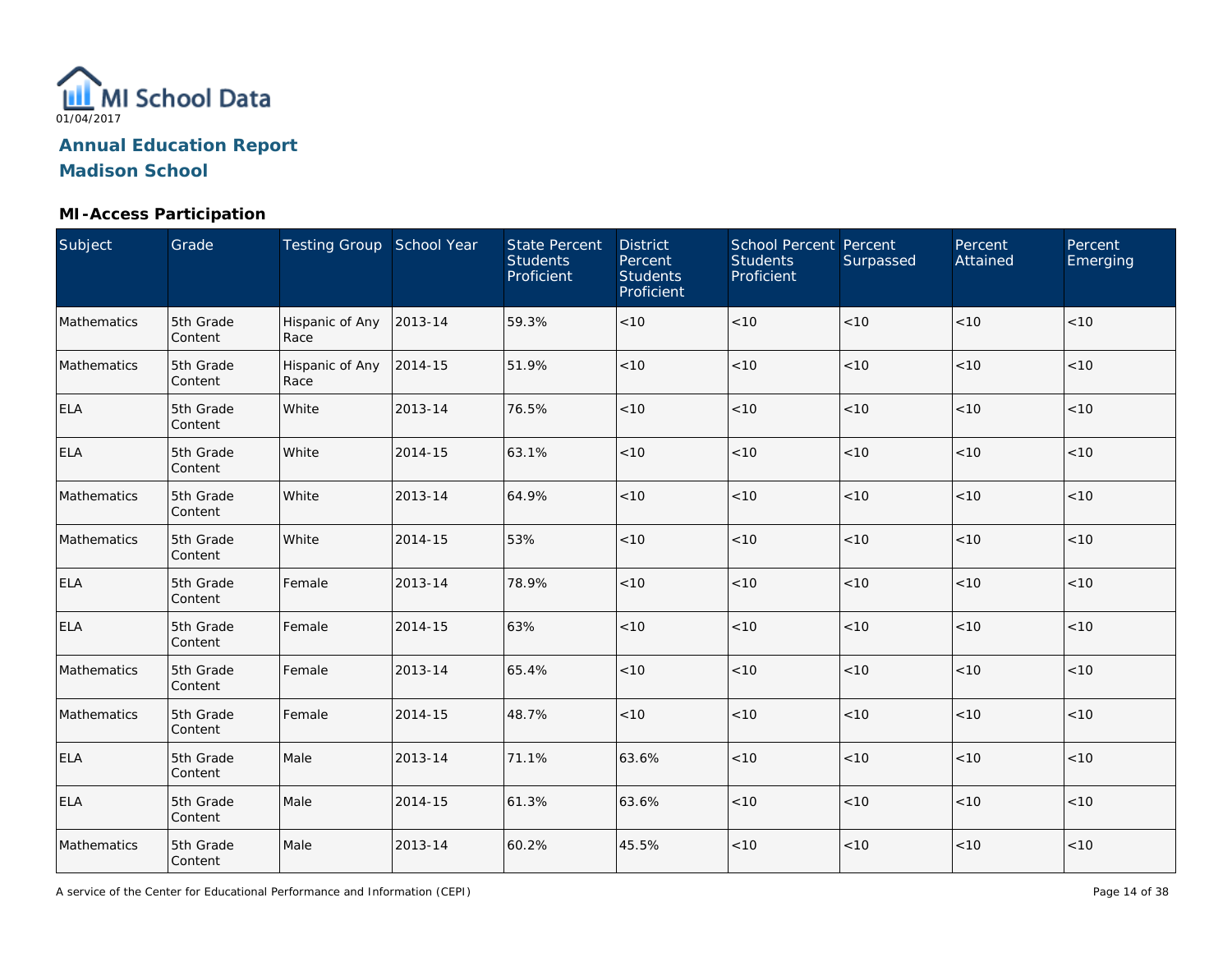

## **MI-Access Participation**

| Subject     | Grade                | Testing Group School Year           |         | <b>State Percent</b><br><b>Students</b><br>Proficient | <b>District</b><br>Percent<br><b>Students</b><br>Proficient | School Percent Percent<br><b>Students</b><br>Proficient | Surpassed | Percent<br>Attained | Percent<br>Emerging |
|-------------|----------------------|-------------------------------------|---------|-------------------------------------------------------|-------------------------------------------------------------|---------------------------------------------------------|-----------|---------------------|---------------------|
| Mathematics | 5th Grade<br>Content | Male                                | 2014-15 | 55.3%                                                 | 54.5%                                                       | $<10$                                                   | < 10      | < 10                | < 10                |
| <b>ELA</b>  | 5th Grade<br>Content | Economically<br>Disadvantaged       | 2013-14 | 71.8%                                                 | 60%                                                         | < 10                                                    | < 10      | < 10                | < 10                |
| <b>ELA</b>  | 5th Grade<br>Content | Economically<br>Disadvantaged       | 2014-15 | 59.9%                                                 | 70%                                                         | < 10                                                    | < 10      | < 10                | < 10                |
| Mathematics | 5th Grade<br>Content | Economically<br>Disadvantaged       | 2013-14 | 59.3%                                                 | 50%                                                         | < 10                                                    | < 10      | < 10                | < 10                |
| Mathematics | 5th Grade<br>Content | Economically<br>Disadvantaged       | 2014-15 | 52.4%                                                 | 50%                                                         | < 10                                                    | < 10      | < 10                | < 10                |
| <b>ELA</b>  | 6th Grade<br>Content | All Students                        | 2013-14 | 76.8%                                                 | 85.7%                                                       | 84.6%                                                   | 15.4%     | 61.5%               | 23.1%               |
| <b>ELA</b>  | 6th Grade<br>Content | <b>All Students</b>                 | 2014-15 | 53.3%                                                 | 66.7%                                                       | < 10                                                    | < 10      | < 10                | < 10                |
| Mathematics | 6th Grade<br>Content | <b>All Students</b>                 | 2013-14 | 62.3%                                                 | 61.9%                                                       | 53.8%                                                   | 46.2%     | 46.2%               | 7.7%                |
| Mathematics | 6th Grade<br>Content | All Students                        | 2014-15 | 63.2%                                                 | 58.3%                                                       | $<10$                                                   | < 10      | < 10                | < 10                |
| <b>ELA</b>  | 6th Grade<br>Content | <b>Black or African</b><br>American | 2013-14 | 72.5%                                                 | < 10                                                        | $<10$                                                   | < 10      | < 10                | < 10                |
| Mathematics | 6th Grade<br>Content | <b>Black or African</b><br>American | 2013-14 | 65.6%                                                 | < 10                                                        | $<10$                                                   | < 10      | < 10                | < 10                |
| <b>ELA</b>  | 6th Grade<br>Content | Hispanic of Any<br>Race             | 2014-15 | 30.8%                                                 | < 10                                                        | < 10                                                    | < 10      | < 10                | < 10                |
| Mathematics | 6th Grade<br>Content | Hispanic of Any<br>Race             | 2014-15 | 38.5%                                                 | < 10                                                        | < 10                                                    | < 10      | < 10                | < 10                |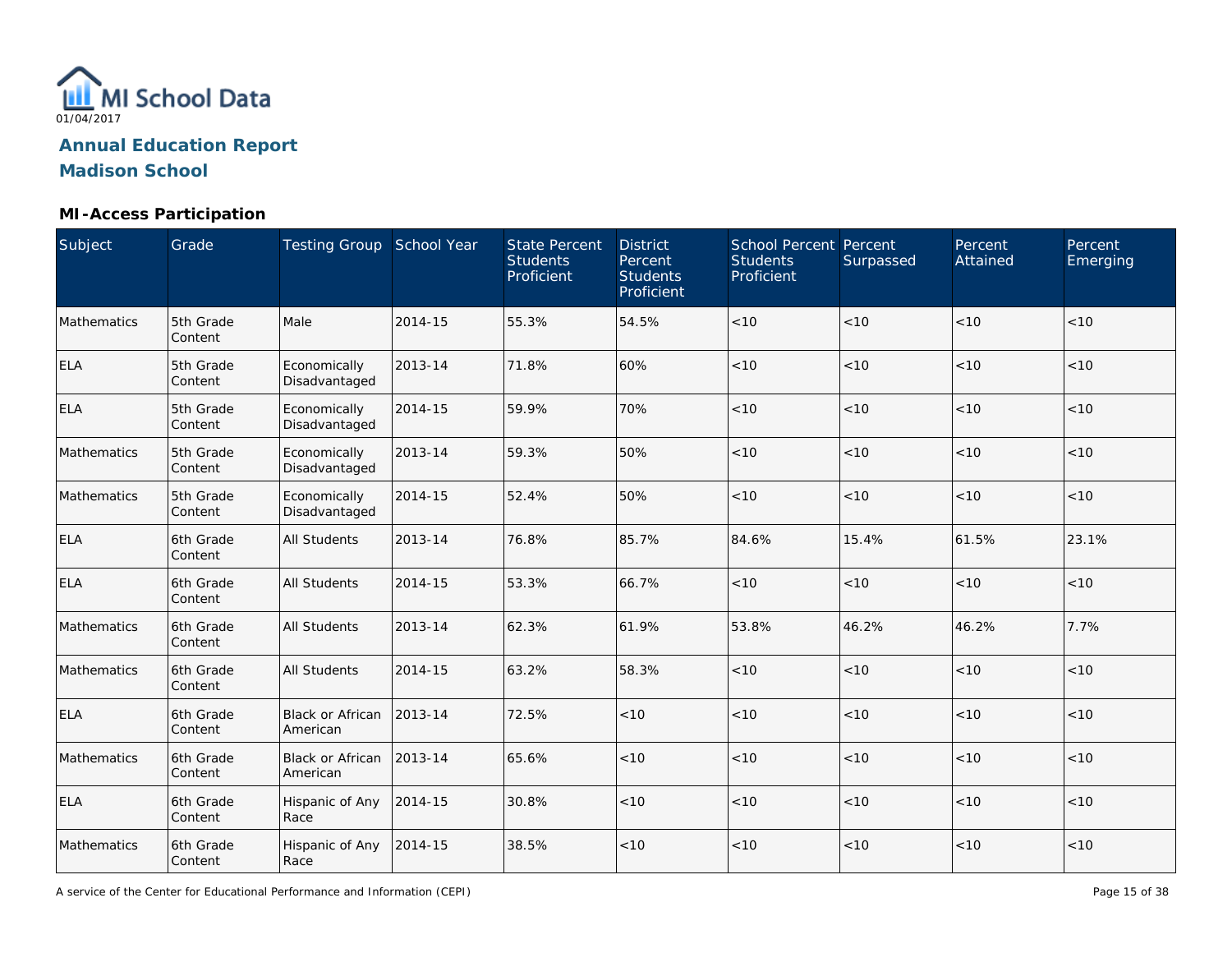

## **MI-Access Participation**

| Subject     | Grade                | Testing Group School Year     |         | <b>State Percent</b><br><b>Students</b><br>Proficient | <b>District</b><br>Percent<br><b>Students</b><br>Proficient | School Percent Percent<br><b>Students</b><br>Proficient | Surpassed | Percent<br>Attained | Percent<br>Emerging |
|-------------|----------------------|-------------------------------|---------|-------------------------------------------------------|-------------------------------------------------------------|---------------------------------------------------------|-----------|---------------------|---------------------|
| <b>ELA</b>  | 6th Grade<br>Content | White                         | 2013-14 | 80.8%                                                 | 84.2%                                                       | 83.3%                                                   | 16.7%     | 66.7%               | 16.7%               |
| <b>ELA</b>  | 6th Grade<br>Content | White                         | 2014-15 | 54%                                                   | < 10                                                        | < 10                                                    | < 10      | < 10                | < 10                |
| Mathematics | 6th Grade<br>Content | White                         | 2013-14 | 62.1%                                                 | 57.9%                                                       | 50%                                                     | 50%       | 50%                 | 0%                  |
| Mathematics | 6th Grade<br>Content | White                         | 2014-15 | 64.3%                                                 | < 10                                                        | < 10                                                    | < 10      | < 10                | < 10                |
| <b>ELA</b>  | 6th Grade<br>Content | Female                        | 2013-14 | 77.6%                                                 | < 10                                                        | < 10                                                    | <10       | < 10                | < 10                |
| <b>ELA</b>  | 6th Grade<br>Content | Female                        | 2014-15 | 54.6%                                                 | < 10                                                        | < 10                                                    | <10       | < 10                | < 10                |
| Mathematics | 6th Grade<br>Content | Female                        | 2013-14 | 55.2%                                                 | < 10                                                        | < 10                                                    | < 10      | < 10                | < 10                |
| Mathematics | 6th Grade<br>Content | Female                        | 2014-15 | 63.1%                                                 | < 10                                                        | $<10$                                                   | < 10      | < 10                | < 10                |
| <b>ELA</b>  | 6th Grade<br>Content | Male                          | 2013-14 | 76.4%                                                 | 76.9%                                                       | $<10$                                                   | < 10      | < 10                | $<10$               |
| <b>ELA</b>  | 6th Grade<br>Content | Male                          | 2014-15 | 52.7%                                                 | < 10                                                        | $<10$                                                   | $<10$     | $<10$               | < 10                |
| Mathematics | 6th Grade<br>Content | Male                          | 2013-14 | 66%                                                   | 69.2%                                                       | $<10$                                                   | $<10$     | < 10                | < 10                |
| Mathematics | 6th Grade<br>Content | Male                          | 2014-15 | 63.3%                                                 | < 10                                                        | < 10                                                    | $<10$     | < 10                | < 10                |
| <b>ELA</b>  | 6th Grade<br>Content | Economically<br>Disadvantaged | 2013-14 | 74.7%                                                 | 86.7%                                                       | 80%                                                     | 20%       | 50%                 | 30%                 |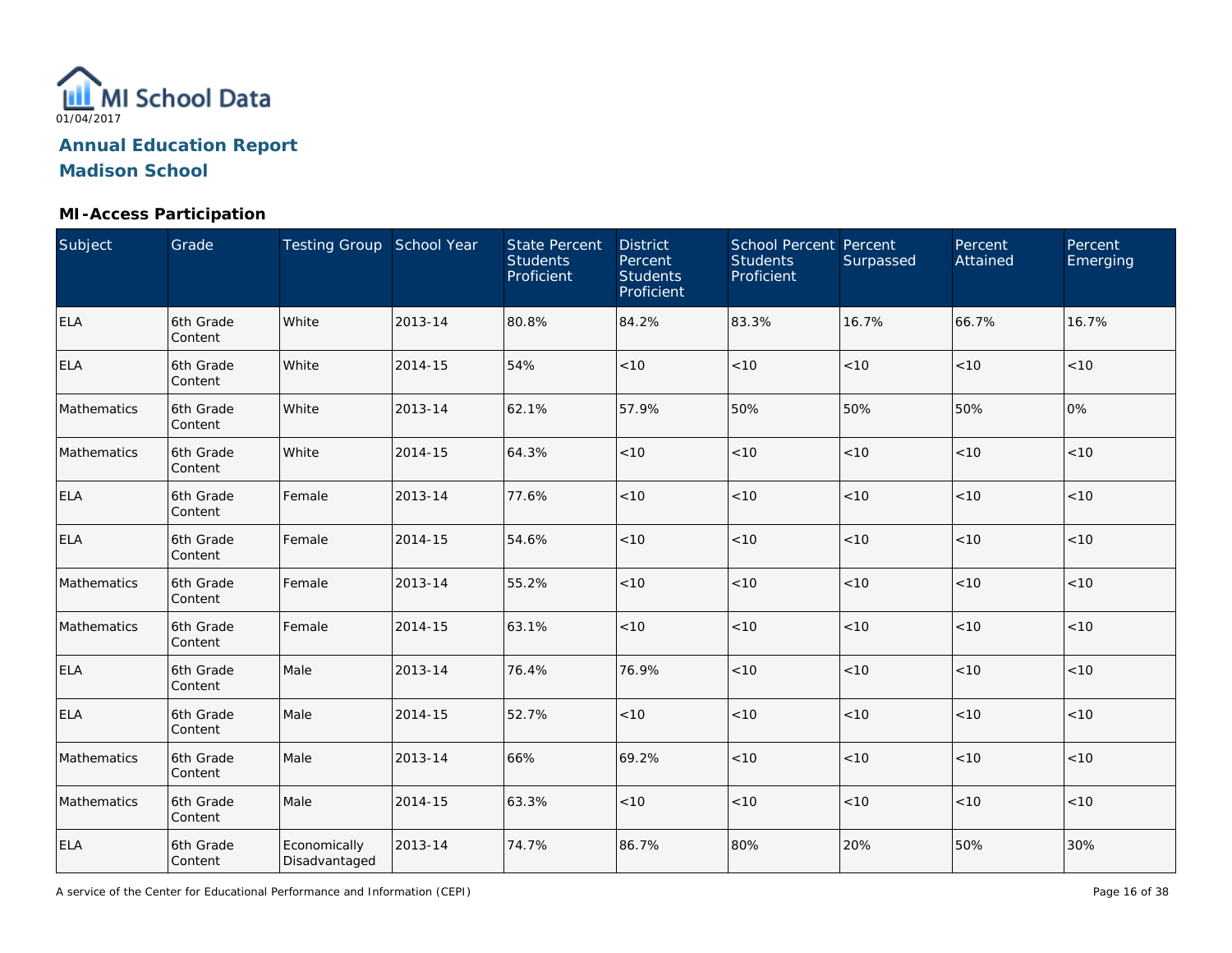

## **MI-Access Participation**

| Subject     | Grade                | Testing Group School Year            |         | <b>State Percent</b><br><b>Students</b><br>Proficient | <b>District</b><br>Percent<br><b>Students</b><br>Proficient | <b>School Percent Percent</b><br><b>Students</b><br>Proficient | Surpassed | Percent<br>Attained | Percent<br>Emerging |
|-------------|----------------------|--------------------------------------|---------|-------------------------------------------------------|-------------------------------------------------------------|----------------------------------------------------------------|-----------|---------------------|---------------------|
| <b>ELA</b>  | 6th Grade<br>Content | Economically<br>Disadvantaged        | 2014-15 | 56.8%                                                 | < 10                                                        | < 10                                                           | < 10      | < 10                | < 10                |
| Mathematics | 6th Grade<br>Content | Economically<br>Disadvantaged        | 2013-14 | 60%                                                   | 53.3%                                                       | 40%                                                            | 60%       | 30%                 | 10%                 |
| Mathematics | 6th Grade<br>Content | Economically<br>Disadvantaged        | 2014-15 | 62.2%                                                 | < 10                                                        | < 10                                                           | < 10      | < 10                | < 10                |
| <b>ELA</b>  | 7th Grade<br>Content | All Students                         | 2013-14 | 70.6%                                                 | 94.1%                                                       | 91.7%                                                          | 8.3%      | 41.7%               | 50%                 |
| <b>ELA</b>  | 7th Grade<br>Content | All Students                         | 2014-15 | 54.8%                                                 | 61.5%                                                       | < 10                                                           | <10       | <10                 | < 10                |
| Mathematics | 7th Grade<br>Content | All Students                         | 2013-14 | 58.6%                                                 | 94.1%                                                       | 91.7%                                                          | 8.3%      | 66.7%               | 25%                 |
| Mathematics | 7th Grade<br>Content | <b>All Students</b>                  | 2014-15 | 61.8%                                                 | 92.3%                                                       | < 10                                                           | < 10      | < 10                | < 10                |
| Science     | 7th Grade<br>Content | <b>All Students</b>                  | 2013-14 | 79.7%                                                 | 94.1%                                                       | 91.7%                                                          | 8.3%      | 75%                 | 16.7%               |
| Science     | 7th Grade<br>Content | <b>All Students</b>                  | 2014-15 | 56.3%                                                 | 76.9%                                                       | < 10                                                           | < 10      | < 10                | < 10                |
| <b>ELA</b>  | 7th Grade<br>Content | Black or African<br>American         | 2013-14 | 68.8%                                                 | < 10                                                        | < 10                                                           | < 10      | < 10                | < 10                |
| <b>ELA</b>  | 7th Grade<br>Content | Black or African<br>American         | 2014-15 | 48.4%                                                 | < 10                                                        | < 10                                                           | < 10      | < 10                | < 10                |
| Mathematics | 7th Grade<br>Content | Black or African<br>American         | 2013-14 | 52.1%                                                 | < 10                                                        | < 10                                                           | < 10      | < 10                | < 10                |
| Mathematics | 7th Grade<br>Content | Black or African 2014-15<br>American |         | 50%                                                   | $<10$                                                       | < 10                                                           | < 10      | < 10                | < 10                |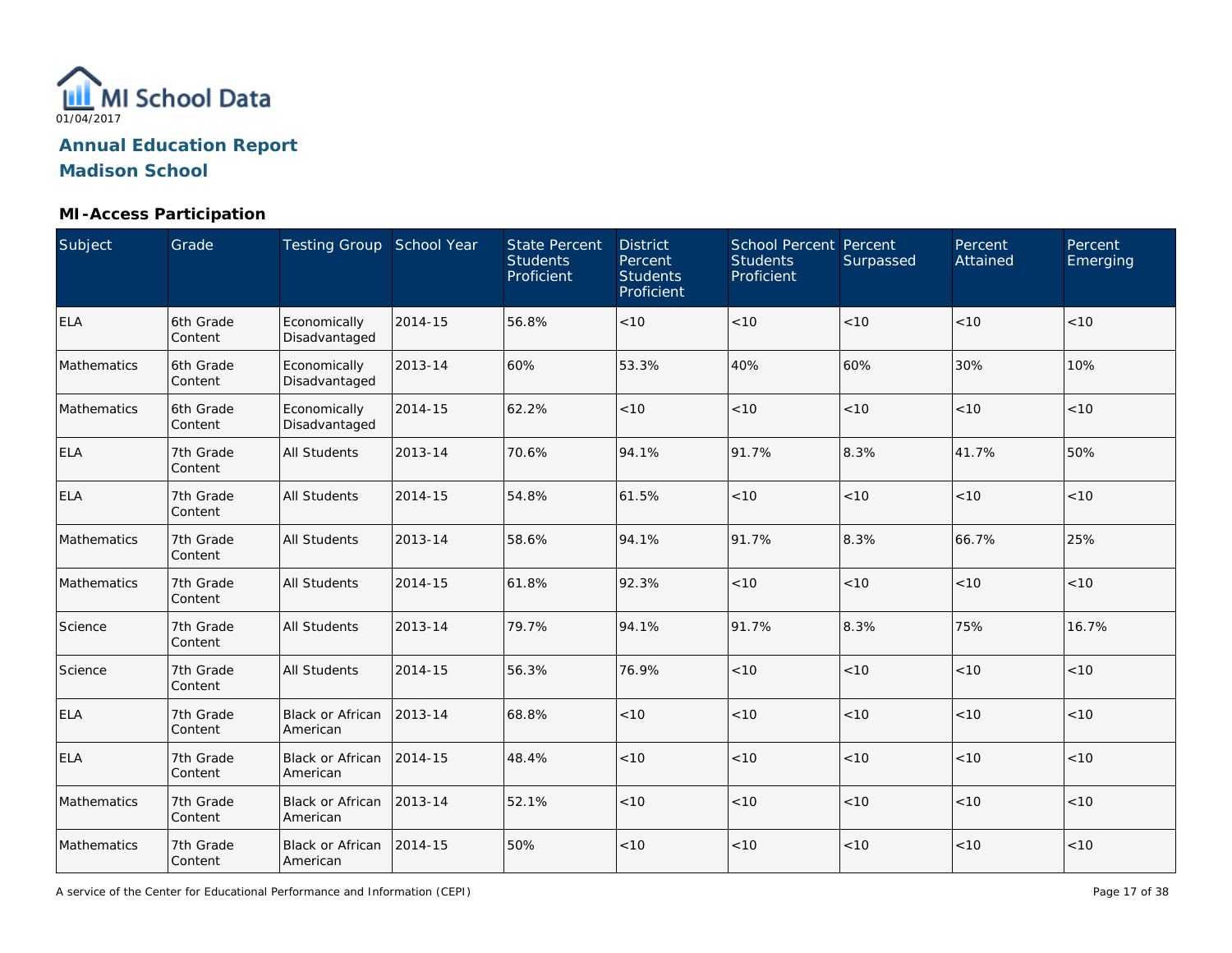

## **MI-Access Participation**

| Subject     | Grade                | Testing Group School Year    |         | <b>State Percent</b><br><b>Students</b><br>Proficient | <b>District</b><br>Percent<br><b>Students</b><br>Proficient | <b>School Percent Percent</b><br><b>Students</b><br>Proficient | Surpassed | Percent<br>Attained | Percent<br>Emerging |
|-------------|----------------------|------------------------------|---------|-------------------------------------------------------|-------------------------------------------------------------|----------------------------------------------------------------|-----------|---------------------|---------------------|
| Science     | 7th Grade<br>Content | Black or African<br>American | 2013-14 | 79.6%                                                 | < 10                                                        | $<10$                                                          | < 10      | < 10                | < 10                |
| Science     | 7th Grade<br>Content | Black or African<br>American | 2014-15 | 50.6%                                                 | < 10                                                        | < 10                                                           | < 10      | < 10                | < 10                |
| <b>ELA</b>  | 7th Grade<br>Content | Hispanic of Any<br>Race      | 2013-14 | 55.6%                                                 | < 10                                                        | < 10                                                           | < 10      | < 10                | < 10                |
| <b>ELA</b>  | 7th Grade<br>Content | Hispanic of Any<br>Race      | 2014-15 | 57.1%                                                 | $<10$                                                       | $<10$                                                          | < 10      | < 10                | < 10                |
| Mathematics | 7th Grade<br>Content | Hispanic of Any<br>Race      | 2013-14 | 50%                                                   | < 10                                                        | < 10                                                           | < 10      | < 10                | < 10                |
| Mathematics | 7th Grade<br>Content | Hispanic of Any<br>Race      | 2014-15 | 75%                                                   | < 10                                                        | $<10$                                                          | < 10      | < 10                | < 10                |
| Science     | 7th Grade<br>Content | Hispanic of Any<br>Race      | 2013-14 | 72.2%                                                 | < 10                                                        | < 10                                                           | < 10      | < 10                | < 10                |
| Science     | 7th Grade<br>Content | Hispanic of Any<br>Race      | 2014-15 | 60%                                                   | < 10                                                        | < 10                                                           | < 10      | < 10                | < 10                |
| <b>ELA</b>  | 7th Grade<br>Content | White                        | 2013-14 | 72.5%                                                 | 91.7%                                                       | $<10$                                                          | < 10      | < 10                | < 10                |
| <b>ELA</b>  | 7th Grade<br>Content | White                        | 2014-15 | 57.4%                                                 | < 10                                                        | $<10$                                                          | < 10      | < 10                | < 10                |
| Mathematics | 7th Grade<br>Content | White                        | 2013-14 | 62.9%                                                 | 91.7%                                                       | $<10$                                                          | $<10$     | < 10                | < 10                |
| Mathematics | 7th Grade<br>Content | White                        | 2014-15 | 64.5%                                                 | $<10$                                                       | < 10                                                           | < 10      | < 10                | < 10                |
| Science     | 7th Grade<br>Content | White                        | 2013-14 | 80.5%                                                 | 91.7%                                                       | < 10                                                           | $<10$     | < 10                | < 10                |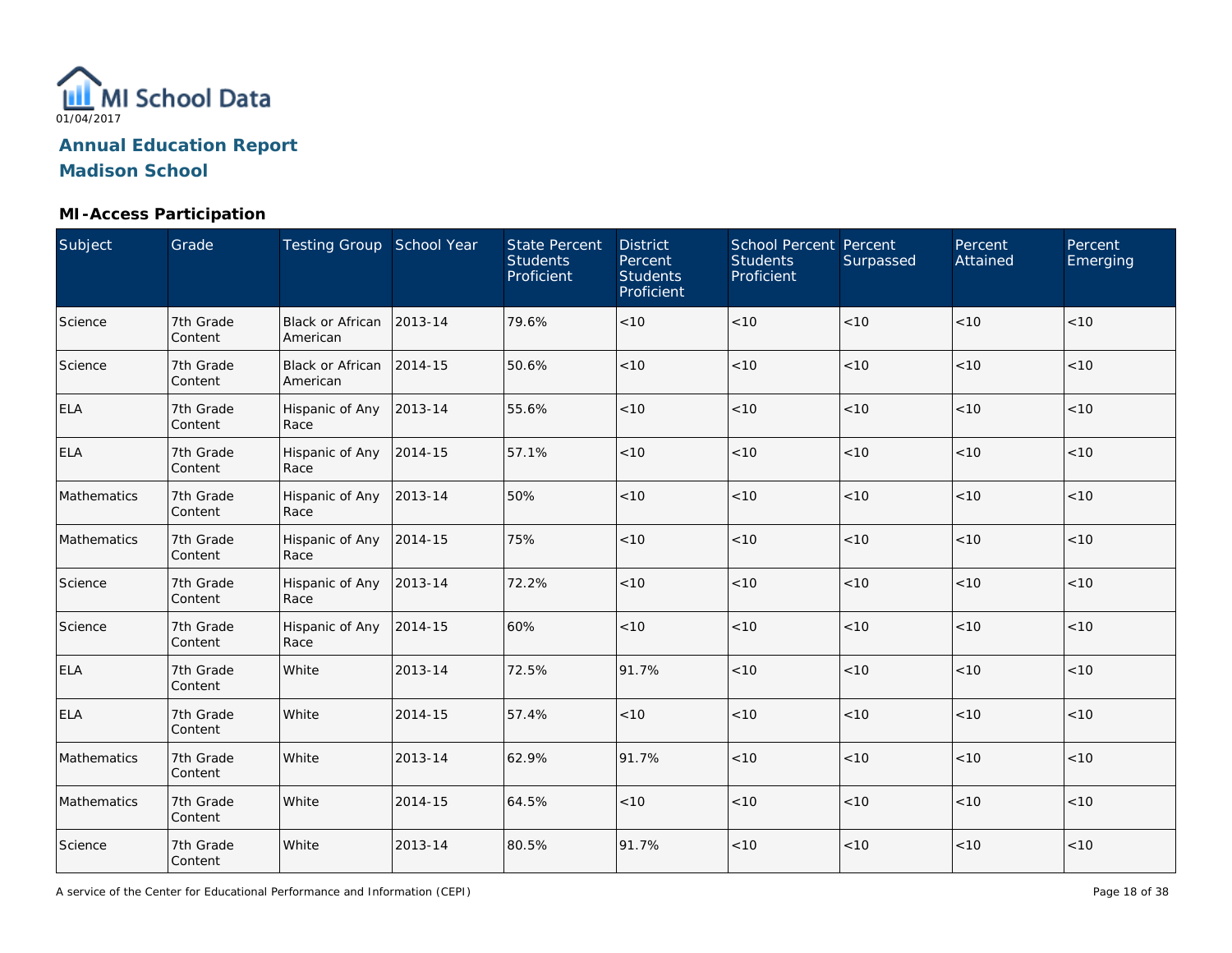

## **MI-Access Participation**

| Subject     | Grade                | Testing Group School Year |         | <b>State Percent</b><br><b>Students</b><br>Proficient | <b>District</b><br>Percent<br><b>Students</b><br>Proficient | School Percent Percent<br><b>Students</b><br>Proficient | Surpassed | Percent<br>Attained | Percent<br>Emerging |
|-------------|----------------------|---------------------------|---------|-------------------------------------------------------|-------------------------------------------------------------|---------------------------------------------------------|-----------|---------------------|---------------------|
| Science     | 7th Grade<br>Content | White                     | 2014-15 | 57.7%                                                 | < 10                                                        | $<10$                                                   | $<10$     | < 10                | < 10                |
| <b>ELA</b>  | 7th Grade<br>Content | Female                    | 2013-14 | 75%                                                   | < 10                                                        | $<10$                                                   | < 10      | < 10                | < 10                |
| <b>ELA</b>  | 7th Grade<br>Content | Female                    | 2014-15 | 58.8%                                                 | < 10                                                        | $<10$                                                   | < 10      | < 10                | $<10$               |
| Mathematics | 7th Grade<br>Content | Female                    | 2013-14 | 62%                                                   | $<10$                                                       | $<10$                                                   | < 10      | < 10                | < 10                |
| Mathematics | 7th Grade<br>Content | Female                    | 2014-15 | 58.6%                                                 | < 10                                                        | $<10$                                                   | < 10      | < 10                | < 10                |
| Science     | 7th Grade<br>Content | Female                    | 2013-14 | 84%                                                   | < 10                                                        | < 10                                                    | $<10$     | < 10                | < 10                |
| Science     | 7th Grade<br>Content | Female                    | 2014-15 | 54.1%                                                 | < 10                                                        | < 10                                                    | < 10      | < 10                | < 10                |
| <b>ELA</b>  | 7th Grade<br>Content | Male                      | 2013-14 | 68.1%                                                 | 90%                                                         | < 10                                                    | < 10      | < 10                | < 10                |
| <b>ELA</b>  | 7th Grade<br>Content | Male                      | 2014-15 | 53%                                                   | 50%                                                         | $<10$                                                   | $<10$     | < 10                | < 10                |
| Mathematics | 7th Grade<br>Content | Male                      | 2013-14 | 56.7%                                                 | 90%                                                         | $<10$                                                   | $<10$     | <10                 | < 10                |
| Mathematics | 7th Grade<br>Content | Male                      | 2014-15 | 63.2%                                                 | 90%                                                         | $<10$                                                   | $<10$     | < 10                | < 10                |
| Science     | 7th Grade<br>Content | Male                      | 2013-14 | 77.2%                                                 | 90%                                                         | $<10$                                                   | $<10$     | < 10                | < 10                |
| Science     | 7th Grade<br>Content | Male                      | 2014-15 | 57.3%                                                 | 70%                                                         | $<10$                                                   | $<10$     | < 10                | < 10                |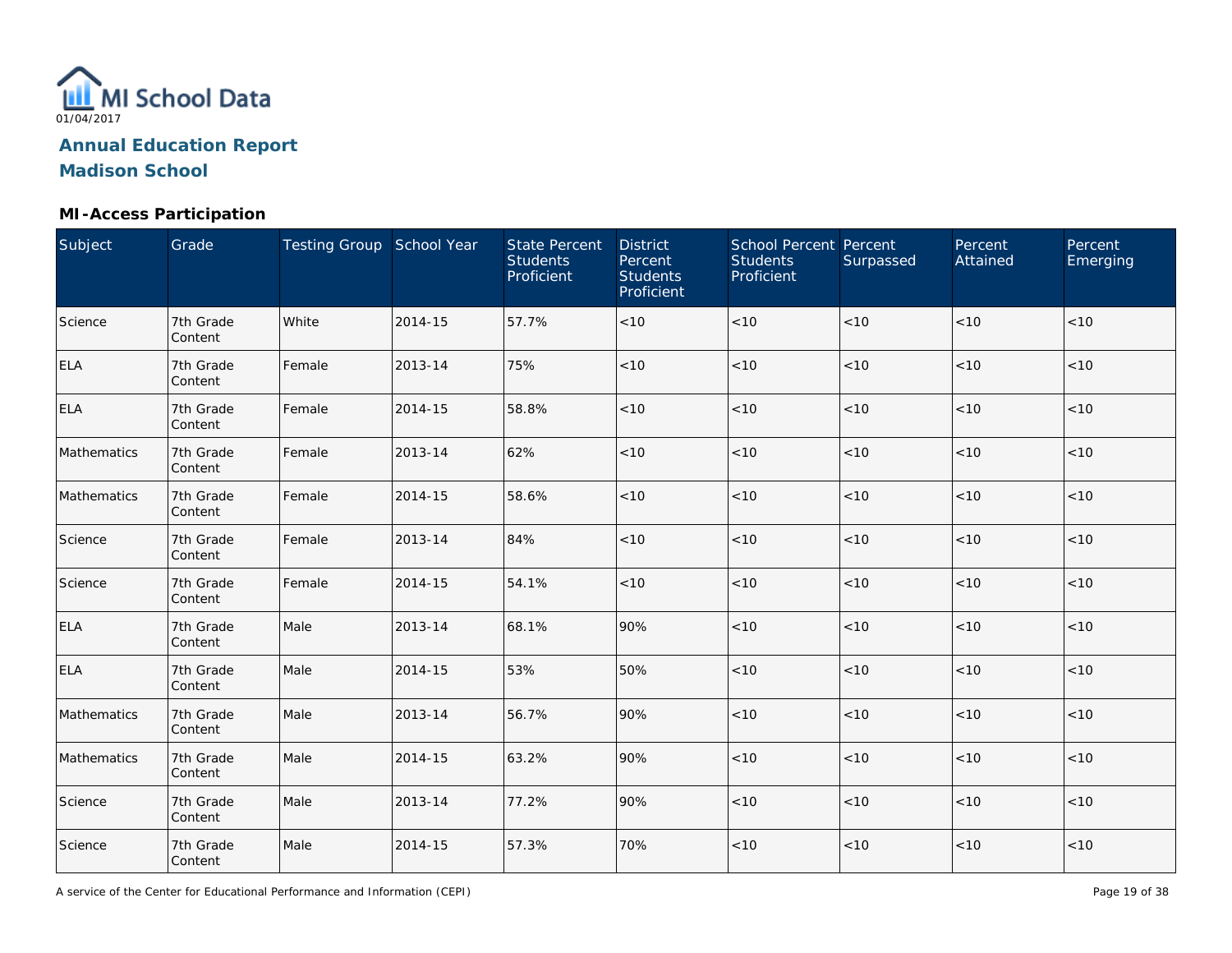

## **MI-Access Participation**

| Subject     | Grade                 | Testing Group School Year           |         | <b>State Percent</b><br><b>Students</b><br>Proficient | <b>District</b><br>Percent<br><b>Students</b><br>Proficient | <b>School Percent Percent</b><br><b>Students</b><br>Proficient | Surpassed | Percent<br>Attained | Percent<br>Emerging |
|-------------|-----------------------|-------------------------------------|---------|-------------------------------------------------------|-------------------------------------------------------------|----------------------------------------------------------------|-----------|---------------------|---------------------|
| ELA         | 7th Grade<br>Content  | Economically<br>Disadvantaged       | 2013-14 | 71.8%                                                 | 100%                                                        | < 10                                                           | < 10      | < 10                | < 10                |
| <b>ELA</b>  | 7th Grade<br>Content  | Economically<br>Disadvantaged       | 2014-15 | 55.9%                                                 | < 10                                                        | < 10                                                           | < 10      | < 10                | < 10                |
| Mathematics | 7th Grade<br>Content  | Economically<br>Disadvantaged       | 2013-14 | 57.4%                                                 | 100%                                                        | < 10                                                           | < 10      | < 10                | < 10                |
| Mathematics | 7th Grade<br>Content  | Economically<br>Disadvantaged       | 2014-15 | 59.6%                                                 | < 10                                                        | < 10                                                           | < 10      | < 10                | < 10                |
| Science     | 7th Grade<br>Content  | Economically<br>Disadvantaged       | 2013-14 | 78.6%                                                 | 100%                                                        | < 10                                                           | < 10      | < 10                | < 10                |
| Science     | 7th Grade<br>Content  | Economically<br>Disadvantaged       | 2014-15 | 56.1%                                                 | < 10                                                        | < 10                                                           | < 10      | < 10                | < 10                |
| <b>ELA</b>  | 11th Grade<br>Content | <b>All Students</b>                 | 2013-14 | 81.8%                                                 | 70%                                                         | < 10                                                           | < 10      | < 10                | < 10                |
| <b>ELA</b>  | 11th Grade<br>Content | <b>All Students</b>                 | 2014-15 | 72.1%                                                 | 57.1%                                                       | 72.7%                                                          | 18.2%     | 54.5%               | 27.3%               |
| Mathematics | 11th Grade<br>Content | All Students                        | 2013-14 | 70.4%                                                 | 50%                                                         | $<10$                                                          | < 10      | < 10                | < 10                |
| Mathematics | 11th Grade<br>Content | <b>All Students</b>                 | 2014-15 | 70.4%                                                 | 35.7%                                                       | 45.5%                                                          | 18.2%     | 27.3%               | 54.5%               |
| Science     | 11th Grade<br>Content | <b>All Students</b>                 | 2013-14 | 60.4%                                                 | 40%                                                         | $<10$                                                          | < 10      | < 10                | < 10                |
| Science     | 11th Grade<br>Content | <b>All Students</b>                 | 2014-15 | 60.8%                                                 | 42.9%                                                       | 54.5%                                                          | 0%        | 54.5%               | 45.5%               |
| <b>ELA</b>  | 11th Grade<br>Content | <b>Black or African</b><br>American | 2013-14 | 83.1%                                                 | $<10$                                                       | < 10                                                           | < 10      | < 10                | < 10                |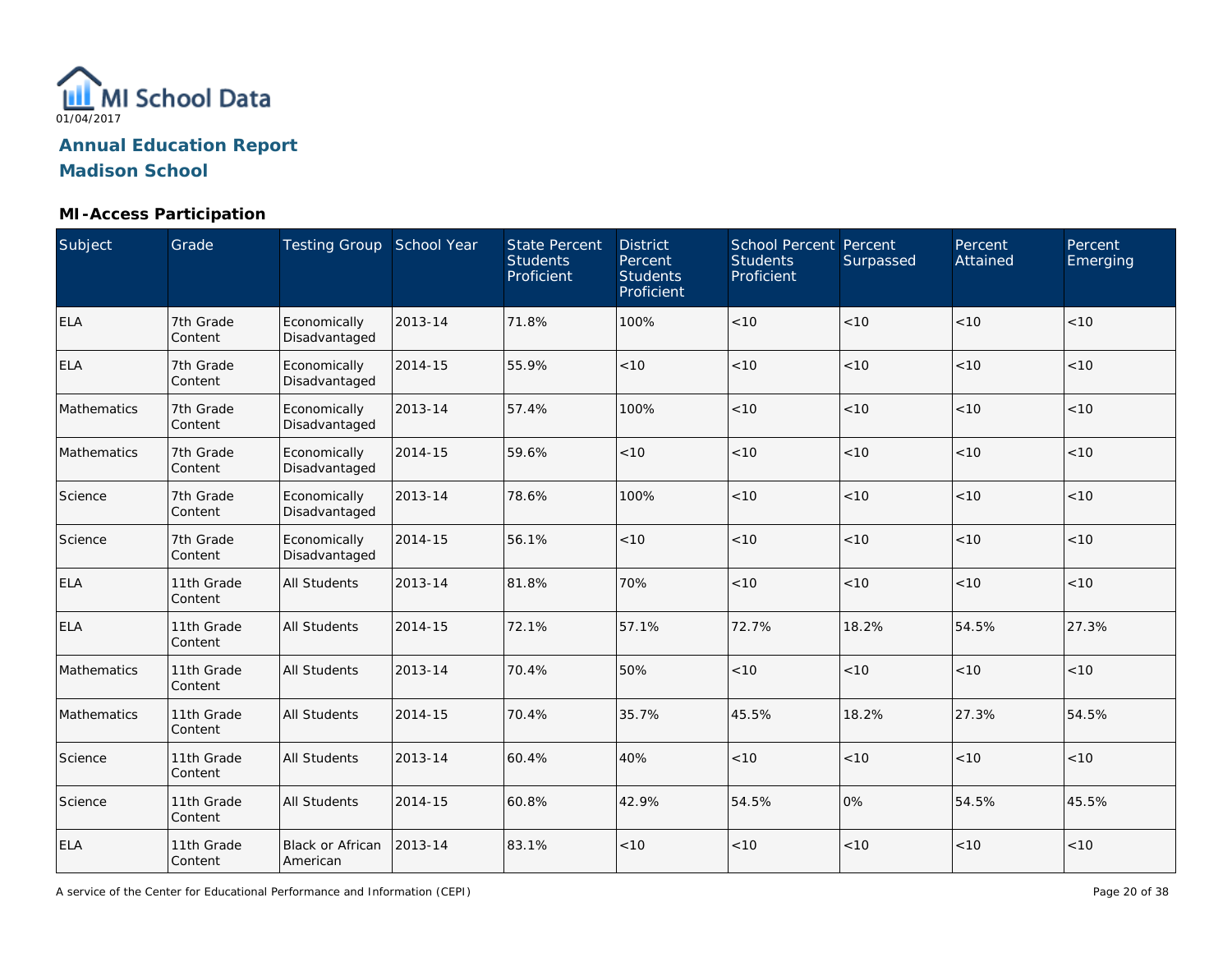

## **MI-Access Participation**

| Subject     | Grade                 | Testing Group School Year           |         | <b>State Percent</b><br><b>Students</b><br>Proficient | <b>District</b><br>Percent<br><b>Students</b><br>Proficient | <b>School Percent Percent</b><br><b>Students</b><br>Proficient | Surpassed | Percent<br>Attained | Percent<br>Emerging |
|-------------|-----------------------|-------------------------------------|---------|-------------------------------------------------------|-------------------------------------------------------------|----------------------------------------------------------------|-----------|---------------------|---------------------|
| <b>ELA</b>  | 11th Grade<br>Content | <b>Black or African</b><br>American | 2014-15 | 69.3%                                                 | < 10                                                        | $<10$                                                          | < 10      | < 10                | < 10                |
| Mathematics | 11th Grade<br>Content | <b>Black or African</b><br>American | 2013-14 | 76.1%                                                 | < 10                                                        | < 10                                                           | < 10      | < 10                | < 10                |
| Mathematics | 11th Grade<br>Content | Black or African<br>American        | 2014-15 | 68.2%                                                 | < 10                                                        | < 10                                                           | <10       | < 10                | < 10                |
| Science     | 11th Grade<br>Content | <b>Black or African</b><br>American | 2013-14 | 58.6%                                                 | < 10                                                        | < 10                                                           | <10       | < 10                | < 10                |
| Science     | 11th Grade<br>Content | <b>Black or African</b><br>American | 2014-15 | 59.1%                                                 | < 10                                                        | < 10                                                           | <10       | < 10                | < 10                |
| <b>ELA</b>  | 11th Grade<br>Content | Hispanic of Any<br>Race             | 2013-14 | 83.3%                                                 | < 10                                                        | < 10                                                           | $<10$     | < 10                | < 10                |
| <b>ELA</b>  | 11th Grade<br>Content | Hispanic of Any<br>Race             | 2014-15 | 80%                                                   | < 10                                                        | < 10                                                           | < 10      | < 10                | < 10                |
| Mathematics | 11th Grade<br>Content | Hispanic of Any<br>Race             | 2013-14 | 66.7%                                                 | < 10                                                        | $<10$                                                          | $<10$     | $<10$               | < 10                |
| Mathematics | 11th Grade<br>Content | Hispanic of Any<br>Race             | 2014-15 | 70%                                                   | < 10                                                        | < 10                                                           | < 10      | < 10                | < 10                |
| Science     | 11th Grade<br>Content | Hispanic of Any<br>Race             | 2013-14 | 61.1%                                                 | < 10                                                        | < 10                                                           | < 10      | < 10                | < 10                |
| Science     | 11th Grade<br>Content | Hispanic of Any<br>Race             | 2014-15 | 60%                                                   | < 10                                                        | < 10                                                           | < 10      | < 10                | < 10                |
| <b>ELA</b>  | 11th Grade<br>Content | White                               | 2013-14 | 80.8%                                                 | < 10                                                        | < 10                                                           | <10       | < 10                | < 10                |
| <b>ELA</b>  | 11th Grade<br>Content | White                               | 2014-15 | 71.6%                                                 | < 10                                                        | $<10$                                                          | $<10$     | < 10                | < 10                |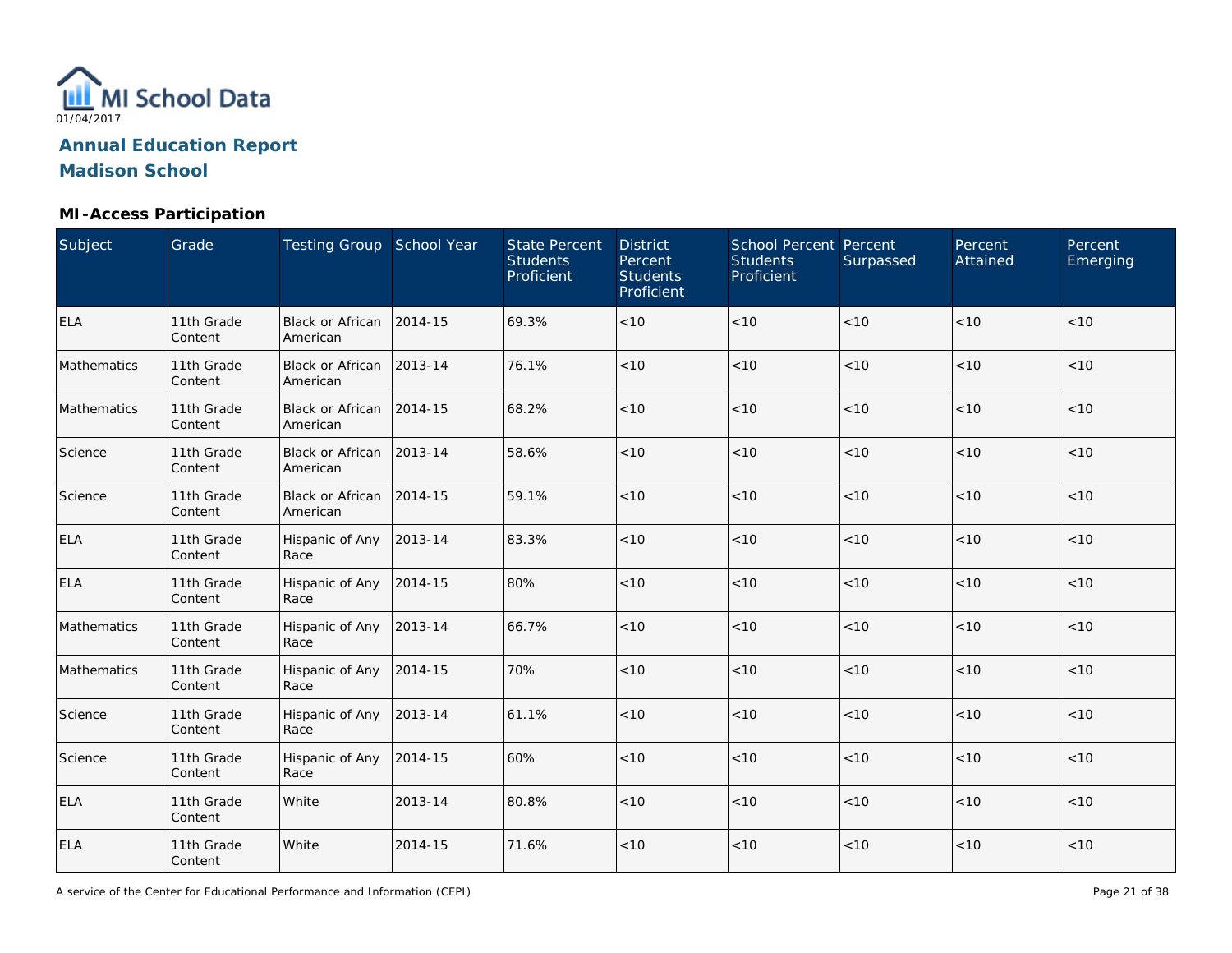

## **MI-Access Participation**

| Subject     | Grade                 | Testing Group School Year |         | <b>State Percent</b><br><b>Students</b><br>Proficient | <b>District</b><br>Percent<br><b>Students</b><br>Proficient | School Percent Percent<br><b>Students</b><br>Proficient | Surpassed | Percent<br>Attained | Percent<br>Emerging |
|-------------|-----------------------|---------------------------|---------|-------------------------------------------------------|-------------------------------------------------------------|---------------------------------------------------------|-----------|---------------------|---------------------|
| Mathematics | 11th Grade<br>Content | White                     | 2013-14 | 67.4%                                                 | < 10                                                        | $<10$                                                   | $<10$     | < 10                | $<10$               |
| Mathematics | 11th Grade<br>Content | White                     | 2014-15 | 70.4%                                                 | < 10                                                        | < 10                                                    | < 10      | < 10                | $<10$               |
| Science     | 11th Grade<br>Content | White                     | 2013-14 | 60.7%                                                 | < 10                                                        | $<10$                                                   | < 10      | < 10                | $<10$               |
| Science     | 11th Grade<br>Content | White                     | 2014-15 | 60.5%                                                 | < 10                                                        | < 10                                                    | < 10      | < 10                | < 10                |
| <b>ELA</b>  | 11th Grade<br>Content | Female                    | 2013-14 | 81.3%                                                 | < 10                                                        | < 10                                                    | $<10$     | < 10                | < 10                |
| <b>ELA</b>  | 11th Grade<br>Content | Female                    | 2014-15 | 69.2%                                                 | < 10                                                        | < 10                                                    | < 10      | < 10                | < 10                |
| Mathematics | 11th Grade<br>Content | Female                    | 2013-14 | 70.1%                                                 | < 10                                                        | $<10$                                                   | < 10      | $<10$               | $<10$               |
| Mathematics | 11th Grade<br>Content | Female                    | 2014-15 | 64.9%                                                 | < 10                                                        | $<10$                                                   | < 10      | < 10                | < 10                |
| Science     | 11th Grade<br>Content | Female                    | 2013-14 | 57.9%                                                 | < 10                                                        | < 10                                                    | < 10      | < 10                | < 10                |
| Science     | 11th Grade<br>Content | Female                    | 2014-15 | 60.8%                                                 | < 10                                                        | < 10                                                    | < 10      | < 10                | < 10                |
| <b>ELA</b>  | 11th Grade<br>Content | Male                      | 2013-14 | 82%                                                   | < 10                                                        | $<10$                                                   | < 10      | < 10                | < 10                |
| ELA         | 11th Grade<br>Content | Male                      | 2014-15 | 73.8%                                                 | 50%                                                         | $<10$                                                   | <10       | < 10                | < 10                |
| Mathematics | 11th Grade<br>Content | Male                      | 2013-14 | 70.6%                                                 | < 10                                                        | $<10$                                                   | $<10$     | < 10                | $<10$               |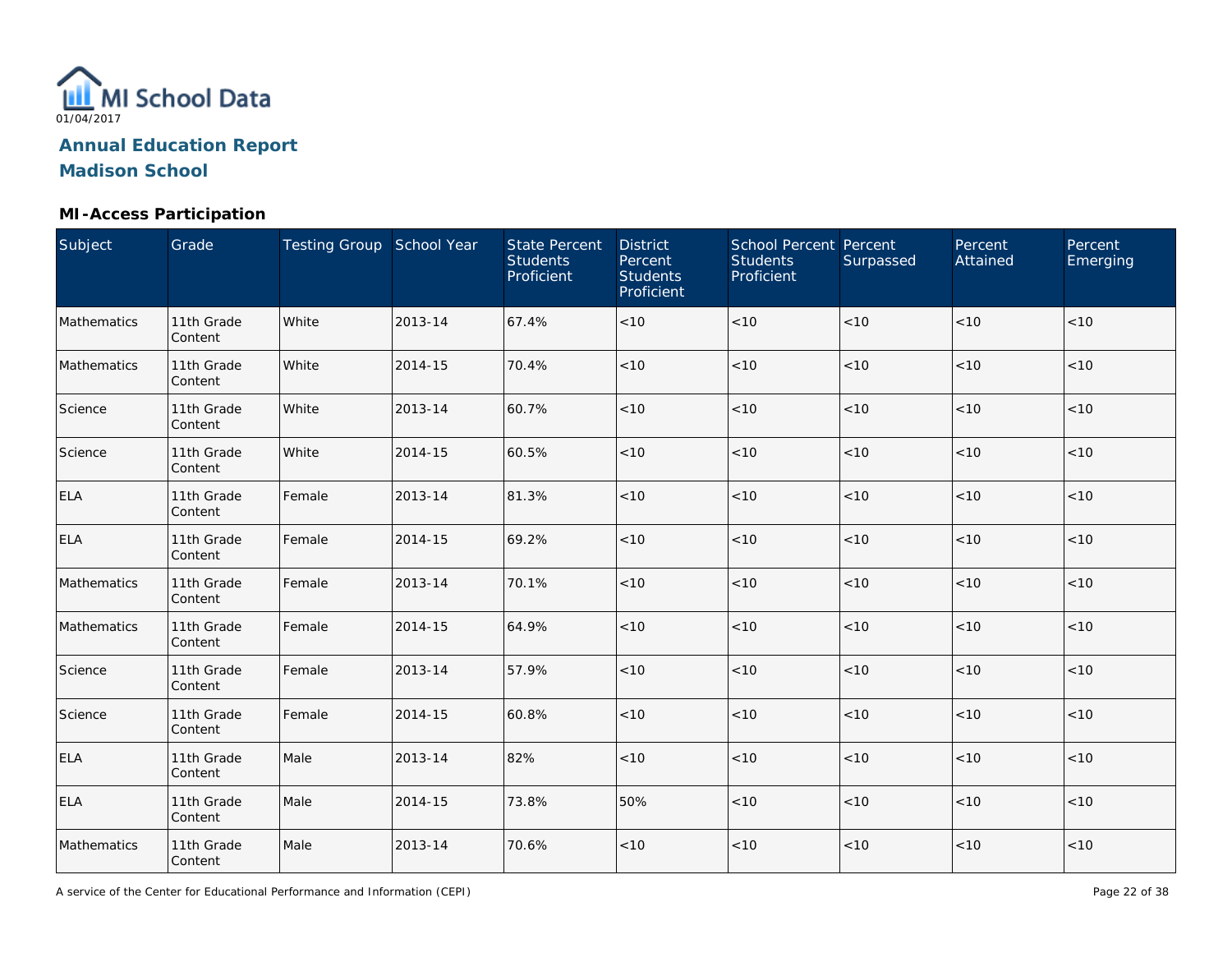

#### **MI-Access Participation**

| Subject            | Grade                 | <b>Testing Group</b>          | School Year | <b>State Percent</b><br><b>Students</b><br>Proficient | <b>District</b><br>Percent<br><b>Students</b><br>Proficient | <b>School Percent Percent</b><br><b>Students</b><br>Proficient | Surpassed | Percent<br>Attained | Percent<br>Emerging |
|--------------------|-----------------------|-------------------------------|-------------|-------------------------------------------------------|-------------------------------------------------------------|----------------------------------------------------------------|-----------|---------------------|---------------------|
| <b>Mathematics</b> | 11th Grade<br>Content | Male                          | 2014-15     | 73.8%                                                 | 30%                                                         | < 10                                                           | < 10      | < 10                | < 10                |
| Science            | 11th Grade<br>Content | Male                          | 2013-14     | 61.8%                                                 | < 10                                                        | < 10                                                           | < 10      | < 10                | < 10                |
| Science            | 11th Grade<br>Content | Male                          | 2014-15     | 60.7%                                                 | 30%                                                         | < 10                                                           | < 10      | < 10                | < 10                |
| <b>ELA</b>         | 11th Grade<br>Content | Economically<br>Disadvantaged | 2013-14     | 83.6%                                                 | < 10                                                        | < 10                                                           | < 10      | < 10                | < 10                |
| <b>ELA</b>         | 11th Grade<br>Content | Economically<br>Disadvantaged | 2014-15     | 71.7%                                                 | 60%                                                         | < 10                                                           | < 10      | < 10                | < 10                |
| Mathematics        | 11th Grade<br>Content | Economically<br>Disadvantaged | 2013-14     | 77.7%                                                 | < 10                                                        | < 10                                                           | < 10      | < 10                | < 10                |
| <b>Mathematics</b> | 11th Grade<br>Content | Economically<br>Disadvantaged | 2014-15     | 70.1%                                                 | 30%                                                         | < 10                                                           | < 10      | < 10                | < 10                |
| Science            | 11th Grade<br>Content | Economically<br>Disadvantaged | 2013-14     | 65.2%                                                 | < 10                                                        | < 10                                                           | < 10      | < 10                | < 10                |
| Science            | 11th Grade<br>Content | Economically<br>Disadvantaged | 2014-15     | 59.6%                                                 | 40%                                                         | < 10                                                           | < 10      | < 10                | < 10                |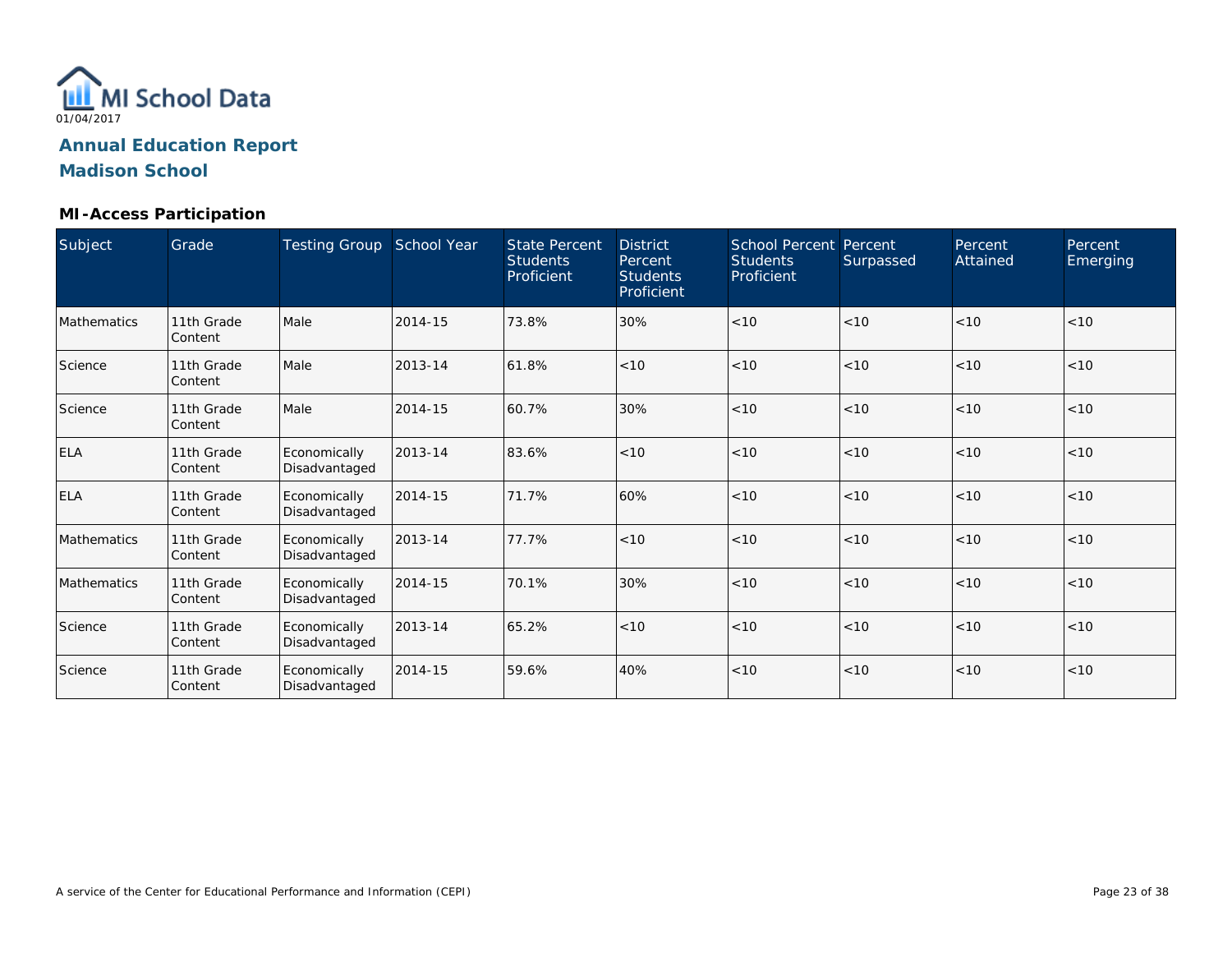

#### **Accountability Details Subject Data**

| <b>Testing</b><br>Group                            | Subject            | <b>State Tested</b><br>Total | <b>State Percent</b><br>Proficient | <b>District</b><br><b>Tested Total</b> | <b>District</b><br>Percent<br>Proficient* | <b>School Tested School</b><br>Total | Percent<br>Proficient** |
|----------------------------------------------------|--------------------|------------------------------|------------------------------------|----------------------------------------|-------------------------------------------|--------------------------------------|-------------------------|
| <b>All Students</b>                                | <b>ELA</b>         | 98.1%                        | 48.5%                              | 98.9%                                  | N/A                                       | 100%                                 | N/A                     |
| <b>All Students</b>                                | <b>Mathematics</b> | 98.1%                        | 36.5%                              | 99%                                    | N/A                                       | 100%                                 | N/A                     |
| <b>All Students</b>                                | Science            | 97.5%                        | 22.2%                              | 97.8%                                  | N/A                                       | 100%                                 | N/A                     |
| <b>All Students</b>                                | Social Studies     | 97.4%                        | 31.8%                              | 97.7%                                  | N/A                                       | N/A                                  | N/A                     |
| American<br>Indian or<br>Alaska Native             | <b>ELA</b>         | 98%                          | 41.5%                              | <30                                    | N/A                                       | N/A                                  | N/A                     |
| American<br>Indian or<br>Alaska Native             | Mathematics        | 98.2%                        | 27.8%                              | <30                                    | N/A                                       | N/A                                  | N/A                     |
| American<br>Indian or<br>Alaska Native             | Science            | 97.8%                        | 17.7%                              | < 30                                   | N/A                                       | N/A                                  | N/A                     |
| American<br>Indian or<br>Alaska Native             | Social Studies     | 97.2%                        | 25.2%                              | <30                                    | N/A                                       | N/A                                  | N/A                     |
| Asian                                              | <b>ELA</b>         | 98.7%                        | 70.2%                              | <30                                    | N/A                                       | <30                                  | N/A                     |
| Asian                                              | Mathematics        | 99.1%                        | 66.3%                              | <30                                    | N/A                                       | <30                                  | N/A                     |
| Asian                                              | Science            | 99%                          | 38%                                | <30                                    | N/A                                       | N/A                                  | N/A                     |
| Asian                                              | Social Studies     | 98.8%                        | 49.6%                              | < 30                                   | N/A                                       | N/A                                  | N/A                     |
| Black or African ELA<br>American                   |                    | 96.5%                        | 24.5%                              | 99.1%                                  | N/A                                       | < 30                                 | N/A                     |
| Black or African Mathematics<br>American           |                    | 96.5%                        | 13.5%                              | 99.1%                                  | N/A                                       | <30                                  | N/A                     |
| Black or African Science<br>American               |                    | 95.4%                        | 6.1%                               | 100%                                   | N/A                                       | < 30                                 | N/A                     |
| <b>Black or African Social Studies</b><br>American |                    | 95.2%                        | 11%                                | 97.1%                                  | N/A                                       | N/A                                  | N/A                     |
| Hispanic of Any ELA<br>Race                        |                    | 98.3%                        | 36.1%                              | 98.6%                                  | N/A                                       | <30                                  | N/A                     |
| Hispanic of Any Mathematics<br>Race                |                    | 98.3%                        | 23.7%                              | 99.1%                                  | N/A                                       | <30                                  | N/A                     |
| Hispanic of Any<br>Race                            | Science            | 97.9%                        | 11.7%                              | 97.9%                                  | N/A                                       | $<30$                                | N/A                     |
| Hispanic of Any<br>Race                            | Social Studies     | 97.5%                        | 20.2%                              | 98.7%                                  | N/A                                       | N/A                                  | N/A                     |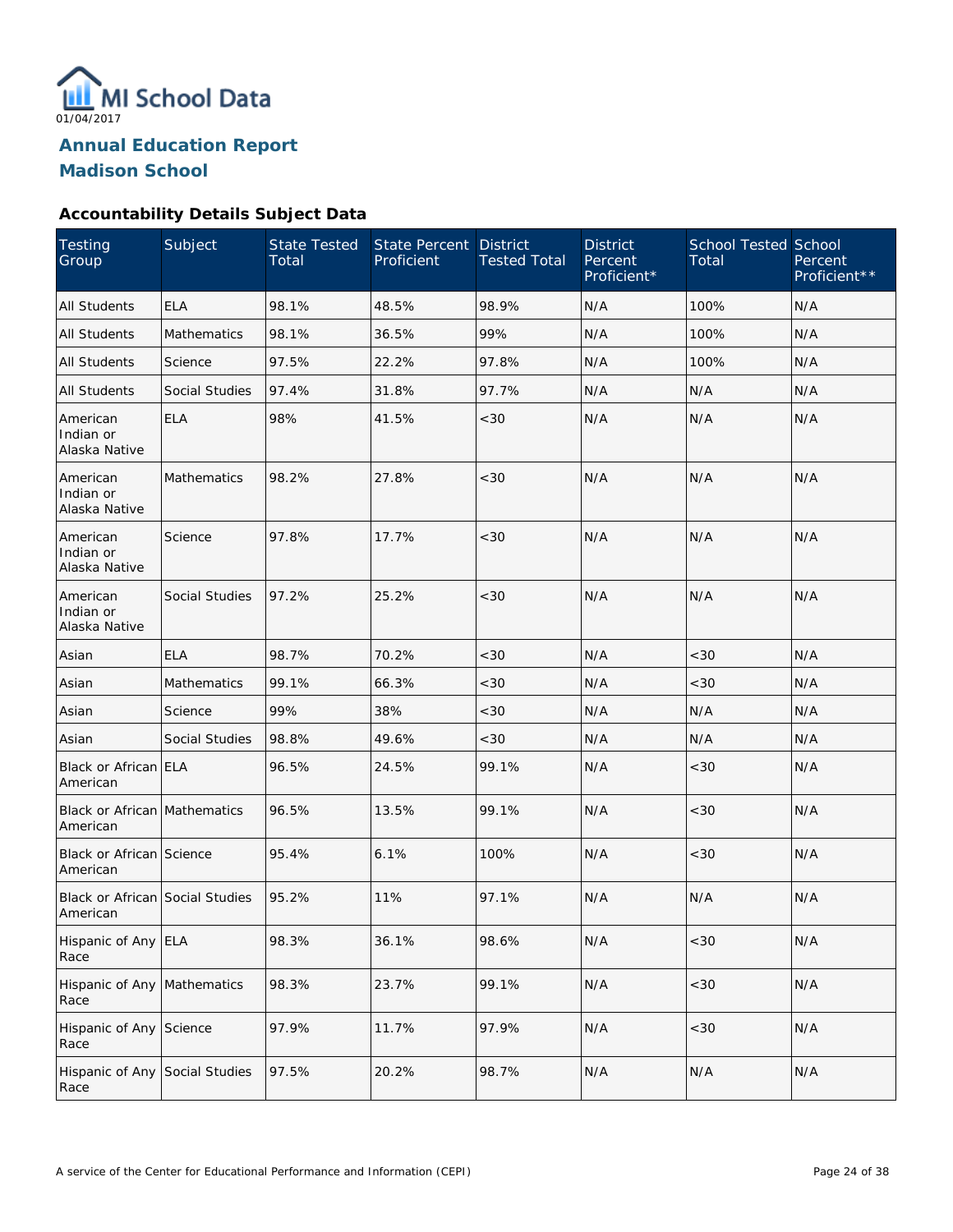

**Annual Education Report** 

**Madison School** 

## **Accountability Details Subject Data**

| <b>Testing</b><br>Group                            | Subject               | <b>State Tested</b><br>Total | <b>State Percent</b><br>Proficient | <b>District</b><br><b>Tested Total</b> | <b>District</b><br>Percent<br>Proficient* | <b>School Tested School</b><br>Total | Percent<br>Proficient** |
|----------------------------------------------------|-----------------------|------------------------------|------------------------------------|----------------------------------------|-------------------------------------------|--------------------------------------|-------------------------|
| Native<br>Hawaiian or<br>Other Pacific<br>Islander | <b>ELA</b>            | 99.3%                        | 53.3%                              | <30                                    | N/A                                       | N/A                                  | N/A                     |
| Native<br>Hawaiian or<br>Other Pacific<br>Islander | Mathematics           | 99.8%                        | 40.8%                              | <30                                    | N/A                                       | N/A                                  | N/A                     |
| Native<br>Hawaiian or<br>Other Pacific<br>Islander | Science               | 99.6%                        | 21.9%                              | <30                                    | N/A                                       | N/A                                  | N/A                     |
| Native<br>Hawaiian or<br>Other Pacific<br>Islander | Social Studies        | 99.3%                        | 33%                                | <30                                    | N/A                                       | N/A                                  | N/A                     |
| Two or More<br>Races                               | <b>ELA</b>            | 98.5%                        | 46.9%                              | 100%                                   | N/A                                       | N/A                                  | N/A                     |
| Two or More<br>Races                               | Mathematics           | 98.5%                        | 33.6%                              | 100%                                   | N/A                                       | N/A                                  | N/A                     |
| Two or More<br>Races                               | Science               | 98.5%                        | 20.1%                              | <30                                    | N/A                                       | N/A                                  | N/A                     |
| Two or More<br>Races                               | Social Studies        | 98.1%                        | 28.3%                              | <30                                    | N/A                                       | N/A                                  | N/A                     |
| White                                              | <b>ELA</b>            | 98.5%                        | 55%                                | 99%                                    | N/A                                       | 100%                                 | N/A                     |
| White                                              | Mathematics           | 98.5%                        | 42.5%                              | 99%                                    | N/A                                       | 100%                                 | N/A                     |
| White                                              | Science               | 98.1%                        | 26.6%                              | 97.8%                                  | N/A                                       | < 30                                 | N/A                     |
| White                                              | <b>Social Studies</b> | 98%                          | 37.3%                              | 97.6%                                  | N/A                                       | N/A                                  | N/A                     |
| Economically<br>Disadvantaged                      | <b>ELA</b>            | 97.6%                        | 33.7%                              | 98.8%                                  | N/A                                       | 100%                                 | N/A                     |
| Economically<br>Disadvantaged                      | Mathematics           | 97.6%                        | 22.5%                              | 99.1%                                  | N/A                                       | 100%                                 | N/A                     |
| Economically<br>Disadvantaged                      | Science               | 96.8%                        | 11.7%                              | 97.7%                                  | N/A                                       | $<30$                                | N/A                     |
| Economically<br>Disadvantaged                      | Social Studies        | 96.5%                        | 17.8%                              | 97.4%                                  | N/A                                       | N/A                                  | N/A                     |
| English<br>Language<br>Learners                    | <b>ELA</b>            | 98.2%                        | 24%                                | 100%                                   | N/A                                       | N/A                                  | N/A                     |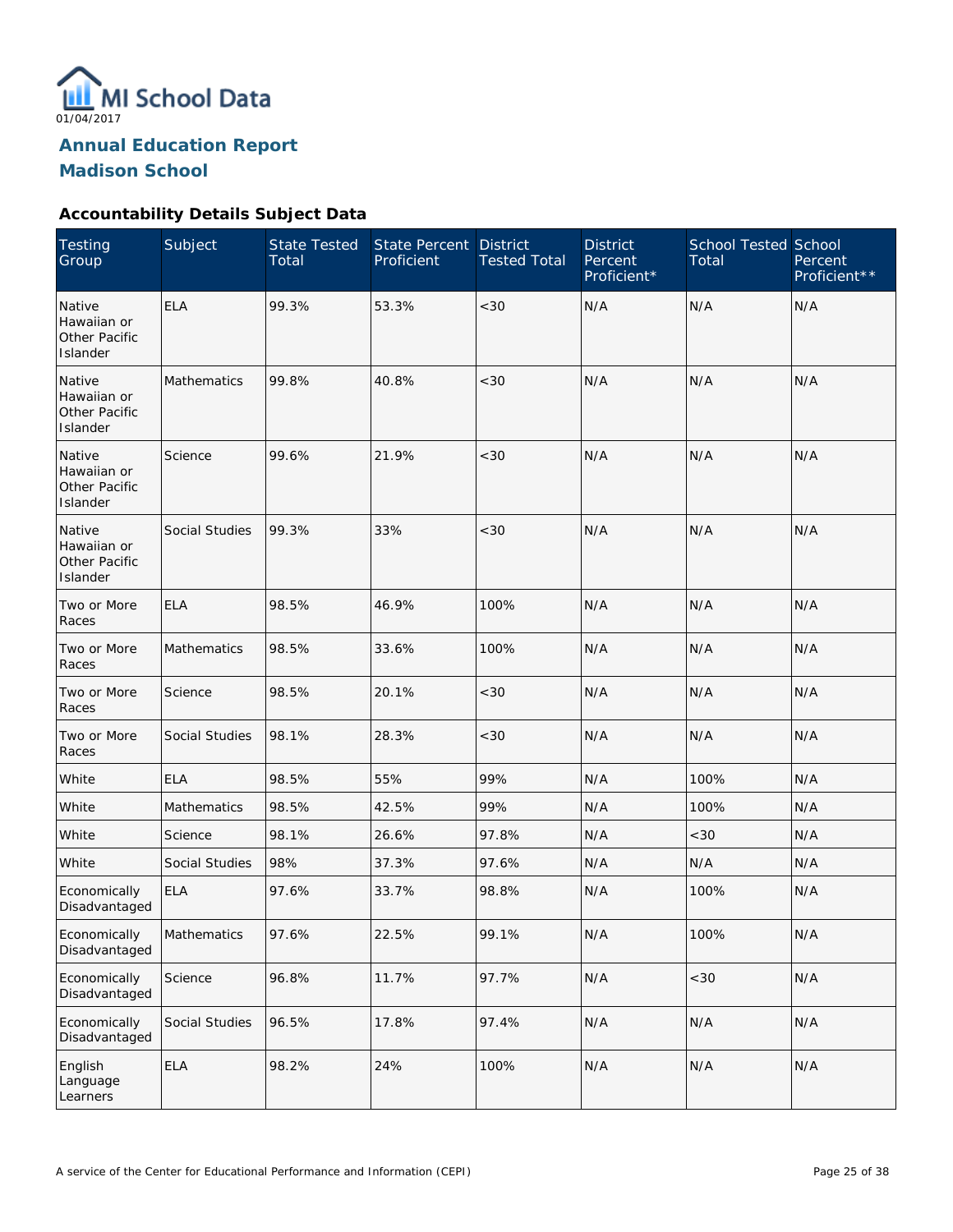

#### **Accountability Details Subject Data**

| <b>Testing</b><br>Group                     | Subject            | <b>State Tested</b><br>Total | <b>State Percent</b><br>Proficient | <b>District</b><br><b>Tested Total</b> | <b>District</b><br>Percent<br>Proficient* | <b>School Tested School</b><br>Total | Percent<br>Proficient** |
|---------------------------------------------|--------------------|------------------------------|------------------------------------|----------------------------------------|-------------------------------------------|--------------------------------------|-------------------------|
| English<br>Language<br>Learners             | <b>Mathematics</b> | 98.6%                        | 20.3%                              | 100%                                   | N/A                                       | N/A                                  | N/A                     |
| English<br>Language<br>Learners             | Science            | 98.2%                        | 3.9%                               | <30                                    | N/A                                       | N/A                                  | N/A                     |
| English<br>Language<br>Learners             | Social Studies     | 97.9%                        | 8.1%                               | <30                                    | N/A                                       | N/A                                  | N/A                     |
| Students With<br><b>Disabilities</b>        | <b>ELA</b>         | 96.6%                        | 24.7%                              | 99.4%                                  | N/A                                       | 100%                                 | N/A                     |
| <b>Students With</b><br><b>Disabilities</b> | <b>Mathematics</b> | 97.2%                        | 21.8%                              | 99.6%                                  | N/A                                       | 100%                                 | N/A                     |
| <b>Students With</b><br><b>Disabilities</b> | Science            | 96.5%                        | 15.4%                              | 99.1%                                  | N/A                                       | 100%                                 | N/A                     |
| Students With<br><b>Disabilities</b>        | Social Studies     | 95%                          | 13.9%                              | 97.1%                                  | N/A                                       | N/A                                  | N/A                     |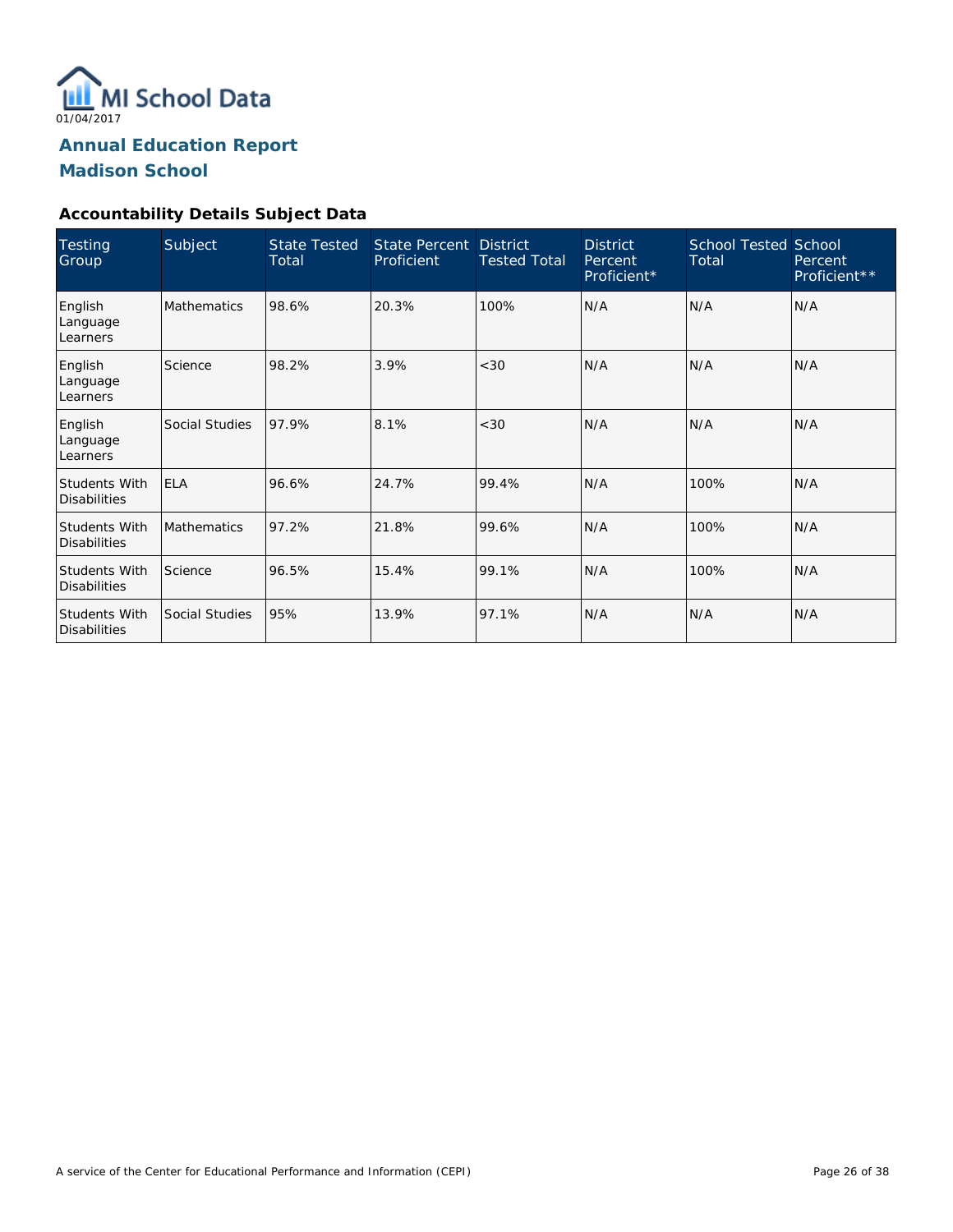

## **Accountability Details Graduation Data**

| <b>Student Group</b>                               | Statewide | <b>District</b> | School |
|----------------------------------------------------|-----------|-----------------|--------|
| <b>All Students</b>                                | 78.6%     | 87.2%           | N/A    |
| American Indian or Alaska<br>Native                | 64.8%     | N/A             | N/A    |
| Asian                                              | 89.1%     | N/A             | N/A    |
| <b>Black or African American</b>                   | 64.5%     | N/A             | N/A    |
| Hispanic of Any Race                               | 68.8%     | N/A             | N/A    |
| Native Hawaiian or Other Pacific 78.9%<br>Islander |           | N/A             | N/A    |
| Two or More Races                                  | 74.2%     | N/A             | N/A    |
| White                                              | 82.9%     | 89.4%           | N/A    |
| Female                                             | 82.9%     | N/A             | N/A    |
| Male                                               | 74.4%     | N/A             | N/A    |
| Economically Disadvantaged                         | 65.6%     | 74.0%           | N/A    |
| English Language Learners                          | 68.2%     | N/A             | N/A    |
| <b>Students With Disabilities</b>                  | 55.1%     | 45.5%           | N/A    |
| Bottom 30%                                         | N/A       | N/A             | N/A    |

*\* All data based on students enrolled for a full academic year.*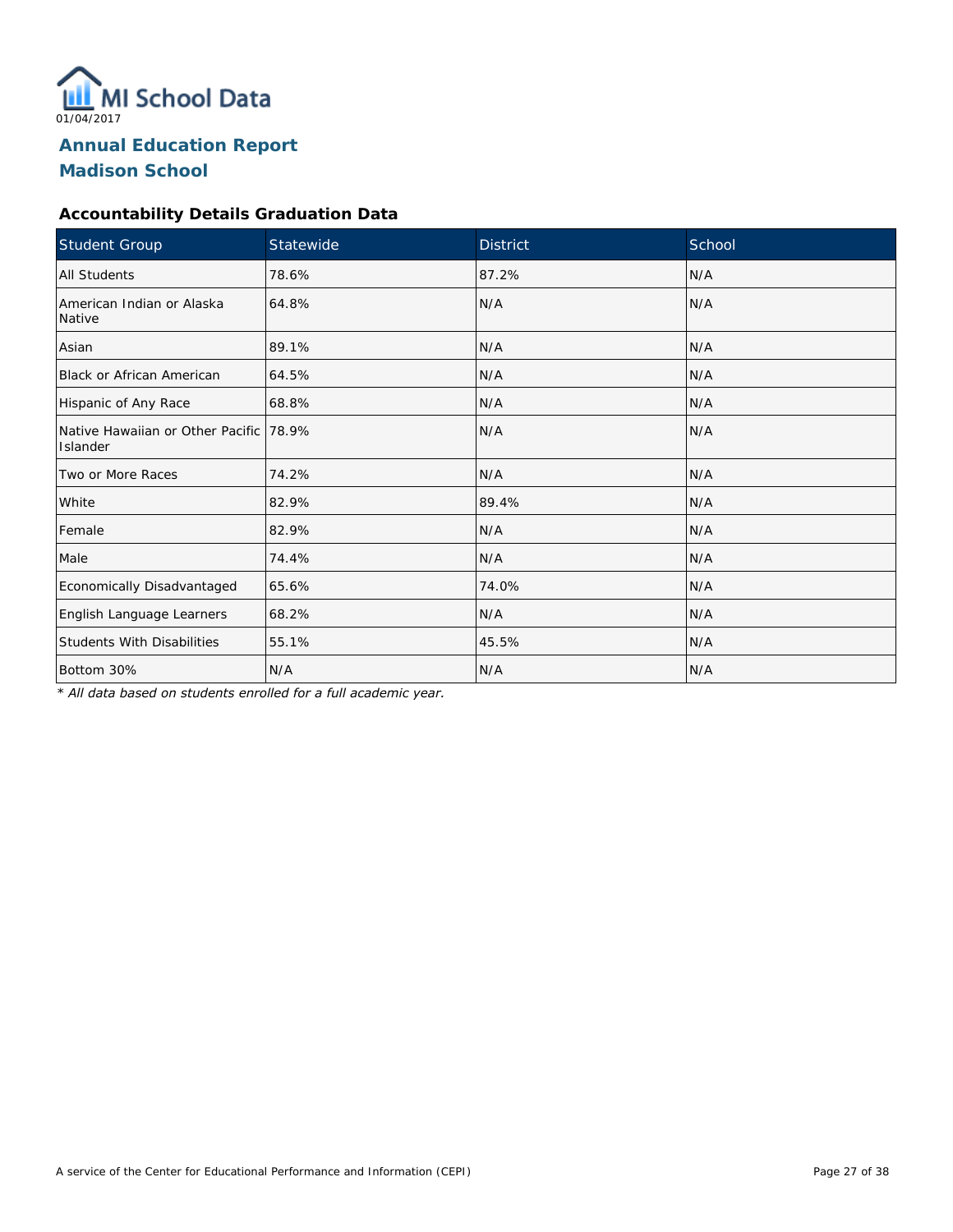

## **Accountability Details Attendance Data**

| Student Group | Statewide | <b>District</b> | School <sup>'</sup> |
|---------------|-----------|-----------------|---------------------|
| All Students  | 94.7%     | 94.3%           | 80.3%               |

*\* All data based on students enrolled for a full academic year.*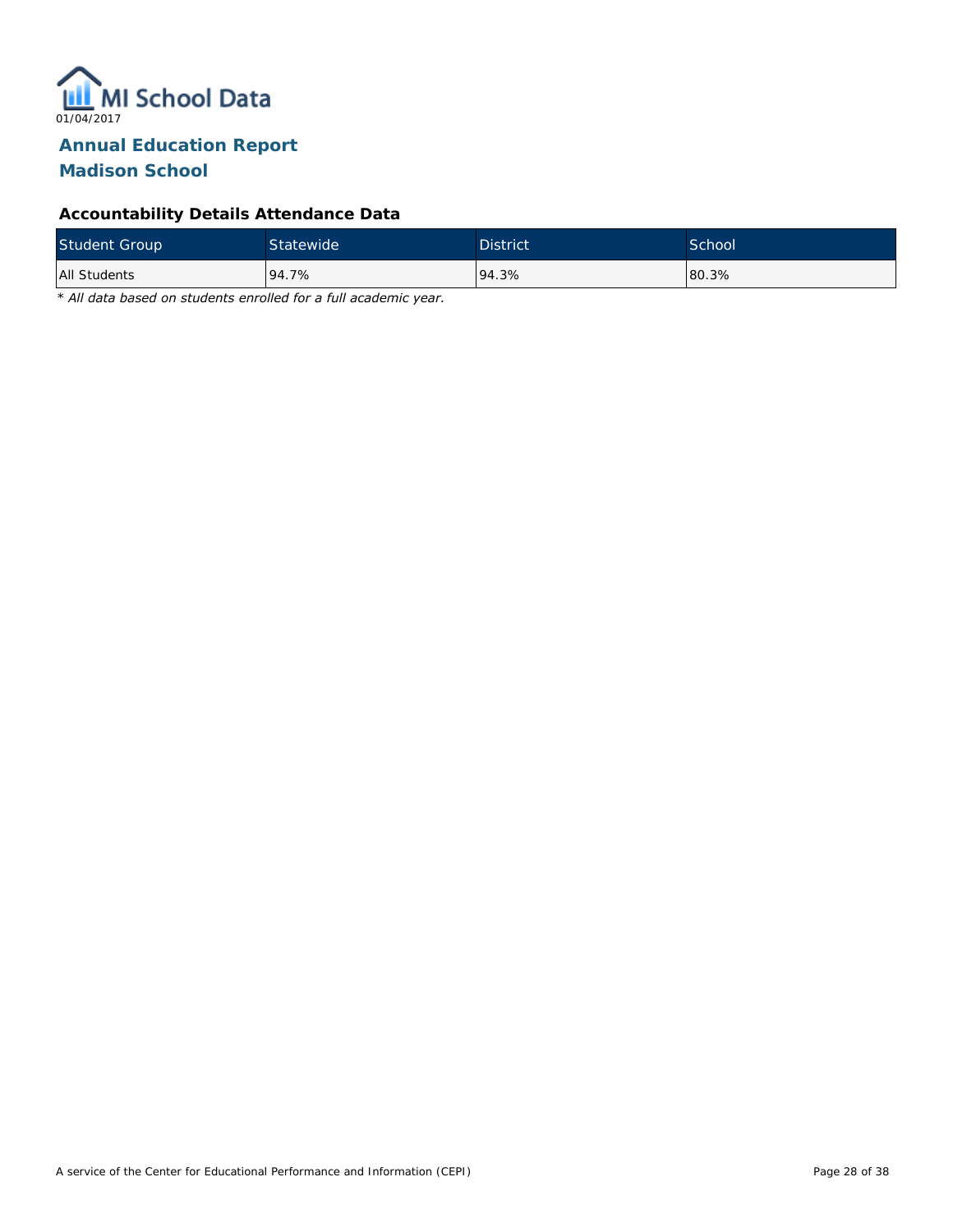

#### **Accountability Status District Data**

| <b>District</b><br><b>Name</b> | Reading <sup>1</sup><br><b>Status</b> | Reading<br>Score <sup>1</sup> | Writina<br><b>Status</b> | Writina<br>Score | Math<br><b>Status</b> | Math Score Science | <b>Status</b> | Science<br>Score | Social<br>Studies <sup>1</sup><br><b>Status</b> | Social<br><b>Studies</b><br>Score | Overall<br><b>Status</b> | <b>Overall</b><br>Score <sup>®</sup> |
|--------------------------------|---------------------------------------|-------------------------------|--------------------------|------------------|-----------------------|--------------------|---------------|------------------|-------------------------------------------------|-----------------------------------|--------------------------|--------------------------------------|
|--------------------------------|---------------------------------------|-------------------------------|--------------------------|------------------|-----------------------|--------------------|---------------|------------------|-------------------------------------------------|-----------------------------------|--------------------------|--------------------------------------|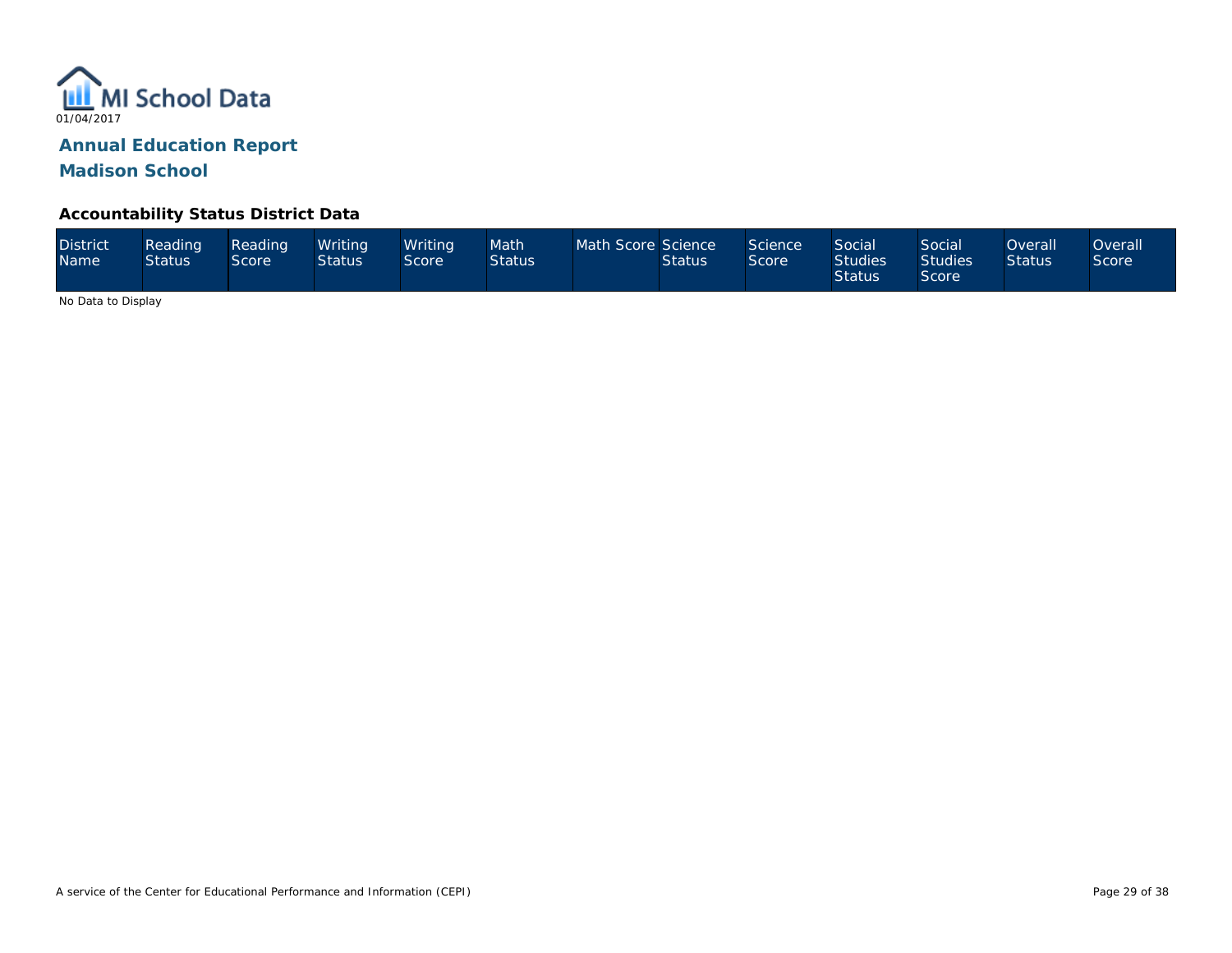

#### **Accountability Status School Data**

| District<br>Name <sup>1</sup> | School<br>Name: | Title 1<br><b>Status</b> | Status | Score | Reading Reading Writing Writing<br>Status | Score | Math<br>Status | Math<br>Score | Science<br><b>Status</b> | Science Social<br>Score | Studies Studies<br>Status <sup>1</sup> | Social<br>Score | Overall<br>Status | <b>Overall</b><br>Score |
|-------------------------------|-----------------|--------------------------|--------|-------|-------------------------------------------|-------|----------------|---------------|--------------------------|-------------------------|----------------------------------------|-----------------|-------------------|-------------------------|
|-------------------------------|-----------------|--------------------------|--------|-------|-------------------------------------------|-------|----------------|---------------|--------------------------|-------------------------|----------------------------------------|-----------------|-------------------|-------------------------|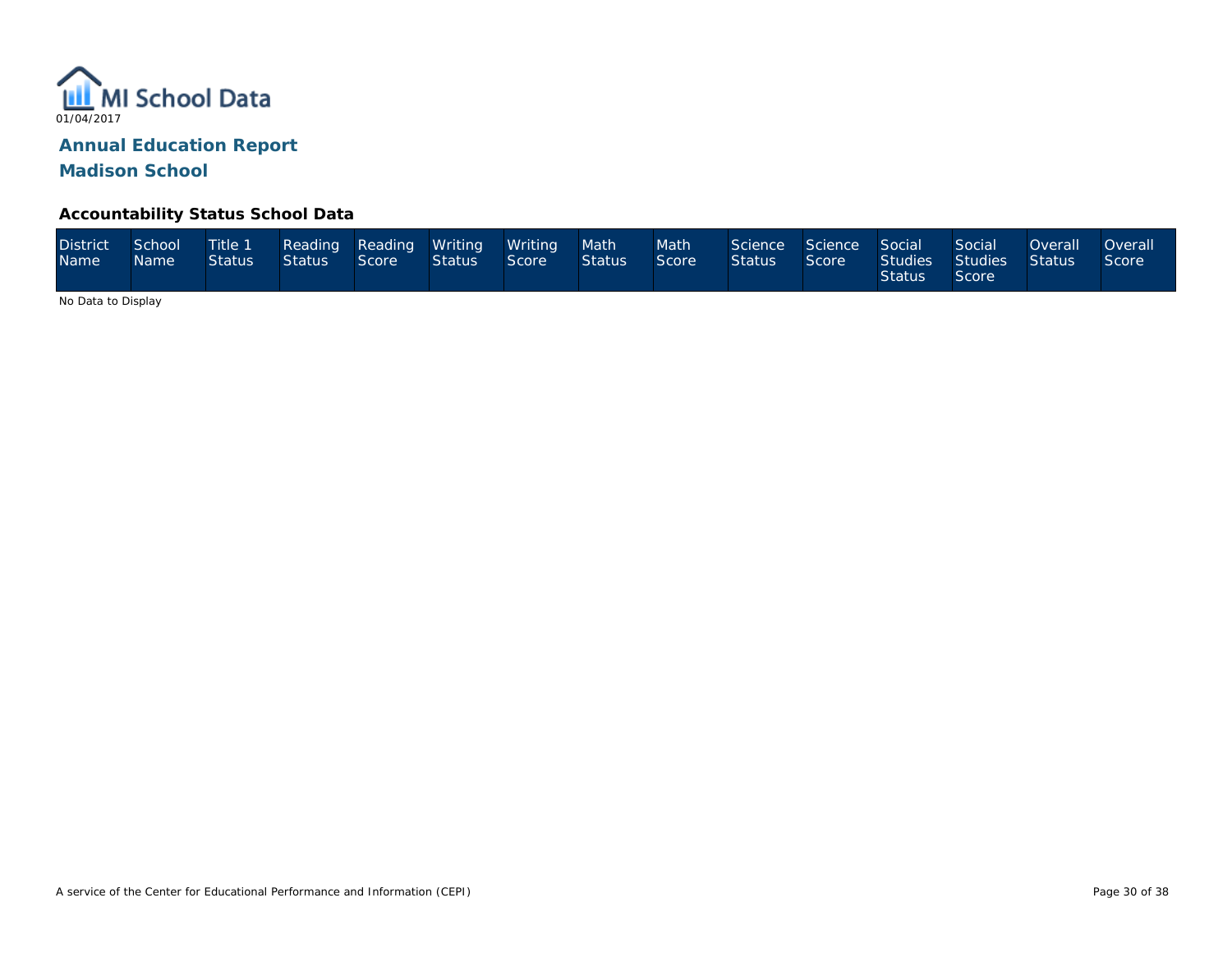

# **Annual Education Report**

## **Madison School**

#### **Teacher Quality - Qualification**

|                                                                                                              | Other | B.A. | M.A. | P.H.D. |
|--------------------------------------------------------------------------------------------------------------|-------|------|------|--------|
| Professional<br>Qualifications of All Public<br>Elementary and<br>Secondary School<br>Teachers in the School |       | 5.   | 15   |        |

*Professional Qualifications are defined by the State and may include information such as the degrees of public school teachers (e.g., percentage of teachers with Bachelors Degrees or Masters Degrees) or the percentage of fully certified teachers*

#### **Teacher Quality - Class**

|                                                                                                                                   | School Aggregate | <b>High-Poverty Schools</b> | Low-Poverty Schools |
|-----------------------------------------------------------------------------------------------------------------------------------|------------------|-----------------------------|---------------------|
| Percentage of Core Academic<br>Subject Elementary and<br>Secondary School Classes not<br>Taught by Highly Qualified<br>l Teachers | 0.0%             | 0.0%                        | $0.0\%$             |

#### **Teacher Quality - Provisional**

|                                                                                                                  | Certification Percent |
|------------------------------------------------------------------------------------------------------------------|-----------------------|
| Percentage of Public Elementary and Secondary School Teachers 5.4%<br>in the School with Emergency Certification |                       |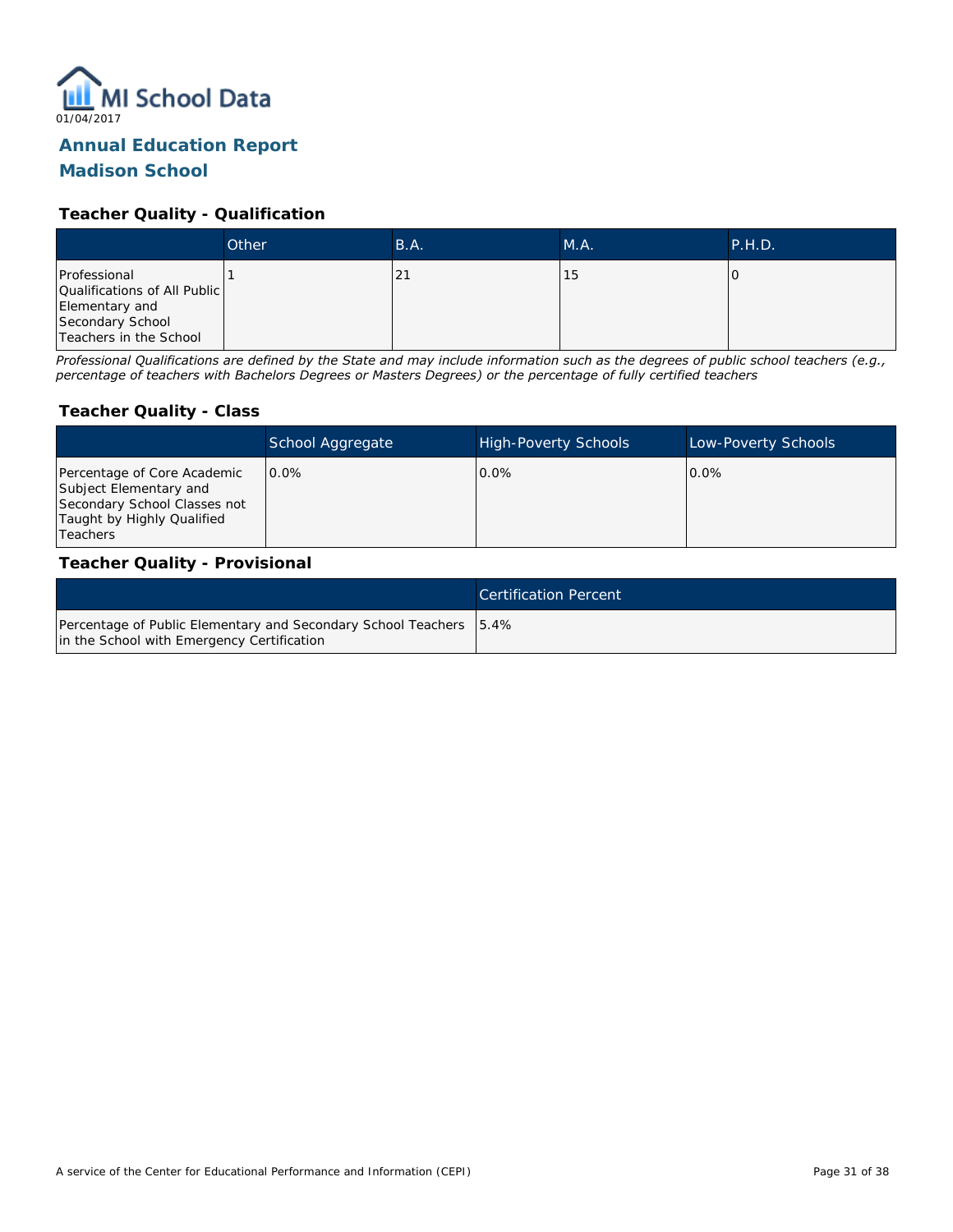

#### **NAEP Grade 4 Math**

|                                                                                                                                                                                                    | Percent of<br><b>Students</b> | Percent below<br><b>Basic</b>                         | Percent Basic                                                  | Percent Proficient                                             | Percent Advanced                    |
|----------------------------------------------------------------------------------------------------------------------------------------------------------------------------------------------------|-------------------------------|-------------------------------------------------------|----------------------------------------------------------------|----------------------------------------------------------------|-------------------------------------|
| <b>All Students</b>                                                                                                                                                                                | 100                           | 23                                                    | 77                                                             | 34                                                             | 5                                   |
| Male<br>Female                                                                                                                                                                                     | 51<br>49                      | 22<br>23                                              | 78<br>77                                                       | 36<br>32                                                       | 6<br>$\overline{4}$                 |
| National Lunch<br>Program Eligibility<br>Eligible<br>Not Eligible<br>Info not available                                                                                                            | 47<br>53<br>#                 | 36<br>10<br>$\ddagger$                                | 64<br>90<br>$\ddagger$                                         | 17<br>49<br>$\pm$                                              | 9<br>$\ddagger$                     |
| Race/Ethnicity<br>White<br><b>Black or African</b><br>American<br>Hispanic<br>Asian<br>American Indian or<br>Alaska Native<br>Native Hawaiian or<br>Other Pacific<br>Islander<br>Two or More Races | 72<br>15<br>6<br>4<br>#<br>3  | 15<br>53<br>38<br>11<br>$\ddagger$<br>ŧ<br>$\ddagger$ | 85<br>47<br>62<br>89<br>$\ddagger$<br>$\ddagger$<br>$\ddagger$ | 39<br>10<br>21<br>58<br>$\ddagger$<br>$\ddagger$<br>$\ddagger$ | 5<br>8#35<br>3<br>19<br>ŧ<br>ŧ<br>‡ |
| Student classified as<br>having a disability<br><b>SD</b><br>Not SD                                                                                                                                | 12<br>88                      | 47<br>19                                              | 53<br>81                                                       | 14<br>37                                                       | 5                                   |
| Student is an English<br>Language Learner<br>ELL<br>Not ELL                                                                                                                                        | 5<br>95                       | 42<br>22                                              | 58<br>78                                                       | 16<br>35                                                       | 5                                   |

*‡ Reporting Standards not met. Note: Observed differences are not necessarily statistically significant. Detail may not sum to total because of rounding. SOURCE: U.S. Department of Education. Institute for Education Sciences. National Center for Education Statistics. National Assessment of Educational Progress (NAEP) 2015 Mathematics Achievement.*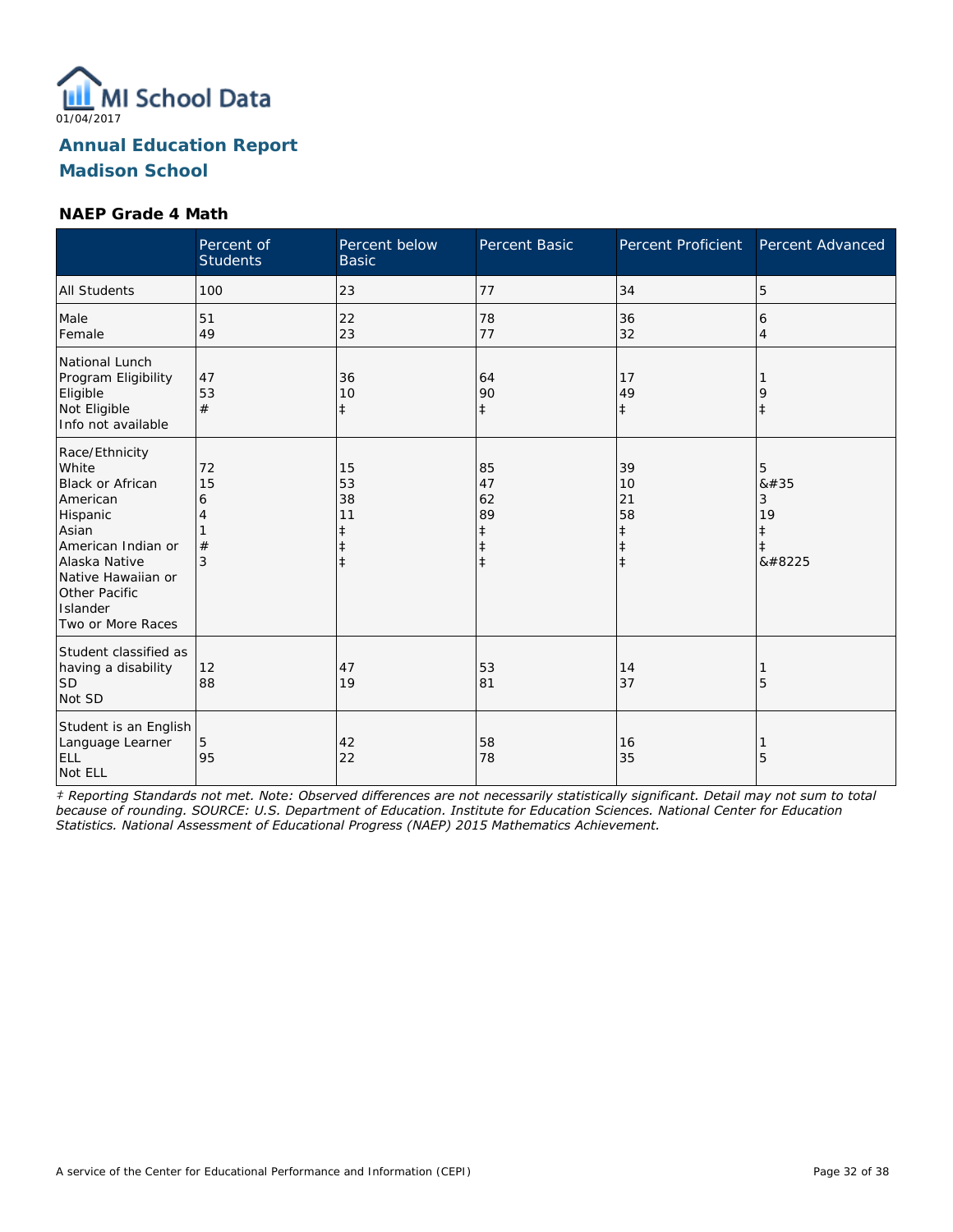

#### **NAEP Grade 8 Math**

|                                                                                                                                                                                             | Percent of<br><b>Students</b>             | Percent below<br><b>Basic</b>                         | Percent Basic                                                  | Percent Proficient                              | Percent Advanced        |
|---------------------------------------------------------------------------------------------------------------------------------------------------------------------------------------------|-------------------------------------------|-------------------------------------------------------|----------------------------------------------------------------|-------------------------------------------------|-------------------------|
| <b>All Students</b>                                                                                                                                                                         | 100                                       | 32                                                    | 39                                                             | 22                                              | 7                       |
| Male<br>Female                                                                                                                                                                              | 51<br>49                                  | 31<br>34                                              | 39<br>39                                                       | 23<br>21                                        | 6                       |
| National Lunch<br>Program Eligibility<br>Eligible<br>Not Eligible<br>Info not available                                                                                                     | 45<br>55<br>#                             | 48<br>19<br>$\ddagger$                                | 39<br>40<br>$\ddagger$                                         | 12<br>30<br>$\ddagger$                          | 2<br>11<br>$\pm$        |
| Race/Ethnicity<br>White<br>Black or African<br>American<br>Hispanic<br>Asian<br>American Indian or<br>Alaska Native<br>Native Hawaiian or<br>Other Pacific<br>Islander<br>Two or More Races | 69<br>20<br>4<br>3<br>#<br>$\overline{2}$ | 23<br>66<br>38<br>11<br>ŧ<br>$\ddagger$<br>$\ddagger$ | 43<br>29<br>44<br>18<br>$\ddagger$<br>$\ddagger$<br>$\ddagger$ | 26<br>5<br>15<br>39<br>$\ddagger$<br>$\ddagger$ | $^{\#}$<br>4<br>32<br>ŧ |
| Student classified as<br>having a disability<br><b>SD</b><br>Not SD                                                                                                                         | 11<br>89                                  | 77<br>27                                              | 19<br>41                                                       | 3<br>24                                         | #                       |
| Student is an English<br>Language Learner<br>ELL<br>Not ELL                                                                                                                                 | 3<br>97                                   | 54<br>32                                              | 33<br>39                                                       | 11<br>22                                        | 2<br>$\overline{7}$     |

*‡ Reporting Standards not met. NOTE: Observed differences are not necessarily statistically significant. Detail may not sum to total because of rounding. SOURCE: U.S. Department of Education. Institute for Education Sciences. National Center for Education Statistics. National Assessment of Educational Progress (NAEP) 2015 Mathematics Achievement.*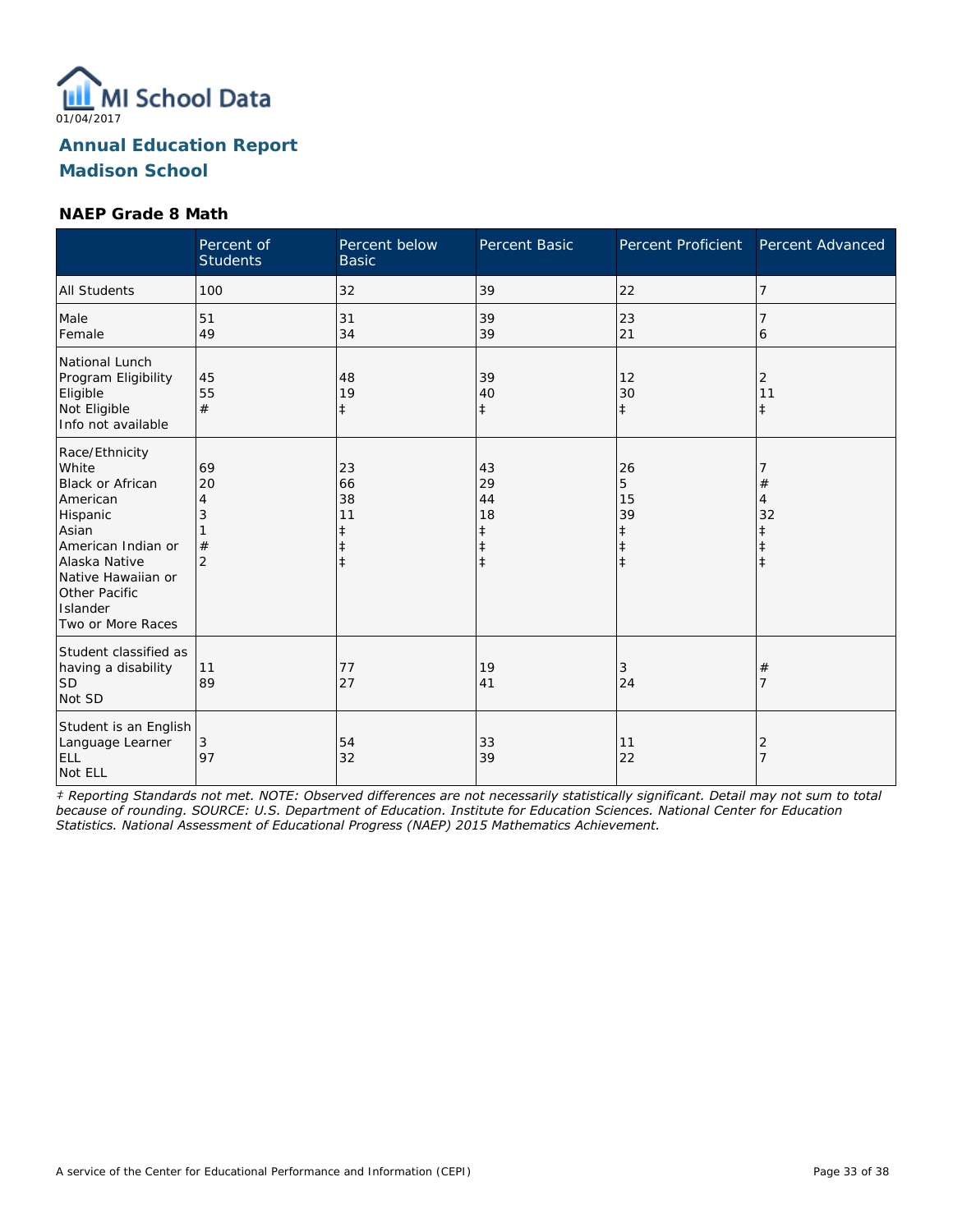

#### **NAEP Grade 12 Math**

|                                                                                                                                                                                                    | Percent of<br><b>Students</b>  | Percent below<br><b>Basic</b>                                  | Percent Basic                       | Percent Proficient                                                | Percent Advanced      |
|----------------------------------------------------------------------------------------------------------------------------------------------------------------------------------------------------|--------------------------------|----------------------------------------------------------------|-------------------------------------|-------------------------------------------------------------------|-----------------------|
| <b>All Students</b>                                                                                                                                                                                | 100                            | 34                                                             | 41                                  | 23                                                                | 2                     |
| Male<br>Female                                                                                                                                                                                     | 51<br>49                       | 32<br>35                                                       | 41<br>42                            | 26<br>22                                                          |                       |
| National Lunch<br>Program Eligibility<br>Eligible<br>Not Eligible<br>Info not available                                                                                                            | 35<br>64<br>$\Omega$           | 54<br>22<br>$\mathbf{O}$                                       | 37<br>44<br>0                       | 9<br>32<br>$\Omega$                                               | 0<br>2<br>$\Omega$    |
| Race/Ethnicity<br>White<br><b>Black or African</b><br>American<br>Hispanic<br>Asian<br>American Indian or<br>Alaska Native<br>Native Hawaiian or<br>Other Pacific<br>Islander<br>Two or More Races | 76<br>14<br>5<br>3<br>$\Omega$ | 26<br>68<br>58<br>26<br>$\mathbf{O}$<br>$\mathbf 0$<br>$\circ$ | 42<br>27<br>33<br>32<br>0<br>O<br>O | 30<br>5<br>9<br>35<br>$\circ$<br>$\overline{O}$<br>$\overline{O}$ | 2<br>Ω<br>Ω<br>Ω<br>Ω |
| Student classified as<br>having a disability<br><b>SD</b><br>Not SD                                                                                                                                | 9<br>91                        | 78<br>30                                                       | 19<br>43                            | 3<br>25                                                           | O<br>2                |
| Student is an English<br>Language Learner<br>ELL<br>Not ELL                                                                                                                                        | 2<br>98                        | 0<br>33                                                        | 0<br>41                             | 0<br>24                                                           | 0<br>$\overline{2}$   |

*‡ Reporting Standards not met. NOTE: Observed differences are not necessarily statistically significant. Detail may not sum to total because of rounding. SOURCE: U.S. Department of Education. Institute for Education Sciences. National Center for Education Statistics. National Assessment of Educational Progress (NAEP) 2015 Mathematics Achievement.*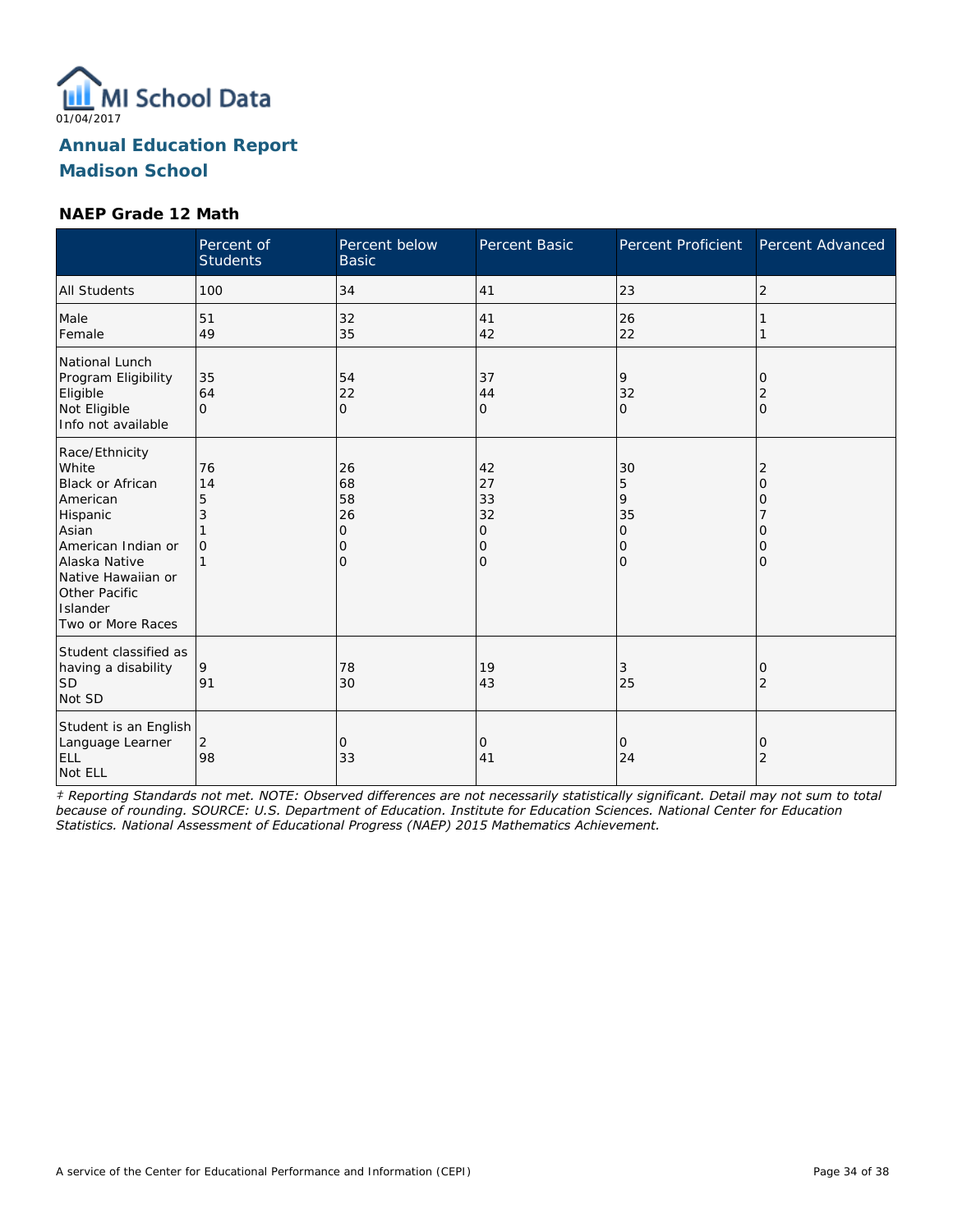

#### **NAEP Grade 4 Reading**

|                                                                                                                                                                                                    | Percent of<br><b>Students</b> | Percent below<br><b>Basic</b>                 | Percent Basic                                          | Percent Proficient                           | Percent Advanced  |
|----------------------------------------------------------------------------------------------------------------------------------------------------------------------------------------------------|-------------------------------|-----------------------------------------------|--------------------------------------------------------|----------------------------------------------|-------------------|
| <b>All Students</b>                                                                                                                                                                                | 100                           | 37                                            | 63                                                     | 29                                           | 5                 |
| Male<br>Female                                                                                                                                                                                     | 50<br>50                      | 39<br>34                                      | 61<br>66                                               | 26<br>31                                     | 5<br>6            |
| National Lunch<br>Program Eligibility<br>Eligible<br>Not Eligible<br>Info not available                                                                                                            | 48<br>52<br>#                 | 50<br>24<br>$\ddagger$                        | 50<br>76<br>$\ddagger$                                 | 16<br>40<br>$\ddagger$                       | 8<br>$\ddagger$   |
| Race/Ethnicity<br>White<br><b>Black or African</b><br>American<br>Hispanic<br>Asian<br>American Indian or<br>Alaska Native<br>Native Hawaiian or<br>Other Pacific<br>Islander<br>Two or More Races | 72<br>14<br>6<br>#<br>3       | 32<br>66<br>49<br>16<br>ŧ<br>$\ddagger$<br>30 | 68<br>34<br>51<br>84<br>$\ddagger$<br>$\ddagger$<br>70 | 32<br>9<br>17<br>49<br>‡<br>$\ddagger$<br>37 | 6<br>15<br>ŧ<br>8 |
| Student classified as<br>having a disability<br><b>SD</b><br>Not SD                                                                                                                                | 12<br>88                      | 76<br>32                                      | 24<br>68                                               | 7<br>31                                      | #<br>6            |
| Student is an English<br>Language Learner<br>ELL<br>Not ELL                                                                                                                                        | $\overline{4}$<br>96          | 52<br>36                                      | 48<br>64                                               | 16<br>29                                     | 2<br>5            |

*# Rounds to zero*

*‡ Reporting Standards not met. NOTE: Observed differences are not necessarily statistically significant. Detail may not sum to total because of rounding. SOURCE: U.S. Department of Education, Institute of Education Sciences, National Center for Education Statistics, National Assessment of Educational Progress (NAEP), 2015 Reading Assessment.*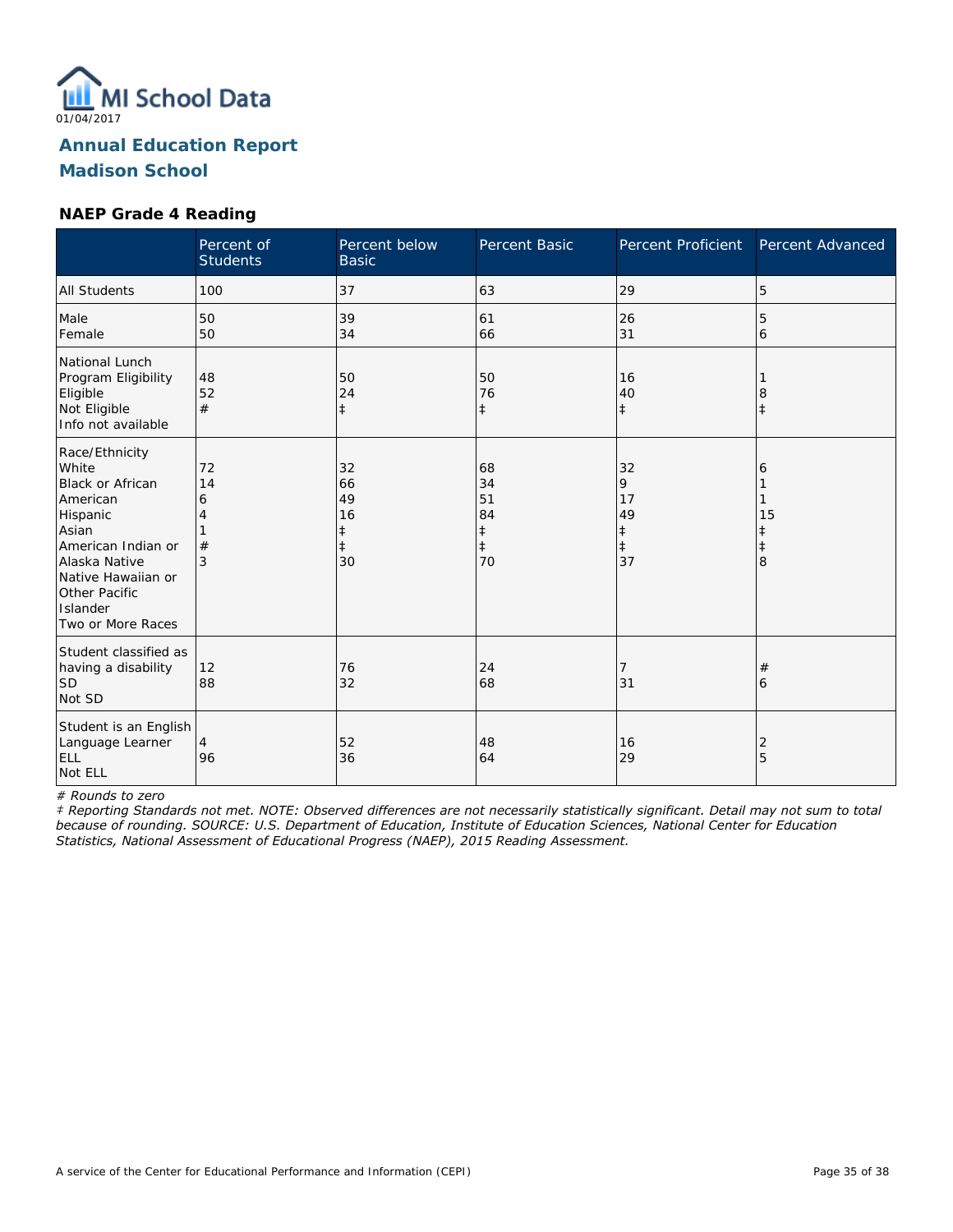

#### **NAEP Grade 8 Reading**

|                                                                                                                                                                                   | Percent of<br><b>Students</b>        | Percent below<br><b>Basic</b>           | Percent Basic                                    | <b>Percent Proficient</b>                       | Percent Advanced                              |
|-----------------------------------------------------------------------------------------------------------------------------------------------------------------------------------|--------------------------------------|-----------------------------------------|--------------------------------------------------|-------------------------------------------------|-----------------------------------------------|
| <b>All Students</b>                                                                                                                                                               | 100                                  | 24                                      | 44                                               | 29                                              | 3                                             |
| Male<br>Female                                                                                                                                                                    | 51<br>49                             | 29<br>20                                | 45<br>42                                         | 25<br>34                                        | 2<br>4                                        |
| National Lunch<br>Program Eligibility<br>Eligible<br>Not Eligible<br>Info not available                                                                                           | 45<br>55<br>#                        | 37<br>14<br>$\ddagger$                  | 45<br>43<br>$\ddagger$                           | 17<br>39<br>$\ddagger$                          | Î                                             |
| Race/Ethnicity<br>White<br>Black or Afican<br>American<br>Hispanic<br>Asian/Native<br>Hawaiian or Pacific<br>Islander<br>American Indian or<br>Alaska Native<br>Two or More Races | 69<br>20<br>4<br>3<br>$\overline{2}$ | 18<br>47<br>27<br>13<br>‡<br>$\ddagger$ | 44<br>44<br>41<br>35<br>$\ddagger$<br>$\ddagger$ | 34<br>9<br>29<br>41<br>$\ddagger$<br>$\ddagger$ | 3<br>#<br>3<br>10<br>$\ddagger$<br>$\ddagger$ |
| Student classified as<br>having a disability<br>lsd<br>Not SD                                                                                                                     | 10<br>90                             | 64<br>20                                | 30<br>45                                         | 5<br>32                                         | #<br>3                                        |
| Student is an English<br>Language Learner<br>ELL<br>Not ELL                                                                                                                       | 3<br>97                              | 57<br>23                                | 37<br>44                                         | 6<br>30                                         | $^{\#}$<br>3                                  |

*# Rounds to zero*

*‡ Reporting Standards not met. NOTE: Observed differences are not necessarily statistically significant. Detail may not sum to total because of rounding. SOURCE: U.S. Department of Education, Institute of Education Sciences, National Center for Education Statistics, National Assessment of Educational Progress (NAEP), 2015 Reading Assessment.*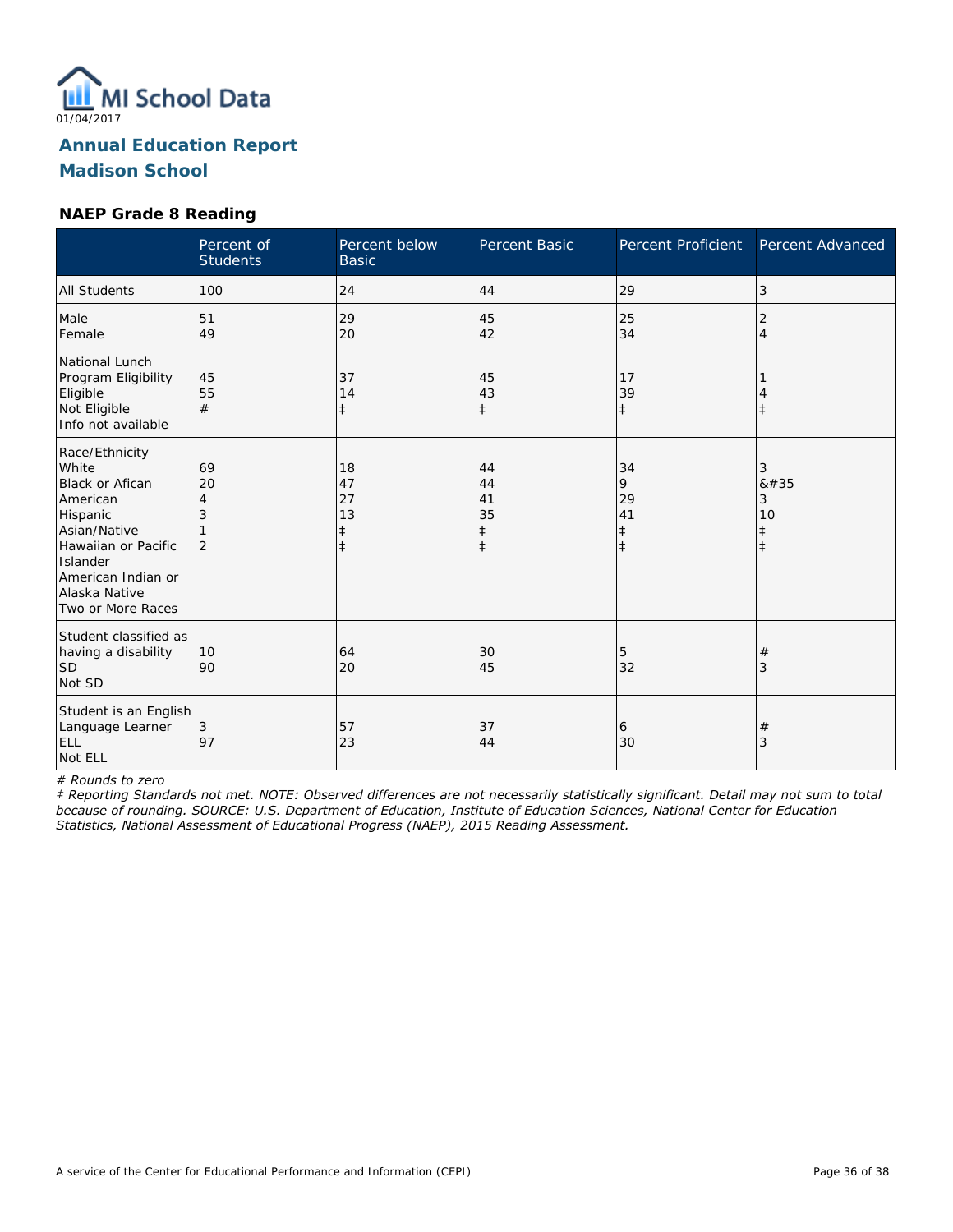

#### **NAEP Grade 12 Reading**

|                                                                                                                                                                                                    | Percent of<br><b>Students</b>                  | Percent below<br><b>Basic</b>                        | Percent Basic                                    | <b>Percent Proficient</b>                        | Percent Advanced                   |
|----------------------------------------------------------------------------------------------------------------------------------------------------------------------------------------------------|------------------------------------------------|------------------------------------------------------|--------------------------------------------------|--------------------------------------------------|------------------------------------|
| <b>All Students</b>                                                                                                                                                                                | 100                                            | 26                                                   | 5                                                | 27                                               | 5                                  |
| Male<br>Female                                                                                                                                                                                     | 50<br>50                                       | 31<br>20                                             | 37<br>37                                         | 28<br>37                                         | 4<br>6                             |
| National Lunch<br>Program Eligibility<br>Eligible<br>Not Eligible<br>Info not available                                                                                                            | 35<br>64<br>1                                  | 37<br>19<br>0                                        | 39<br>36<br>0                                    | 22<br>38<br>$\mathbf 0$                          | 2<br>Ω                             |
| Race/Ethnicity<br>White<br><b>Black or African</b><br>American<br>Hispanic<br>Asian<br>American Indian or<br>Alaska Native<br>Native Hawaiian or<br>Other Pacific<br>Islander<br>Two or More Races | 76<br>14<br>5<br>3<br>$\mathbf{O}$<br>$\Omega$ | 20<br>52<br>34<br>21<br>$\mathbf{O}$<br>0<br>$\circ$ | 38<br>36<br>44<br>26<br>0<br>0<br>$\overline{O}$ | 36<br>12<br>21<br>41<br>0<br>0<br>$\overline{0}$ | 6<br>Ω<br>12<br>0<br>0<br>$\Omega$ |
| Student classified as<br>having a disability<br><b>SD</b><br>Not SD                                                                                                                                | 93                                             | 66<br>23                                             | 25<br>38                                         | 8<br>34                                          | 5                                  |
| Student is an English<br>Language Learner<br>ELL<br>Not ELL                                                                                                                                        | 2<br>98                                        | 0<br>25                                              | 0<br>37                                          | 0<br>33                                          | 0<br>5                             |

*# Rounds to zero*

*‡ Reporting Standards not met. NOTE: Observed differences are not necessarily statistically significant. Detail may not sum to total because of rounding. SOURCE: U.S. Department of Education, Institute of Education Sciences, National Center for Education Statistics, National Assessment of Educational Progress (NAEP), 2015 Reading Assessment.*